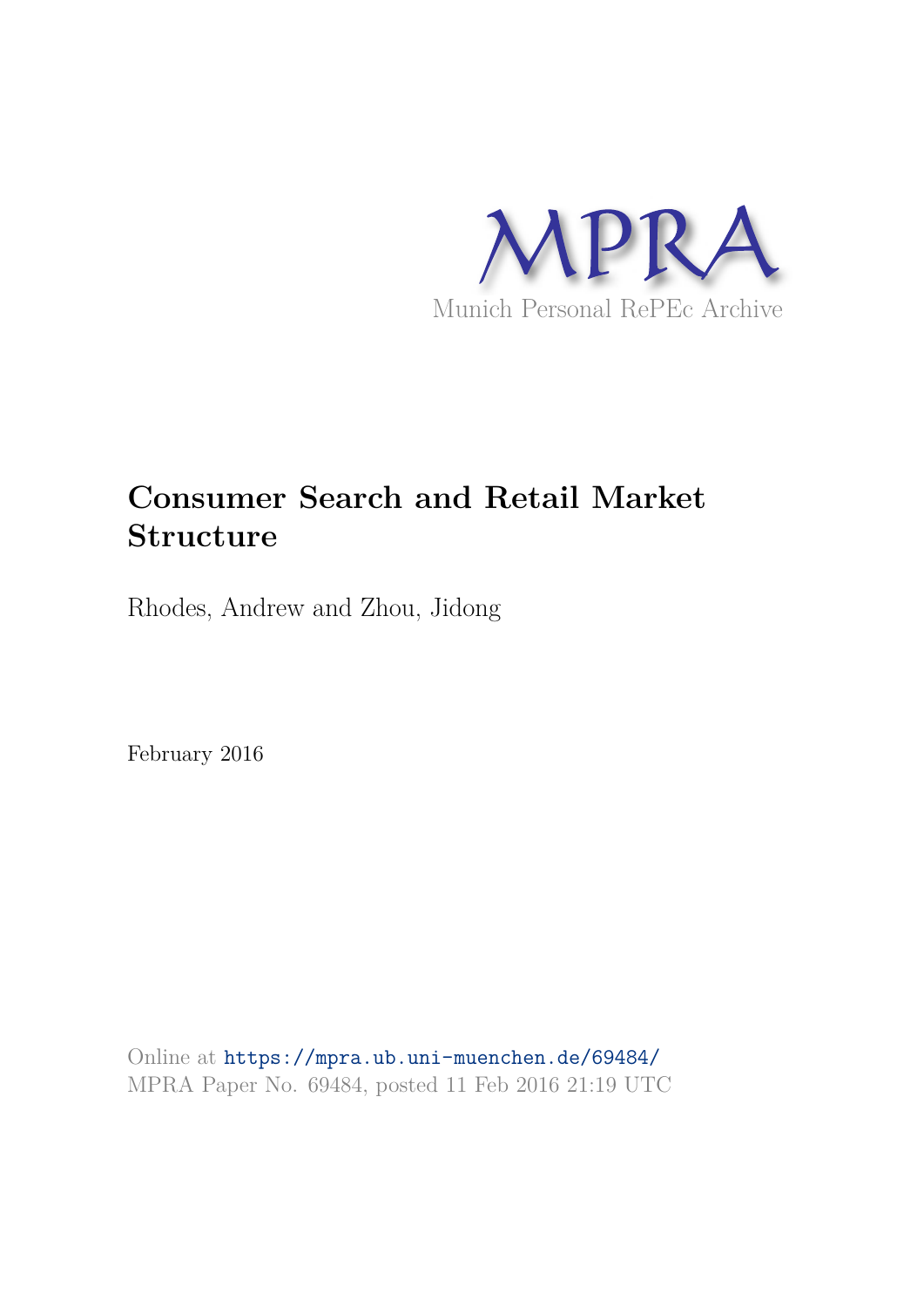# Consumer Search and Retail Market Structure

Andrew Rhodes Toulouse School of Economics Jidong Zhou

Yale School of Management

February 2016

#### Abstract

This paper proposes a framework for studying how consumer search frictions affect retail market structure. In our model single-product firms which supply different products can merge to form a multiproduct Örm. Consumers wish to buy multiple products and value the one-stop shopping convenience associated with a multiproduct firm. We find that when the search friction is relatively large all firms are multiproduct in equilibrium. However when the search friction is smaller the equilibrium market structure is asymmetric, with single-product and multiproduct Örms coexisting. This asymmetric market structure often leads to the weakest price competition, and is the worst for consumers among all possible market structures. Due to the endogeneity of market structure, a reduction in the search friction can increase market prices and decrease consumer welfare.

Keywords: consumer search, conglomerate merger, multiproduct pricing, one-stop shopping, retail market structure JEL classification: D11, D43, D83, L13

We are grateful to Mark Armstrong, Heski Bar-Isaac, Michael Baye, Maarten Janssen, Justin Johnson, Elena Krasnokutskaya, Guido Menzio, José-Luis Moraga-González, Barry Nalebuff, Volker Nocke, Patrick Rey, Anton Sobolev, John Thanassoulis and Chris Wilson for their helpful comments.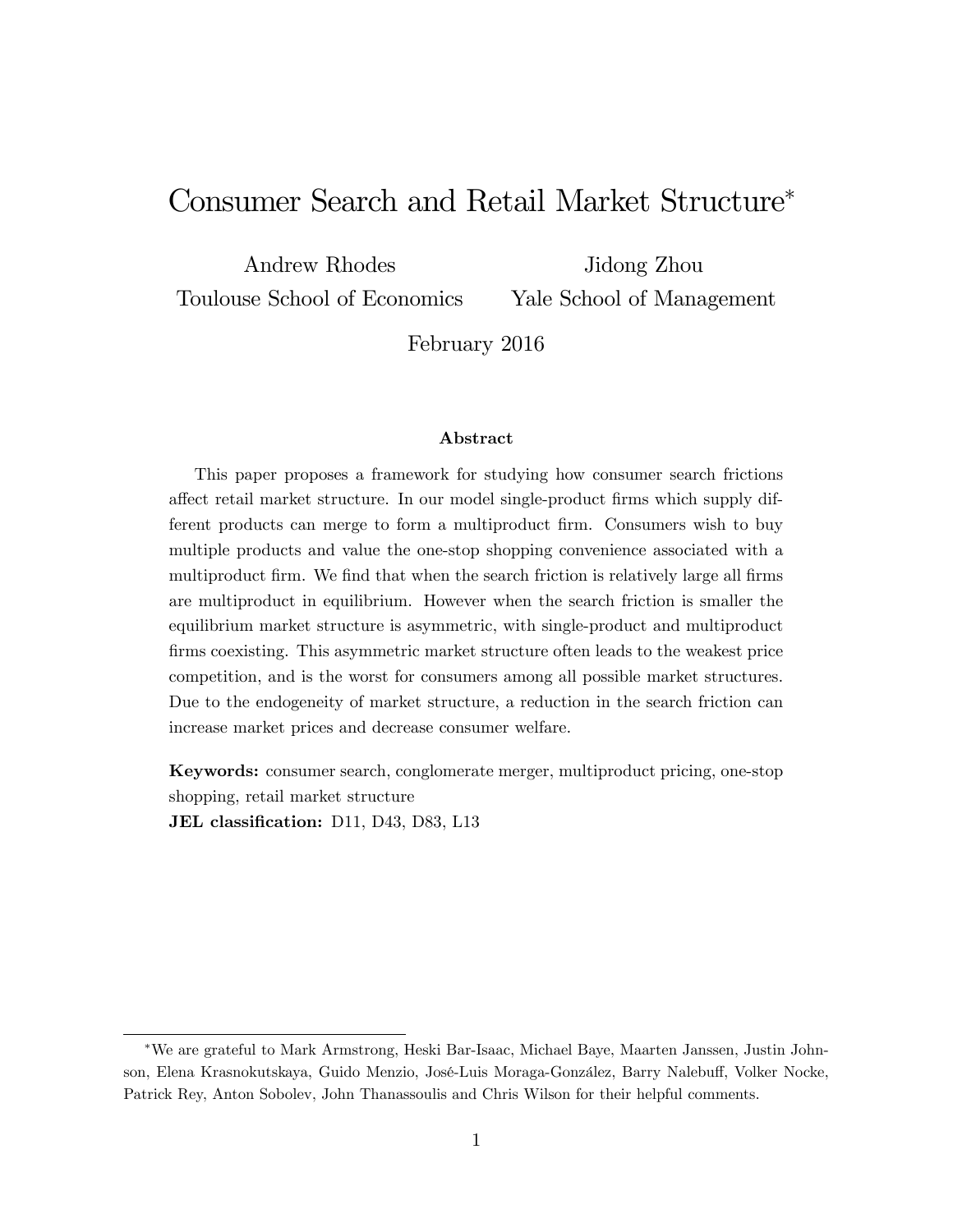## 1 Introduction

Many consumers place a high value on one-stop shopping convenience. They are often time-constrained, and so value the opportunity to buy a large basket of products in one place.<sup>1</sup> Consequently product assortment is an important dimension along which retailers compete. Over time there has been a steady increase in the size of retail assortments. The Food Marketing Institute estimates that between 1975 and 2013, the number of products in an average US supermarket increased from around 9,000 to almost 44,000. At least part of this increase can be attributed to retailers stocking new product categories.<sup>2</sup> For example Wal-Mart has expanded into pharmacies and clinical services, whilst drugstores like Walgreens and CVS have started selling fresh food and grocery items. Nevertheless one striking feature of most retail markets is their persistent heterogeneity  $-\operatorname{large}$  retailers like Wal-Mart or Amazon often coexist alongside many specialist retailers with much narrower product selections.<sup>3</sup>

There is little formal research on how demand-side economies of scope, such as one-stop shopping convenience, might shape the retail market structure. This is partly because multiproduct competition is complicated to analyze in environments where consumers demand multiple products and value one-stop shopping convenience. This paper provides a tractable consumer search framework to investigate this issue. We find that the magnitude of consumer search frictions determines whether the equilibrium market structure is symmetric with all multiproduct Örms, or is asymmetric with a mix of single-product and multiproduct firms. We also examine the welfare properties of different market structures, and show that a move towards larger retail assortments is not necessarily beneficial for consumers. In the same vein we show that once endogeneity of market structure is accounted for, a reduction in search frictions (due, for example, to a shift from traditional to online retailing) does not necessarily increase consumer welfare.

Our model starts with a situation where there are two products (or product categories)

<sup>2</sup>Messinger and Narasimhan (1997) provide empirical evidence that time-saving convenience is the most important driver of this growth in supermarket store size. (Another important reason is the adoption of modern distribution technology in the 1980s and 1990s.)

 $3$ Indeed anecdotally online markets appear even less symmetric than offline ones e.g. in 2012 Amazon sold more than its top 12 online competitors combined.

<sup>1</sup>Nowadays many consumers buy groceries from big box stores such as Wal-Mart and Target, instead of more traditional grocery stores. For example, a survey by King Retail Solutions shows that 77% of consumers bought groceries from a non-traditional grocery store in 2013 (see http://www.kingrs.com/news/Ölter/white-paper/study-traditional-retail-categories-are-blurring). Seo (2015) estimates that the value of one-stop shopping convenience from grocery stores being able to sell liquor is about \$2.52 per trip, or  $8\%$  of an average household's expenditure on liquor.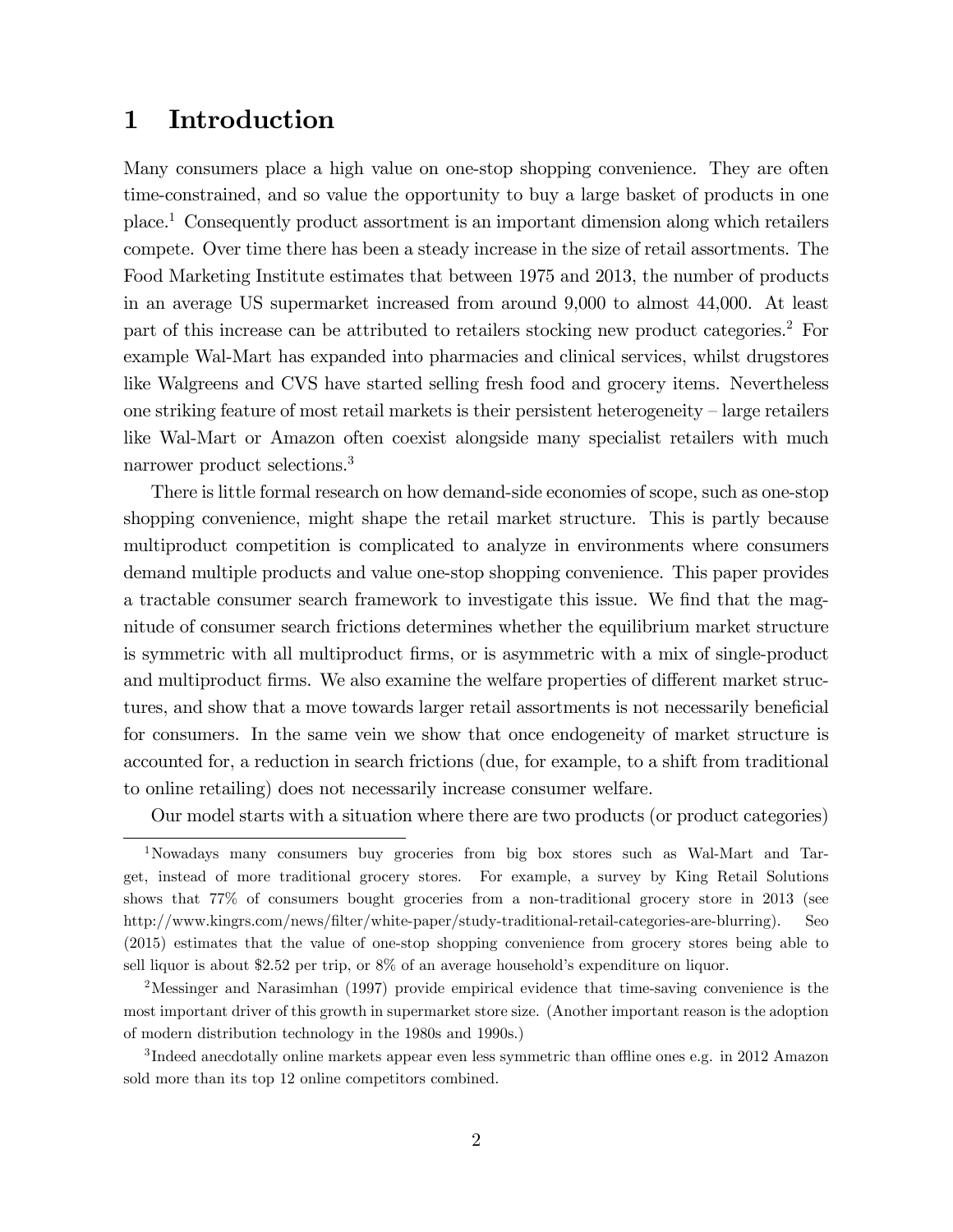and each of them is sold by two single-product firms. Each pair of single-product firms which supply different products then choose whether to merge and form a multiproduct firm. This generates one of three possible market structures: either four single-product Örms, or two multiproduct Örms, or an asymmetric market with one multiproduct Örm and two single-product firms. Consumers differ with respect to their search technology. Some consumers ("shoppers") are able to visit all firms without incurring any cost and so buy each product at the lowest price available. Other consumers ("non-shoppers") are time-constrained and are only able to visit one (single-product or multiproduct) firm. It is these non-shoppers who value the one-stop shopping convenience provided by a multiproduct firm. The fraction of non-shoppers is interpreted as a measure of the search friction in the market.

We show that a merger has two distinct effects. Firstly, when two single-product firms which supply different products merge, they provide one-stop shopping convenience and so are searched by more non-shoppers (a "search effect"). Secondly though, the merger also changes market structure and influences price competition (a "price competition" effect"). We show that when the first pair of single-product firms merge, this leads to an asymmetric market structure and softens price competition. This is because the resulting multiproduct firm focuses more on exploiting its one-stop shopping convenience through higher prices, which further relaxes competition with the remaining two single-product firms. (In fact, all firms in our model benefit from this first merger.) Consequently the price competition effect works in the same direction as the search effect, and so there is no equilibrium with four single-product firms. More interestingly, the size of the search friction determines whether or not a second merger occurs. When the second pair of single-product Örms merge, they win back some non-shoppers, but the resulting market structure with two multiproduct firms also intensifies price competition relative to the asymmetric case. In other words, the price competition effect now works against the search effect. The price competition effect dominates  $-$  and so the equilibrium market structure is asymmetric  $\overline{\phantom{a}}$  if and only if the search friction is relatively low. Thus our model is able to generate both symmetric and asymmetric market structures, depending upon the size of consumer search frictions in the market.

By comparing the three possible market structures, we find that the asymmetric market structure is the worst for consumers and often the best for industry profit. This finding has two implications. First, it indicates that a merger between two firms which supply different products can harm consumers, even if it does not reduce the number of competitors in each product market. In antitrust parlance this is called a "conglomerate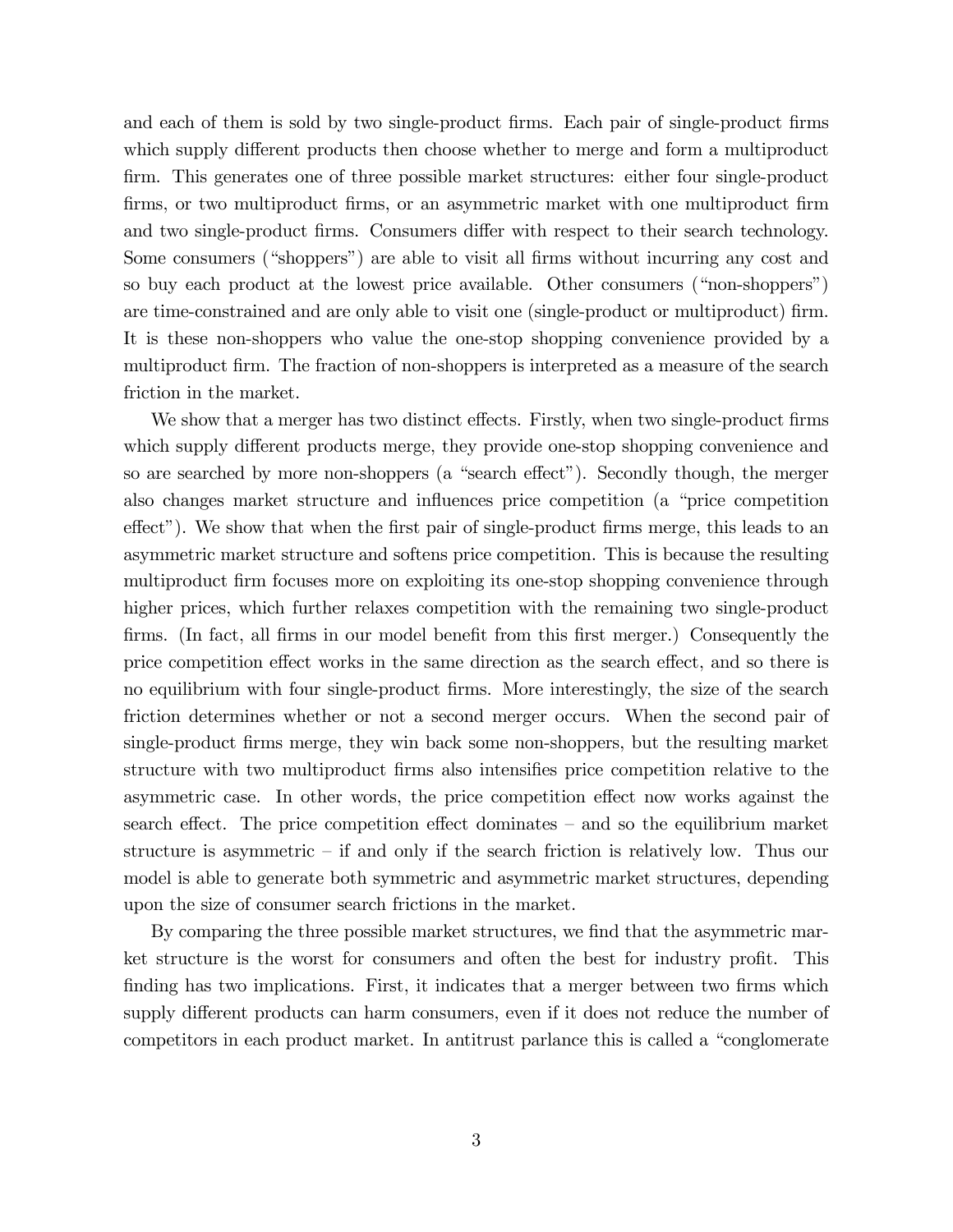merger".<sup>4</sup> Our model suggests that if there are search frictions on the demand side, a conglomerate merger can be anti-competitive. (We discuss this point further in the related literature section, below.) Second, our result also suggests that reducing search frictions does not necessarily harm firms and benefit consumers. This is because when the search friction becomes smaller, the market structure can switch from a symmetric one with all big firms to an asymmetric one with both big and small firms. This indirect effect on market structure can work against and even dominate the direct effect of reducing search frictions on firms and consumers. Therefore our study suggests that a welfare assessment of a change in search frictions (e.g. due to a move towards online retailing) should take into account its impact on market structure.

These main insights continue to hold in two extensions which are (i) allowing nonshoppers to be able to visit more than one firm by paying a search cost, and (ii) considering more than two pairs of firms. We also consider two alternative models: one with a nonmerger framework where firms can choose their product ranges directly, and the other where firms sell differentiated products and consumers engage in sequential search. The main result that an asymmetric market structure arises in equilibrium when the search friction is relatively small remains true in all these variants of the model.

**Related literature:** Our benchmark search model with homogeneous products builds on Varian (1980) and Burdett and Judd (1983) which introduce differentially informed consumers, whilst our alternative search model with differentiated products builds on Wolinsky (1986) and Anderson and Renault (1999). (These are the two most common approaches to avoid the Diamond, 1971 paradox.) These papers only study single-product search. We extend them to the multiproduct case where consumers need and firms (may) supply multiple products.

There is a growing literature on multiproduct consumer search. Lal and Matutes (1994) show that multiproduct search can lead to loss-leader pricing when some products are advertised. McAfee (1995) and Shelegia (2012) examine when and how multiproduct Örms correlate their prices across products when consumers are heterogeneously informed.<sup>5</sup> Zhou (2014) investigates how multiproduct search generates a joint search ef-

<sup>&</sup>lt;sup>4</sup>There are two types of conglomerate merger. One involves firms producing totally unrelated products e.g. steel and tissues. The other involves firms producing complementary products, or products which belong to a range of products that are generally purchased by the same set of consumers. (See for example the EU guidelines on non-horizontal mergers.) The merger discussed in our paper is of the second type.

<sup>&</sup>lt;sup>5</sup>See also Baughman and Burdett (2015) and Kaplan et al. (2015) for more recent work in this direction. The former shows that assuming no consumer recall can greatly simplify the analysis of multiproduct search with price dispersion. The latter offers a search model with high and low valuation consumers which can explain relative price dispersion across retailers.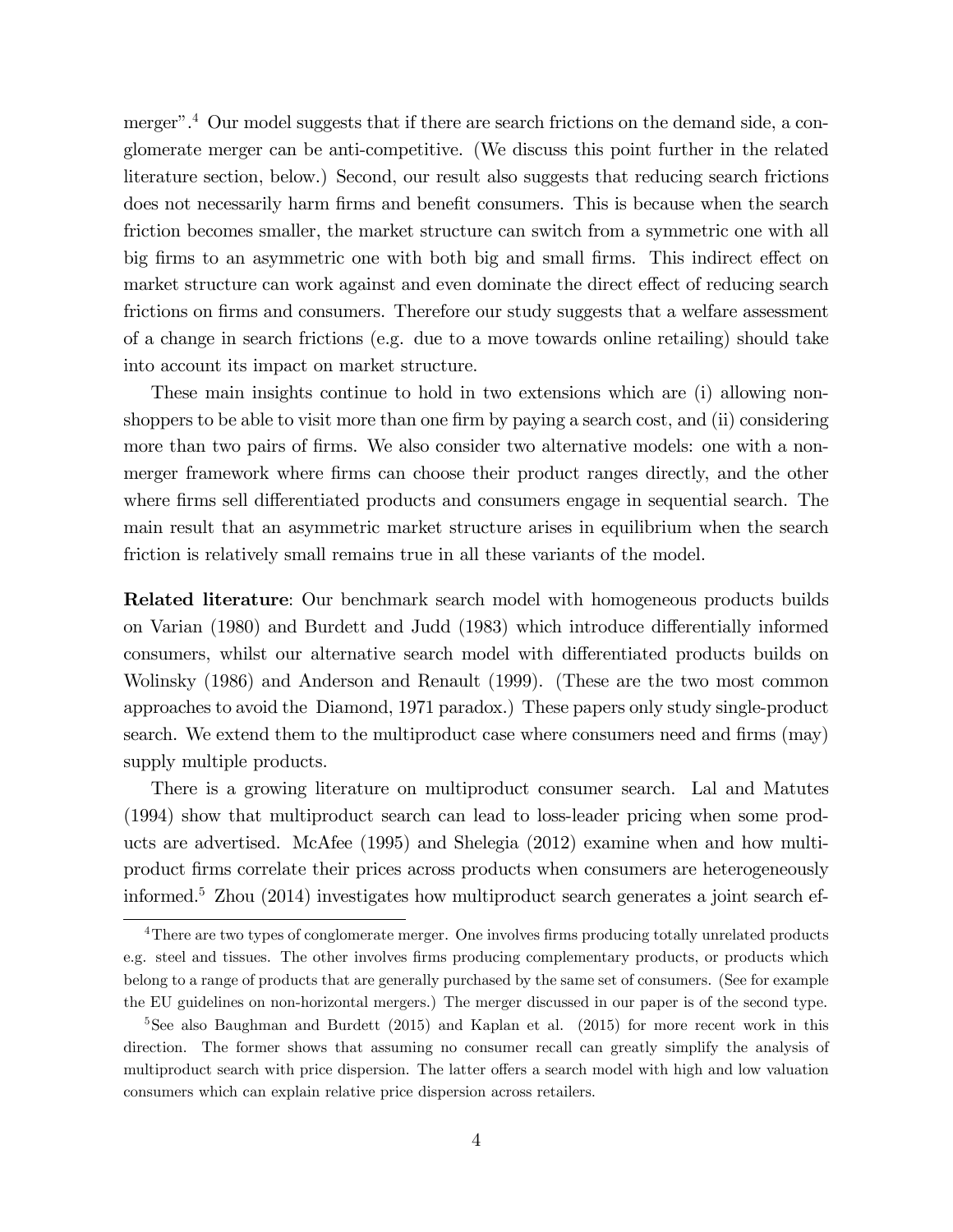fect, which creates complementarity between physically independent products, and leads to lower prices compared to the case with single-product search. Rhodes (2015) studies the relationship between the size of a retailer's product range, its pricing, and its advertising decision. He shows that a multiproduct retailer's low advertised prices can signal low prices on its unadvertised products. However all these papers assume an exogenously given market structure where each firm sells the same range of products. We depart from this literature by endogenizing market structure, and show that an asymmetric market structure can emerge as an equilibrium outcome.

There is also research on multiproduct firms and endogenous market structure when consumers have perfect information about firm offerings. Typically these papers consider a duopoly model where each firm can choose which varieties of a product to supply. The varieties are either horizontally differentiated (e.g. Shaked and Sutton, 1990), or vertically differentiated (e.g. Champsaur and Rochet, 1989), or both (e.g. Gilbert and Matutes, 1993). However in these papers there is no notion of one-stop shopping convenience, and moreover an asymmetric market with both large and small firms does not usually arise in equilibrium. (See Manez and Waterson, 2001 for a survey of this literature.) There are also papers on multiproduct competition which introduce shopping frictions whilst maintaining the assumption of perfectly informed consumers. However they assume either an exogenous symmetric market where two firms supply the same range of products (e.g. Lal and Matutes, 1989, Klemperer, 1992, and Armstrong and Vickers, 2010), or an exogenous asymmetric market where one big firm coexists with a competitive fringe of small firms with a narrower product range (see Chen and Rey,  $2012$ ).<sup>6</sup>

Our paper is also related to the literature on bundling and market structure. Another potential advantage of forming a multiproduct Örm is the ability to use more advanced pricing strategies such as bundling. However if all single-product Örms merge and form multiproduct firms, the resulting bundle-against-bundle competition is often fierce and harms all firms. As a result an asymmetric market structure can arise in equilibrium. Nalebuff (2000) and Thanassoulis (2011) make this point in different settings with product differentiation. We argue that even if multiproduct firms do not use bundling (e.g. in many retail markets such as the grocery industry we do not observe store-wide bundling), the existence of search frictions can still favor a multiproduct firm and generate an asymmetric market structure. Our model also predicts that a symmetric market with all big firms can arise in equilibrium, which is not the case in the above two papers.

 $6$ See also Johnson (2014) for a multiproduct competition model where the market friction is that consumers are boundedly rational and make unplanned purchases. Section 3 of his paper considers an asymmetric market where one firm is exogenously able to carry more products than another.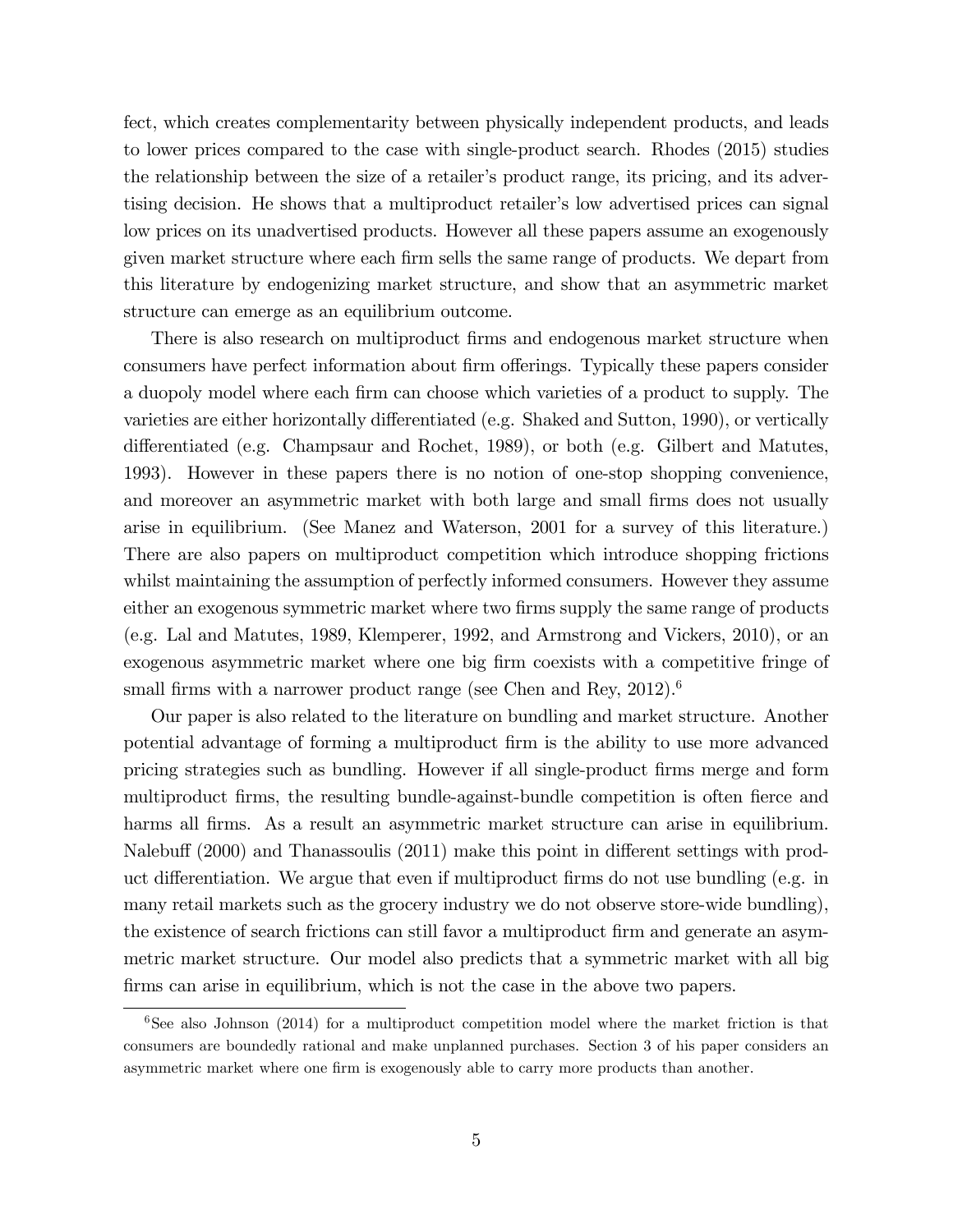Also related is the literature on agglomeration. Baumol and Ide (1956) argue that larger retailers may attract more demand, because consumers are more willing to incur the time and transportation costs necessary to visit them. Stahl (1982) shows that due to a similar demand expansion effect, single-product firms have an incentive to co-locate (e.g. in a shopping mall) provided their products are not too substitutable. In a search environment firms may locate near each other either to offer consumers a higher chance of a good product match (Wolinsky, 1983), or as a way of guaranteeing consumers that they will face low prices (Dudey, 1990 and Non, 2010). Moraga-González and Petrikaite  $(2013)$  show that when a subset of firms with differentiated versions of a product merge and sell all their products in a single shop, they become prominent and are searched first by consumers. However in all these papers consumers buy only one product, and so any one-stop shopping convenience does not arise from consumers' need to buy multiple products. Nevertheless this is an important feature of many retail markets.

Finally, our paper is also related to the literature on conglomerate mergers. Since conglomerate mergers do not eliminate competitors and may generate cost synergies, economists and policymakers (especially in the US) often hold a benign view (see Church, 2008 for a survey). However our model shows that conglomerate mergers (which involve firms producing products needed by the same set of consumers) have a potential anticompetitive effect. In independent and concurrent work, Chen and Rey  $(2015)$  examine conglomerate merger using a different framework. They find that conglomerate merger can also soften price competition, but that it benefits consumers (at least when bundling is infeasible). In addition, due to their modelling assumptions a second conglomerate merger is never profitable because it leads to Bertrand competition.

The rest of the paper proceeds as follows. Section 2 outlines a benchmark model, characterizes price distributions in various market structures, and solves for the equilibrium market structure. Section 3 considers various extensions and shows the robustness of the main results from the benchmark model, and Section 4 concludes. All omitted proofs are available in the appendix.

# 2 A Benchmark Model

A unit mass of consumers is interested in buying two products 1 and 2. Each consumer has unit demand, and is willing to pay up to  $v$  for each product.<sup>7</sup> Initially there are four single-product firms in the market: two of them, denoted by  $1_A$  and  $1_B$ , sell a homogenous

<sup>7</sup>The analysis can be extended to allow for elastic demand without changing the main result. The details are available upon request.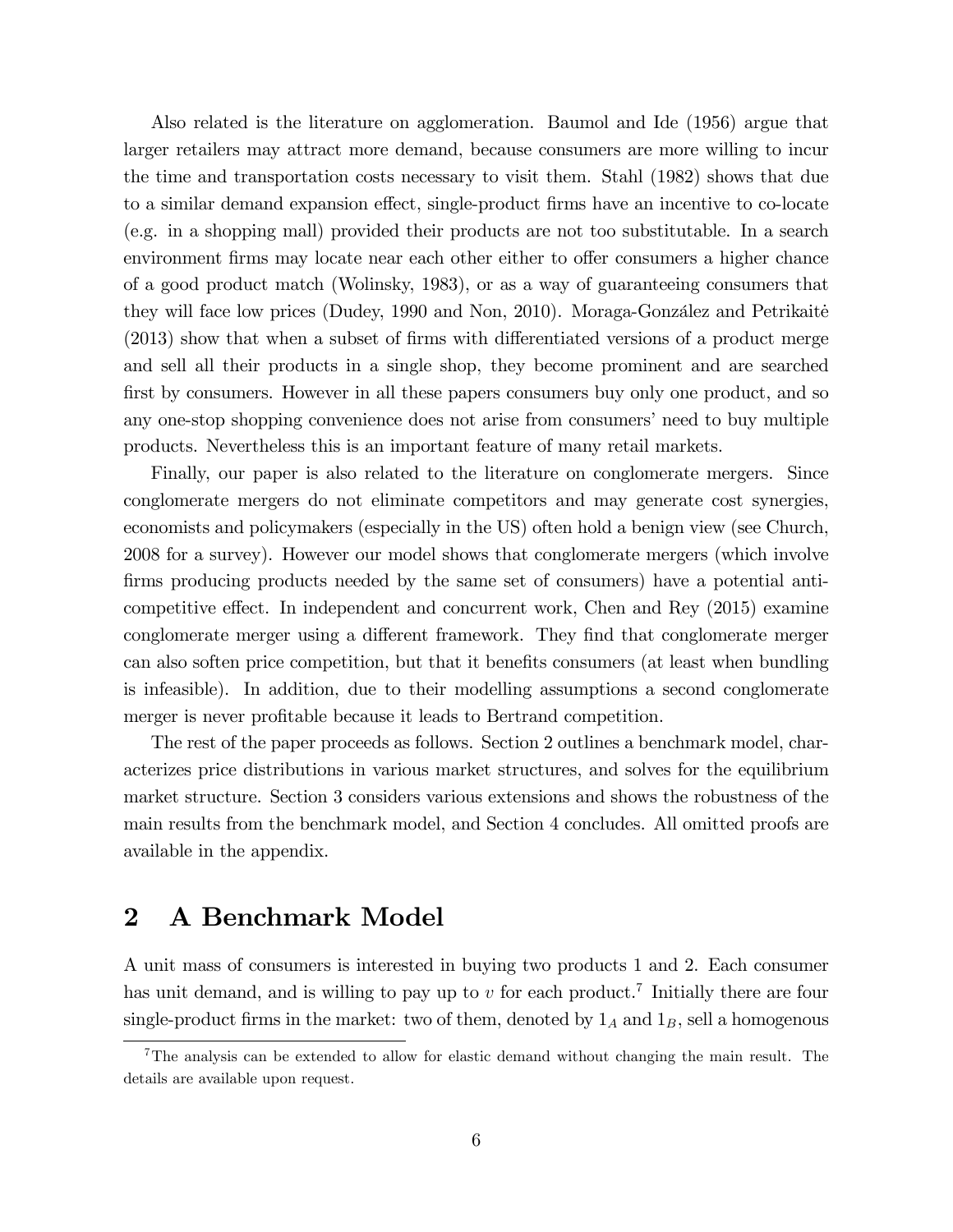product 1, and the other two, denoted by  $2_A$  and  $2_B$ , sell a homogenous product 2. The marginal cost of supplying each product is normalized to zero.

As we describe in more detail below, it is too costly for some consumers to visit multiple firms, and so they would benefit from the emergence of multiproduct firms which supply both products. We consider a two-stage game. In the first stage, each pair of firms  $(1_k,2_k)$ ,  $k = A, B$ , which supply different products, has the opportunity to merge and form a multiproduct firm.<sup>8</sup> Their merger decisions can be simultaneous (in which case we focus on pure strategy equilibria) or sequential. We assume that merger is costless and does not affect the marginal cost of supplying each product.<sup>9</sup> In the second stage, after observing the market structure Örms simultaneously choose their prices and consumers search and make their purchases. We assume that multiproduct firms do not use bundling and charge separate prices for each product.<sup>10</sup>

Consumers differ with respect to their search technology. A fraction  $\alpha \in (0,1)$  of consumers are shoppers, who can search and multi-stop shop freely and so will buy each product at the lowest price available. A shopper randomizes if indifferent about where to buy a particular product. The remaining fraction  $1 - \alpha$  of consumers are non-shoppers, who can visit only one firm (but can do so costlessly). Non-shoppers observe each firm's product range, but do not observe prices when deciding which firm to visit.<sup>11</sup> Instead they form (rational) expectations about each firm's pricing strategy, and visit the firm which they believe will give them the highest expected payoff. We assume that a non-shopper randomizes when indifferent between visiting two or more firms. Once they visit a firm they observe all its prices and make their purchase decisions. Each firm sets its price $(s)$ to maximize expected profits, given consumer search strategies and other firms' pricing strategies.

Some remarks on our modeling approach. We have assumed that non-shoppers cannot search beyond the Örst visited store. This implies that when there are no multiproduct

 $8$ Or equivalently one firm has the opportunity to acquire the other. We assume that horizontal merger between two firms selling the same product is *not* permitted (or is too costly), for instance due to antitrust policy.

 $^{9}$ In practice mergers may be costly to propose, but could also generate economies of scope and therefore long-term cost savings. We assume this away to highlight the effect of one-stop shopping convenience. However introducing this into the model would not change the main qualitative insights.

 $10$ Given multiproduct firms charge separate prices for each product, our model is actually isomorphic to a game of store location choice, where each pair of single-product firms which supply different products can choose whether to locate together (e.g. in a shopping mall) or stay separately.

 $11$ The assumption that product range is observable but price is not is plausible in many cases, because prices tend to change frequently whereas product ranges are more stable.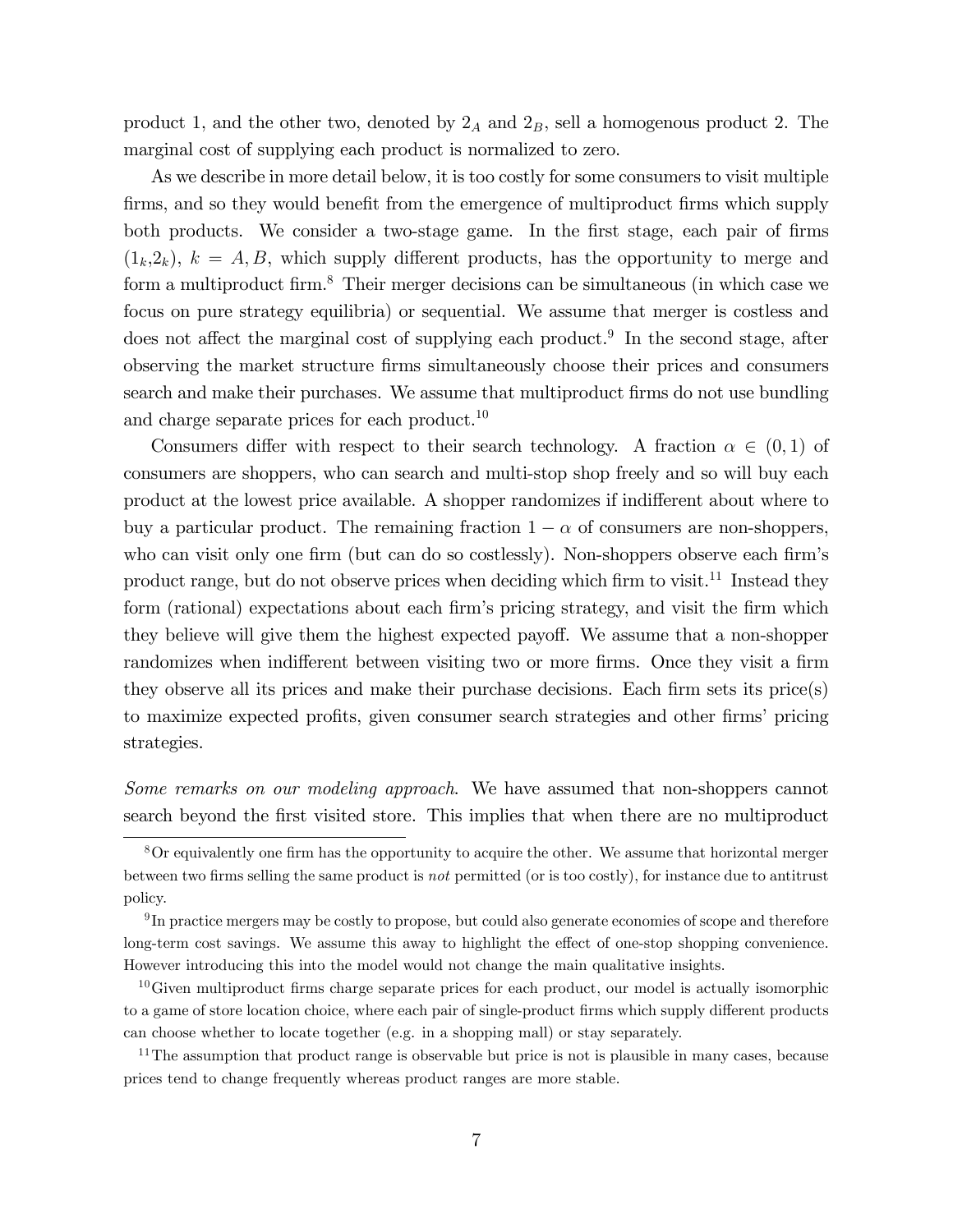firms in the market, non-shoppers can only buy one product even though they want both. This is an extreme way to introduce one-stop shopping convenience from having multiproduct firms. A less extreme approach would be to allow non-shoppers to search more firms if they pay a search cost. One way to do that is to have non-shoppers search sequentially as in for example Stahl (1989). However this is complicated to analyze in a multiproduct context, because typically there are multiple mixed-strategy pricing equilibria which are not outcome equivalent, and moreover their characterizations are complex (see McAfee, 1995). In Section 3.1 we discuss an alternative way to allow nonshoppers to buy both products, and show that the main insights from the benchmark model remain unchanged.

We are using a merger framework to study endogenous retail market structure. There are many examples where retailers expand their product ranges by acquisitions or mergers. For example, in the UK Amazon acquired LoveFilm to create a one-stop service for video streaming, DVD rental, and books. Very recently Sainsbury's offered to acquire Argos to create a combined food and non-food retailer, with the hope of gradually relocating Argos stores into Sainsbury's supermarkets. Of course an alternative modelling approach to endogenize market structure would be to allow each firm in the market to directly choose which products to stock. We explore such a model in Section 3.3 and show that the main insights from our merger model continue to hold. However the merger framework captures those insights in a much more parsimonious way.

#### 2.1 Pricing under different market structures

We first solve for equilibrium at the second stage of the game. There are three market structures we need to consider: (i) if no merger has occurred, a market with four independent single-product firms, (ii) if only one pair of firms has merged, an asymmetric market with one multiproduct firm and two single-product firms, and (iii) if both pairs of firms have merged, a symmetric market with two multiproduct firms.

As a preliminary step, we first consider a simpler game where two single-product firms sell an identical product, some consumers are 'captive' (able to buy from only one exogenously given firm) and others are 'non-captive' (able to buy from either firm). The following lemma reports equilibrium pricing in this game.<sup>12</sup>

**Lemma 1** Consider a simultaneous pricing game between two firms A and B which supply a homogenous product at zero cost. Let  $N_k$  be the mass of consumers who can only

 $12$ The results in Lemma 1 are not new (but are stated here for completeness), and can be found in Varian (1980), Narasimhan (1988), and Baye et al. (1992).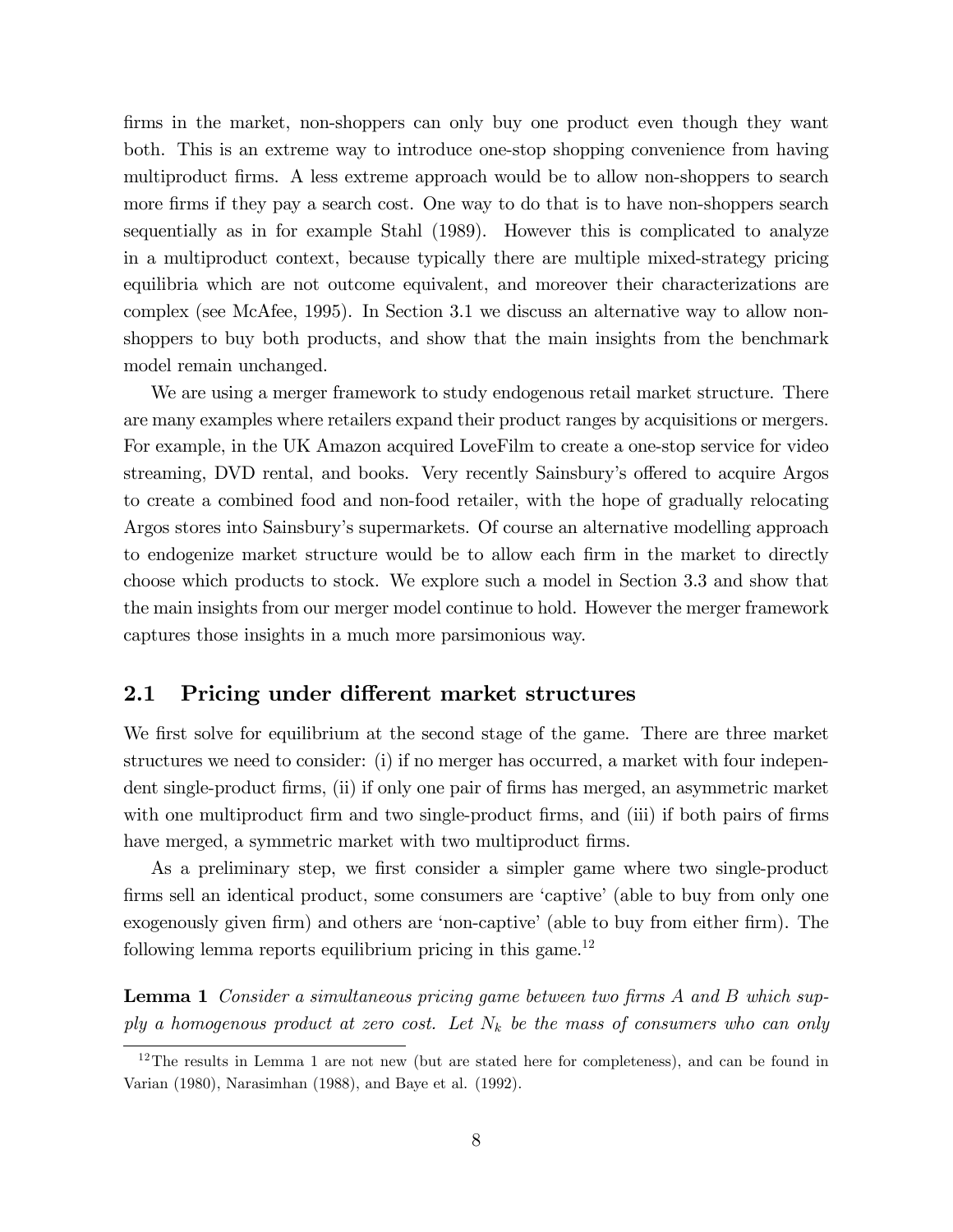buy from firm  $k = A, B$ . Suppose  $N_A \ge N_B \ge 0$  with at least one strict inequality. Let  $S > 0$  be the mass of consumers who can buy from either firm.

(i) There is no pure-strategy Nash equilibrium.

(ii) If  $N_A = N_B = N > 0$ , the unique equilibrium is that each firm charges a random price drawn from the atomless price distribution

$$
F(p) = 1 - \frac{N}{S} \left(\frac{v}{p} - 1\right)
$$
 (1)

which has support  $[p, v]$  with

$$
\underline{p} = \frac{N}{N+S}v \ . \tag{2}
$$

Each firm earns  $Nv$ .

(iii) If  $N_A > N_B \geq 0$ , the unique equilibrium is that firm A charges a random price drawn from a price distribution  $F_A(p)$ , where

$$
F_A(p) = 1 + \frac{N_B}{S} - \left(\frac{N_B}{S} + \lambda\right) \frac{v}{p}
$$
\n<sup>(3)</sup>

for  $p \in [p, v)$  with

$$
\underline{p} = \frac{N_A}{N_A + S} v \tag{4}
$$

and  $F_A(p)$  has a mass point at v of size

$$
\lambda = \frac{N_A - N_B}{N_A + S} \tag{5}
$$

while firm B charges a random price drawn from the atomless price distribution

$$
F_B(p) = 1 - \frac{N_A}{S} \left(\frac{v}{p} - 1\right) \tag{6}
$$

which also has support  $[p, v]$ . Firm A earns  $N_A v$  and firm B earns  $(N_B + S\lambda)v$ .

As usual the two firms randomize over their price, because they face a trade-off between pricing low to attract non-captives, or pricing high to exploit captives. Lemma 1 implies that firms' price distributions can be ranked in a simple way. Firstly when the two firms have the same number of captives (i.e.  $N_A = N_B$ ) they use the same price distribution. Secondly when one firm has more captives than the other, for example  $N_A > N_B$ , equations  $(3)$ ,  $(5)$  and  $(6)$  imply that the two density functions satisfy

$$
f_A(p) = (1 - \lambda)f_B(p) \tag{7}
$$

for  $p \in [p, v)$ . This means that firm A charges higher prices than firm B in the sense of first-order stochastic dominance (FOSD). Intuitively this is because firm  $A$  has relatively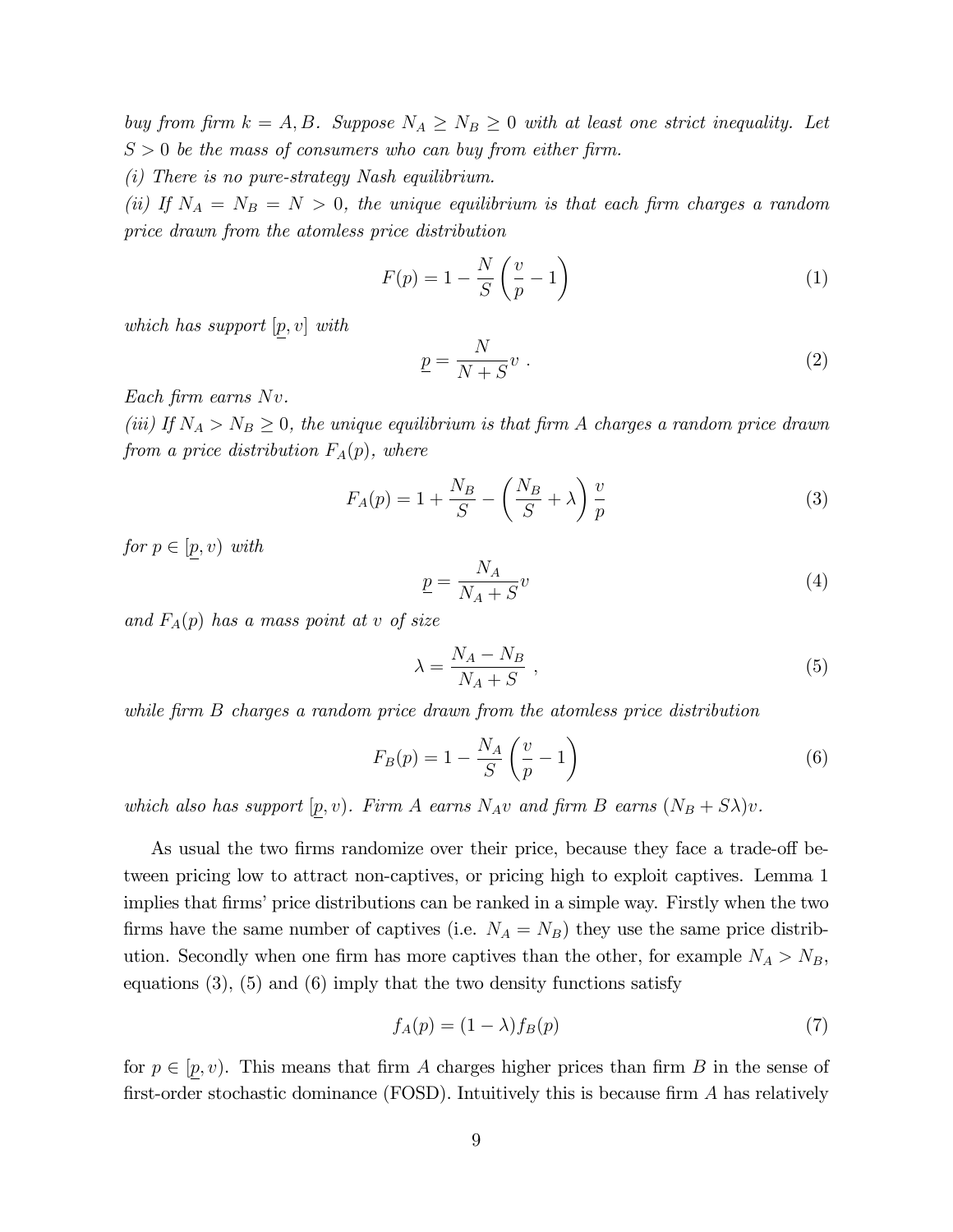more incentive to extract surplus from its captive consumers by pricing high, than compete for non-captive consumers by pricing low.

We now return to our set-up, and use Lemma 1 to study equilibrium pricing in each of the three possible market structures outlined above, starting with the simple case of four independent single-product firms.

**Lemma 2** Suppose there are four independent single-product firms. Non-shoppers randomly visit one firm, and each firm uses the mixed pricing strategy in Lemma  $1(ii)$  with  $N=\frac{1}{4}$  $\frac{1}{4}(1-\alpha)$  and  $S = \alpha$ . Earn firm earns  $\frac{1}{4}(1-\alpha)v$ .

**Proof.** Firstly in equilibrium firms  $1_A$  and  $1_B$  must have the same number of nonshoppers. Suppose, in contrast, that  $1_A$  for example has strictly more non-shoppers than  $1_B$ . Using Lemma 1(iii)  $1_A$  charges strictly more in the sense of FOSD than  $1_B$ , which is inconsistent with non-shoppers' search behavior. Secondly for the same reason,  $2_A$  and  $2_B$ must have an equal number of non-shoppers. Thirdly all four firms must have the same number of non-shoppers. Suppose, in contrast, that  $1_A$  and  $1_B$  for example have strictly more non-shoppers than  $2_A$  and  $2_B$ . Using Lemma 1(ii)  $1_A$  and  $1_B$  charge strictly more in the sense of FOSD than  $2_A$  and  $2_B$ , which again yields a contradiction. Lastly then, each firm has  $\frac{1}{4}(1 - \alpha)$  non-shoppers and so the equilibrium outcome is given by Lemma 1(ii) with  $N_A = N_B = \frac{1}{4}$  $\frac{1}{4}(1-\alpha)$  and  $S=\alpha$ .

Another simple case is when the market has two multiproduct firms. It is without loss of generality to focus on an equilibrium where each firm randomizes independently over the prices of its two products.<sup>13</sup>

**Lemma 3** Suppose there are two multiproduct firms. Non-shoppers randomly visit one firm, and each firm chooses the prices of its two products independently using the mixed pricing strategy in Lemma 1(ii) with  $N = \frac{1}{2}$  $\frac{1}{2}(1-\alpha)$  and  $S = \alpha$ . Each firm earns  $\frac{1}{2}(1-\alpha)v$ from each product.

**Proof.** The argument that in equilibrium non-shoppers must randomly visit one firm is similar to Lemma 2. Hence the equilibrium outcome is given by Lemma 1(ii) with  $N_A = N_B = \frac{1}{2}$  $\frac{1}{2}(1-\alpha)$  and  $S=\alpha$ .

 $13A$  firm's payoff depends only on its rival's marginal price distributions. Therefore for any equilibrium in which firm i (for  $i = A, B$ ) uses a joint price distribution  $F_i(p_1, p_2)$ , we can construct an alternative payoff-equivalent equilibrium in which firm i chooses its two prices independently using the marginal distributions of  $F_i(p_1, p_2)$ .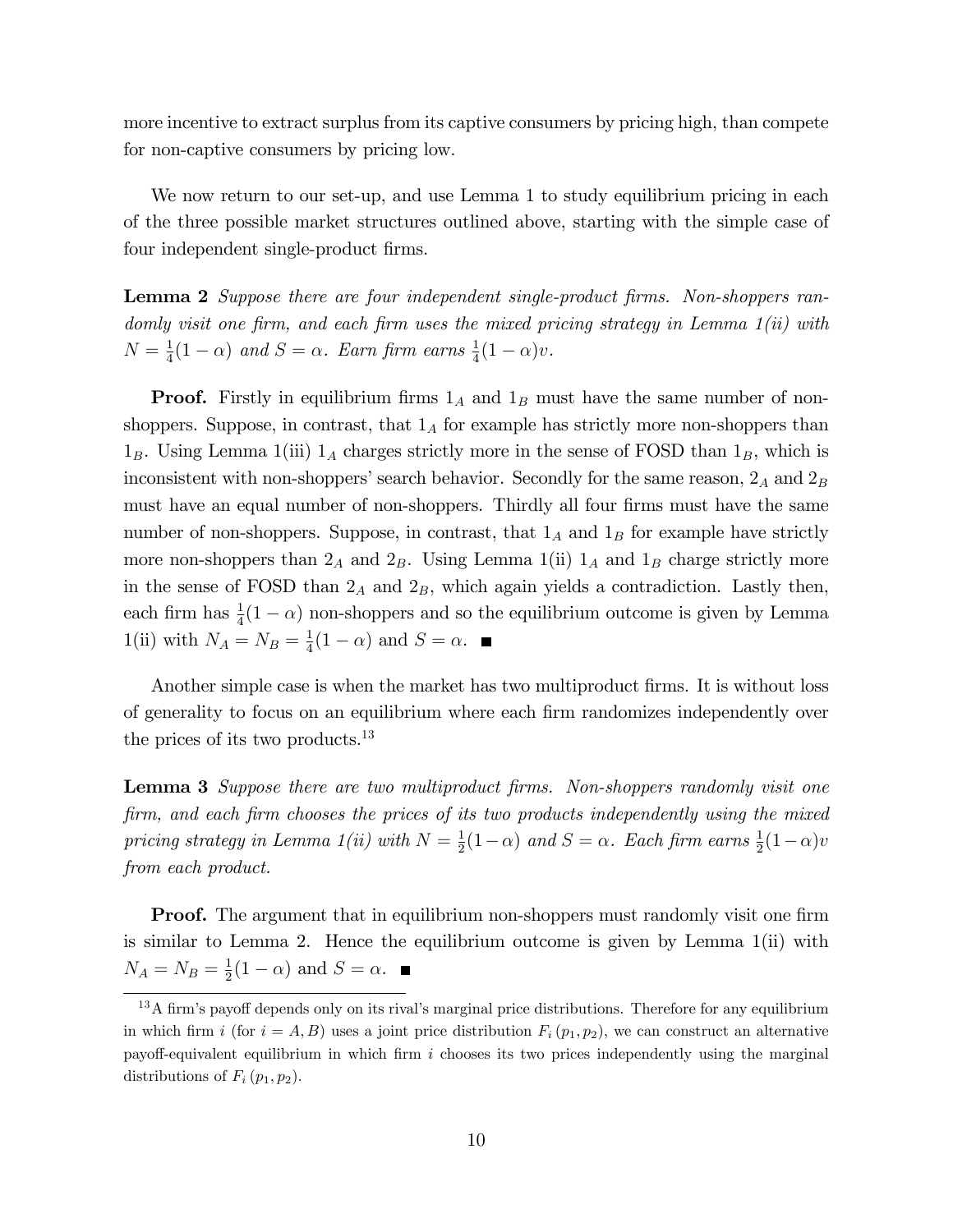In both symmetric market structures non-shoppers visit one firm at random, and therefore (by Lemma 1) all firms draw their price from the same distribution. However the price distribution is lower (in the sense of FOSD) in a market with four single-product firms compared to a market with two multiproduct Örms. This is because in the former case each single-product firm gets only one quarter of the non-shoppers, whereas in the latter case each multiproduct Örm gets half the non-shoppers and therefore has less incentive to price aggressively to attract shoppers. This is due to the assumption (which we relax in Section 3.1 below) that a non-shopper can visit only one firm, even if all firms supply a single product.

Next consider the asymmetric market structure. Suppose that  $1_A$  and  $2_A$  have merged to form a multiproduct firm A, but  $1_B$  and  $2_B$  remain as single-product firms. A nonshopper chooses between visiting the multiproduct firm and buying both products, for a payo§ of

$$
2\int_{\underline{p}}^{v}(v-p)f_A(p)dp , \qquad (8)
$$

or visiting a single-product firm  $i_B$  (for  $i = 1, 2$ ) for a payoff of

$$
\int_{\underline{p}}^{v} (v-p) f_{i_B}(p) dp . \tag{9}
$$

Clearly, other things equal, it is more attractive to visit the multiproduct firm and get both products. However, on the other hand, we know from Lemma 1 that if more nonshoppers visit the multiproduct firm than a single-product firm, the multiproduct firm will on average charge a higher price. Using equation  $(7)$  to compare the two payoffs, we can state the following result:

**Lemma 4** Suppose there is a multiproduct firm A and two single-product firms  $1_B$  and  $2_B$  .

(i) A non-shopper visits firm i with probability  $X_i$ , where

$$
X_A = \begin{cases} 1 & \text{if } \alpha \ge \frac{1}{2} \\ \frac{1}{2(1-\alpha)} & \text{if } \alpha < \frac{1}{2} \end{cases} \text{ and } X_{1_B} = X_{2_B} = \begin{cases} 0 & \text{if } \alpha \ge \frac{1}{2} \\ \frac{1-2\alpha}{4(1-\alpha)} & \text{if } \alpha < \frac{1}{2} \end{cases}.
$$

(ii) Firm A uses the mixed pricing strategy  $F_A(p)$ , and firms  $1_B$  and  $2_B$  use the mixed pricing strategy  $F_B(p)$ , both given in Lemma 1(iii), with  $N_i = (1 - \alpha) X_i$  and  $S = \alpha$ . (iii) Firm i earns expected profit  $\pi_i$  on each of its products, where

$$
\pi_A = \begin{cases}\n(1-\alpha)v & \text{if } \alpha \geq \frac{1}{2} \\
\frac{1}{2}v & \text{if } \alpha < \frac{1}{2}\n\end{cases}\n\quad \text{and} \quad \pi_{1_B} = \pi_{2_B} = \begin{cases}\n\alpha(1-\alpha)v & \text{if } \alpha \geq \frac{1}{2} \\
\frac{1}{4}v & \text{if } \alpha < \frac{1}{2}\n\end{cases}.
$$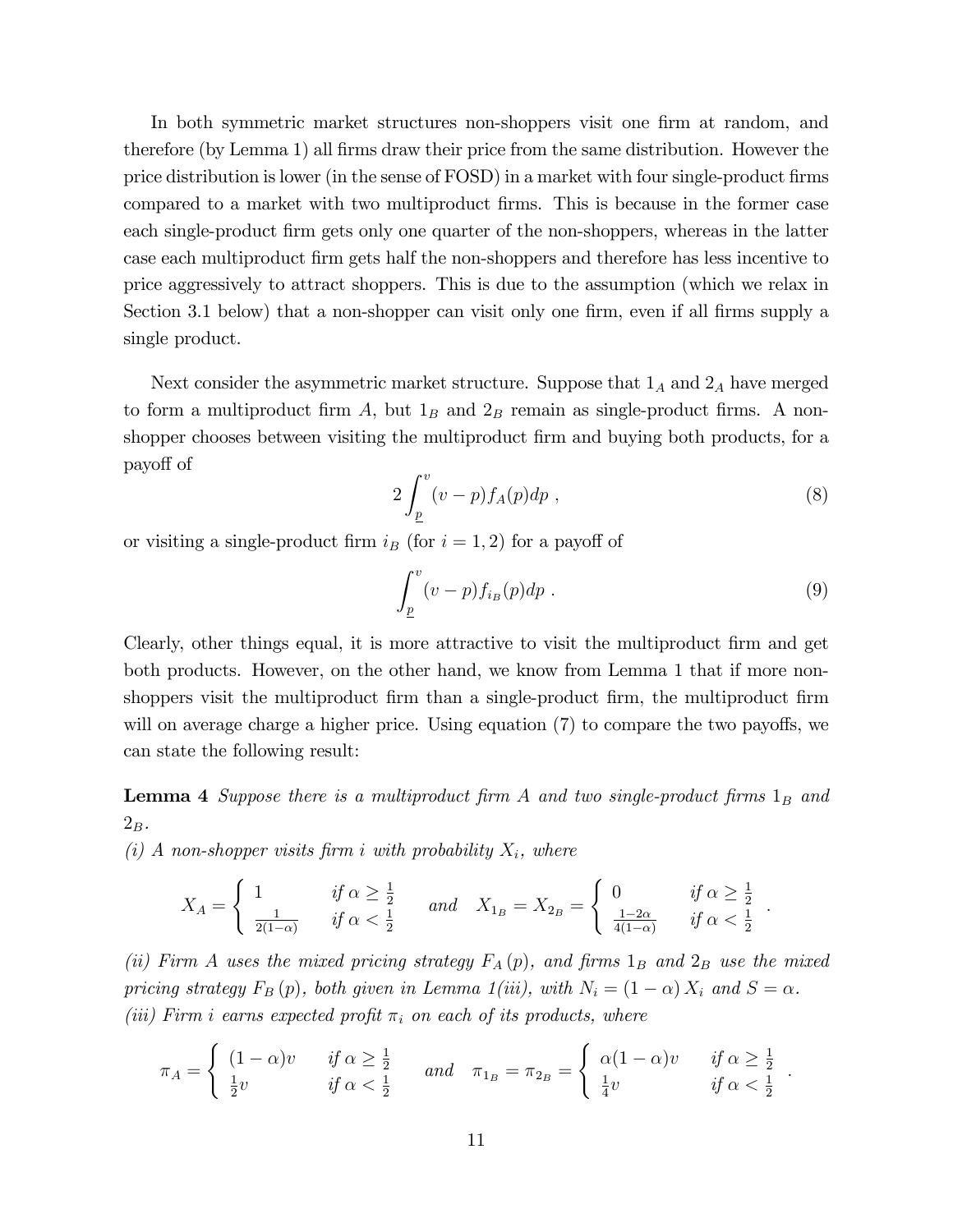Lemma 4 shows that if there are relatively few non-shoppers (i.e. if  $\alpha \geq \frac{1}{2}$ )  $(\frac{1}{2})$  they all buy from the multiproduct Örm. However if there are relatively many non-shoppers (i.e. if  $\alpha < \frac{1}{2}$ ) some of them buy from a single-product firm instead. This prevents the multiproduct firm from charging too high prices, and thus rationalizes non-shoppers' search behavior by ensuring that the payoffs  $(8)$  and  $(9)$  are equal. Nevertheless the multiproduct firm still attracts a disproportionate share of non-shoppers, because it offers them one-stop shopping convenience. One implication of this is that for all  $\alpha \in (0,1)$  the multiproduct firm charges higher prices (in the sense of FOSD) than its single-product rivals. This prediction may not fit the casual observation that large retailers are often cheaper than small ones. Remember, however, that to highlight the effect of one-stop shopping convenience our model has assumed away any possible cost synergy from the merger. In reality larger retailers may enjoy economies of scale, and also be able to extract better deals from upstream suppliers. This may lead them to charge lower prices on average.

Finally, for convenience, Table 1 summarizes per-product profit in each of the three market structures. Here we also report total welfare as well as its components industry proÖt and aggregate consumer surplus. One useful observation is that the asymmetric market structure tends to lead to the weakest price competition, in the sense that it is the worst for consumers, and it is the best for industry profit whenever  $\alpha > \frac{1}{4}$ . The reason is that in the asymmetric market the multiproduct Örm gets a disproportionate share of the non-shoppers, and so charges high prices; by strategic complementarity, this induces the two single-product firms to set relatively high prices as well.<sup>14</sup>

|                    | 4 sp firms             | $2 \text{ mp firms}$   | asymmetric             | asymmetric              |
|--------------------|------------------------|------------------------|------------------------|-------------------------|
|                    |                        |                        | $(\alpha \geq 1/2)$    | $(\alpha < 1/2)$        |
| Per product profit | $rac{1}{4}(1-\alpha)v$ | $rac{1}{2}(1-\alpha)v$ | $A: (1-\alpha)v$       | $A: \frac{1}{2}v$       |
|                    |                        |                        | $B: \alpha(1-\alpha)v$ | $B: \frac{1}{4}v$       |
| Industry profit    | $(1-\alpha)v$          | $2(1-\alpha)v$         | $2(1-\alpha^2)v$       | $rac{3}{2}v$            |
| Consumer surplus   | $2\alpha v$            | $2\alpha v$            | $2\alpha^2v$           | $\alpha v$              |
| Total welfare      | $(1+\alpha)v$          | 2v                     | 2v                     | $(\frac{3}{2}+\alpha)v$ |

Table 1: Profit and welfare comparison across market structures

 $14$ Wilson (2011) finds a similar market segmentation effect in a different context, where a single-product firm strategically makes it harder for consumers to search it.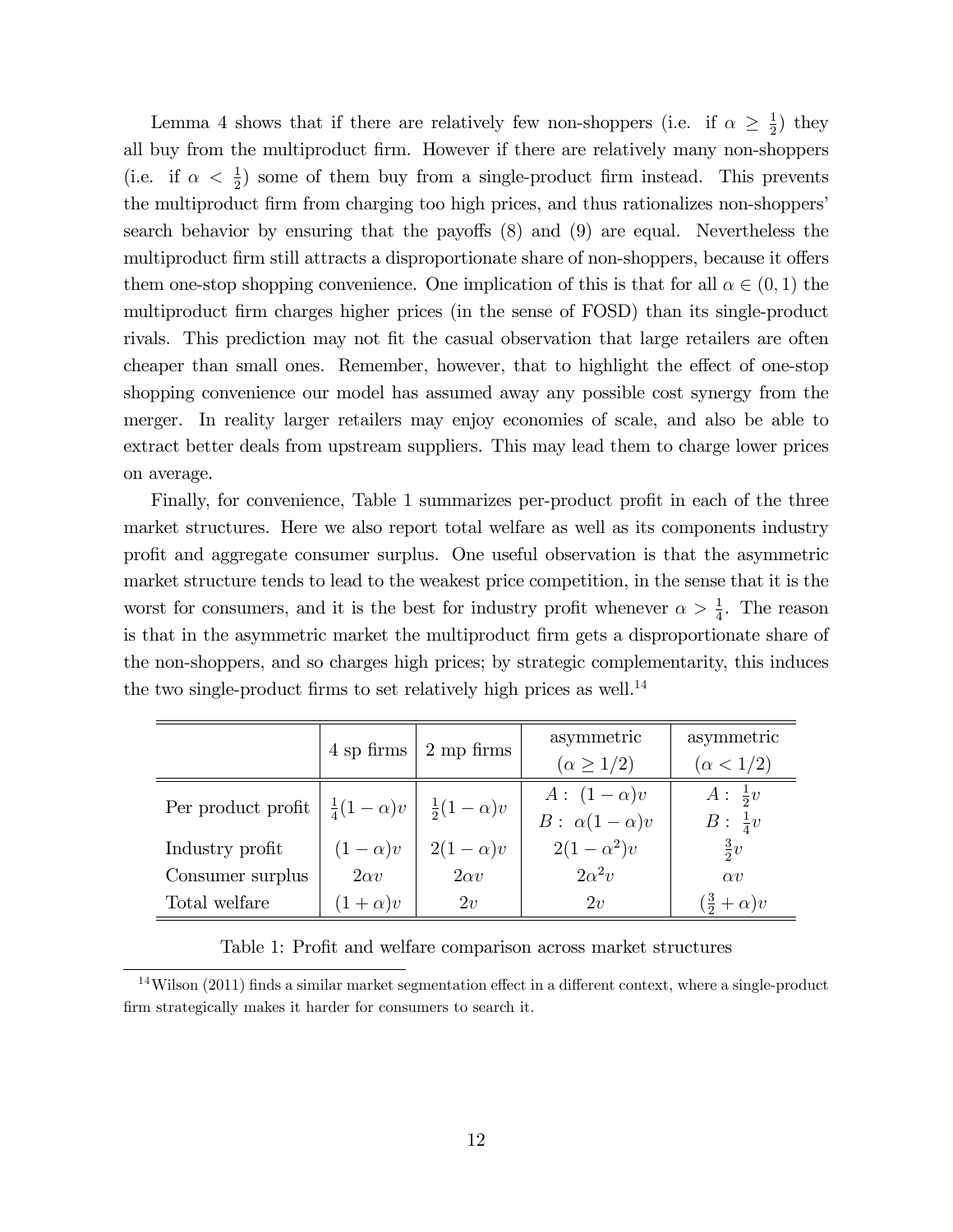#### 2.2 Equilibrium market structure

We can now examine the equilibrium market structure when both pairs of firms  $(1_A,2_A)$ and  $(1_B, 2_B)$  have the opportunity to merge before engaging in price competition. Using our earlier results, we can state that:

**Proposition 1** (i) When  $\alpha \geq \frac{1}{2}$  $\frac{1}{2}$  the unique (pure-strategy) equilibrium outcome is that the market has one multiproduct firm and two single-product firms. (ii) When  $\alpha < \frac{1}{2}$  the unique equilibrium outcome is that the market has two multiproduct Örms.

Intuitively a merger between a pair of firms leads to two different effects. Firstly there is a "search effect": the merging firms offer one-stop shopping convenience and so become more attractive to non-shoppers. Consequently the merged entity is searched by more non-shoppers. Secondly though, there is a "price competition effect": the merger changes the market structure and hence the intensity of competition. As discussed earlier, at an industry level the asymmetric market structure typically leads to the softest price competition.

Proposition 1 can then be explained as follows. There is no equilibrium with four single-product firms, because if one pair deviates and merges, both effects work in their favor i.e. they secure higher demand and soften overall competition.<sup>15</sup> (In fact Table 1 shows that the remaining single-product firms also benefit from the first merger.) However if the second pair contemplates merging they face a trade-off, since a merger restores symmetry and so intensifies competition. When there are relatively many shoppers ( $\alpha \geq$ 1  $\frac{1}{2}$ ) the second pair of firms do not merge, because it is more important to avoid strong competition for the shoppers. Hence the equilibrium market structure is asymmetric, even though firms start off symmetric.<sup>16</sup> However when there are relatively many non-shoppers  $(\alpha < \frac{1}{2})$  the second pair of firms do merge, because it is more important to capture a high share of the non-shoppers. Hence the equilibrium market structure is symmetric.

Corollary 1 Compared to the initial situation with four single-product firms, the equilibrium market structure in Proposition 1 results in strictly higher welfare and firm profits, but (weakly) lower consumer surplus.

 $15$ Of course if we assume that merger involves a sufficiently high fixed cost, then the initial situation can remain as an equilibrium outcome.

 $16$ Notice that if the two pairs of firms make their merger decisions simultaneously, there are two asymmetric pure-strategy equilibria and one mixed-strategy equilibrium.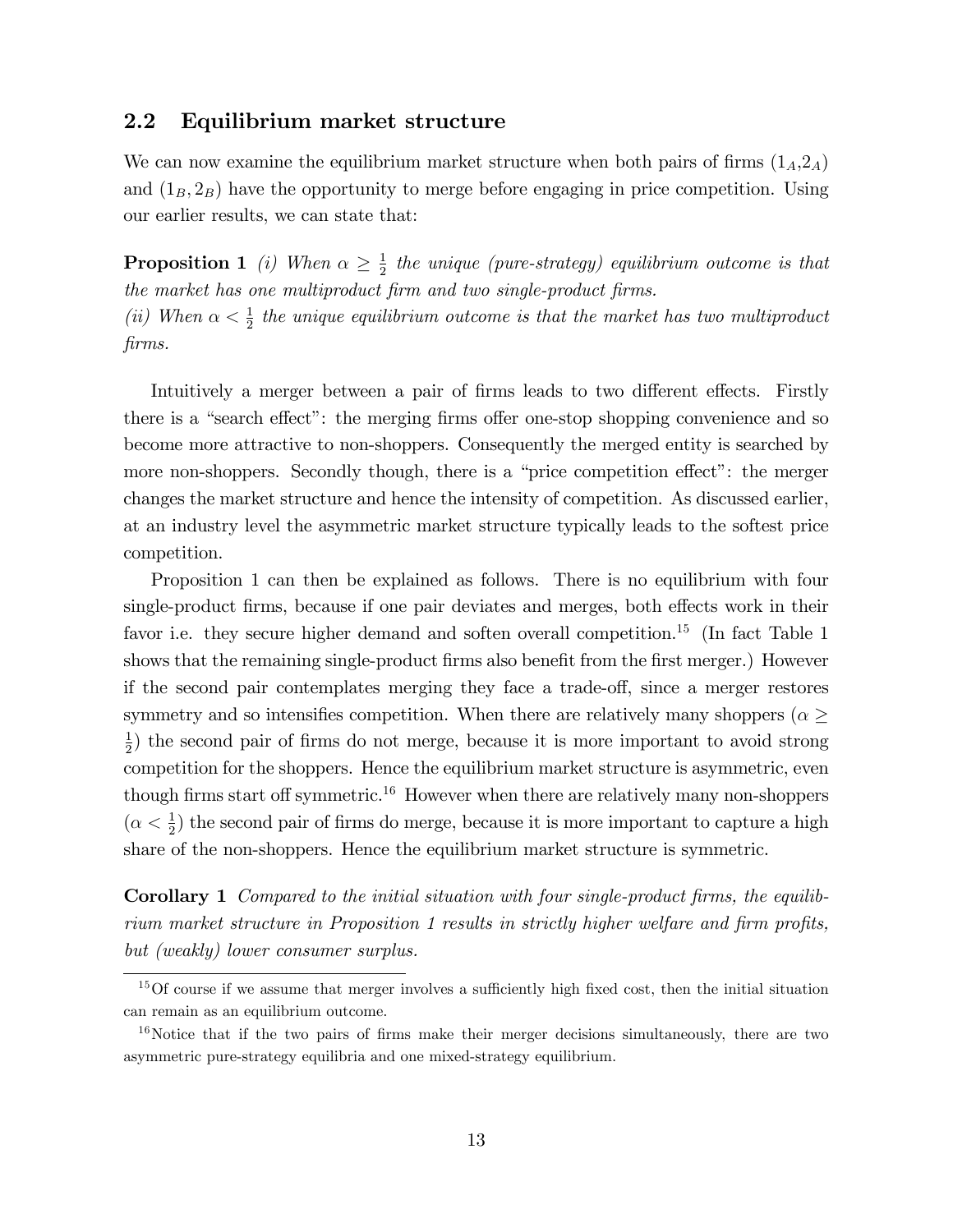The market outcome with merger is better for total welfare due to a positive "market" coverage effect": non-shoppers generate more surplus when they visit a multiproduct firm and buy two products instead of one.<sup>17</sup> The market outcome also increases each firm's profit: price competition is weaker, either because of the resulting asymmetric market structure (when  $\alpha \geq \frac{1}{2}$  $\frac{1}{2}$ , or because more non-shoppers visit each multiproduct firm (when  $\alpha < \frac{1}{2}$ ). However consumers are made worse off because they pay higher prices on average, and this (weakly) dominates the fact that non-shoppers can now buy both products.

Finally, notice that the fraction of non-shoppers (i.e.  $1 - \alpha$ ) is a measure of search frictions in this baseline model. Interestingly once we endogenize market structure, a higher search friction does not necessarily harm consumers. This is shown graphically in Figure 1 below, which plots for  $v = 1$  total welfare (the top horizontal line), industry profit (the thick solid lines), and aggregate consumer surplus (the dashed lines) against  $1 - \alpha$ . Intuitively when  $1 - \alpha \leq \frac{1}{2}$  $\frac{1}{2}$  the market structure is asymmetric, and a larger search friction relaxes competition to the detriment of consumers but the benefit of firms. However around the point  $\alpha = \frac{1}{2}$  $\frac{1}{2}$  the market structure changes and becomes symmetric with two big multiproduct firms, such that competition intensifies and consumer surplus jumps up and industry profit jumps down in the search friction. However total welfare is constant because demand is inelastic.<sup>18</sup>



Figure 1: Welfare and the search friction

 $17$ Notice that in the current setting with inelastic demand, the price competition effect of merger does  $\,$  not affect total welfare.

<sup>&</sup>lt;sup>18</sup>When demand is elastic, total welfare changes with  $1 - \alpha$  in a similar way as do the dashed lines in Figure 1.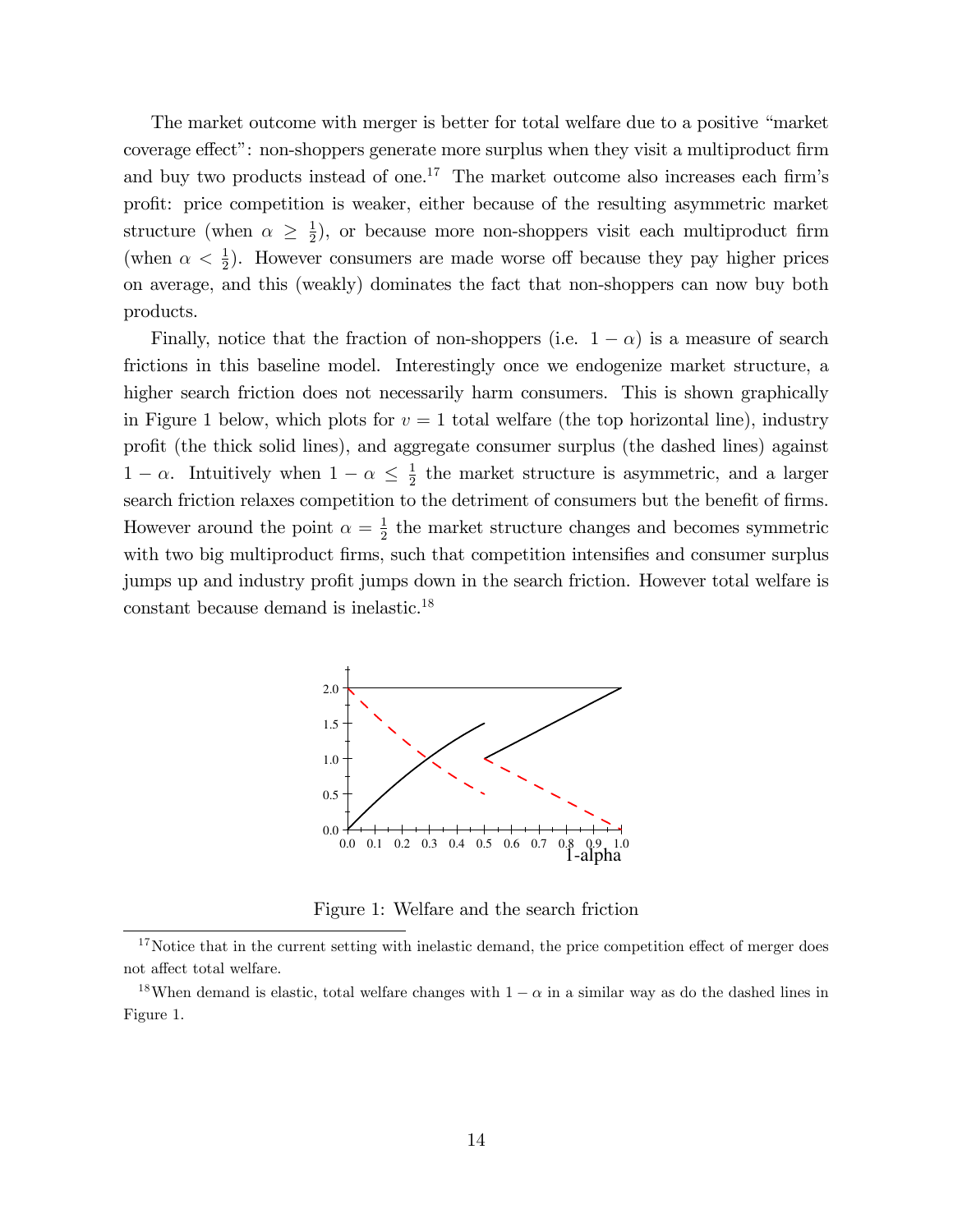## 3 Extensions and Robustness Discussion

This section shows that the main insights from the benchmark model are robust to various extensions.

#### 3.1 Allowing non-shoppers to multi-stop shop

We now relax our earlier assumption that non-shoppers can only visit one firm (and so can only buy one good when all firms are single-product). To make this extension simple, we assume that at the beginning of the pricing game (in each possible market structure) non-shoppers can choose to either (i) visit one (single-product or multiproduct) firm at zero cost, or (ii) visit two single-product firms (if available) at a cost  $s > 0$ . The model is otherwise the same as before. (Our modeling approach here is therefore ruling out the possibility that non-shoppers can visit two multiproduct Örms, or one multiproduct Örm and one or two single-product firms. This greatly simplifies the analysis and captures the idea that time-constrained consumers want to buy both products but do not find it worthwhile to search for lower prices.) Notice that we may loosely interpret s as a measure of one-stop shopping convenience generated by having a multiproduct firm.

First consider equilibrium pricing in the two symmetric market structures. When there are four single-product firms, non-shoppers can either visit one firm only or visit two firms with different products by paying the search cost  $s$ . We focus on the case where s is small enough such that non-shoppers will visit two firms and buy both products.<sup>19</sup> For reasons analogous to those in the benchmark model, each firm must then receive the same mass of non-shoppers i.e.  $N=\frac{1}{2}$  $\frac{1}{2}(1-\alpha)$ . When instead there are two multiproduct firms, non-shoppers choose one firm to visit and the model is identical to the one that we solved earlier, and hence each firm again receives a mass  $N = \frac{1}{2}$  $\frac{1}{2}(1-\alpha)$  of non-shoppers. Consequently equilibrium price distributions and per-product profits are now *identical* in the two symmetric market structures, and given by Lemma 3 from earlier. However consumer surplus is strictly higher when there are two multiproduct firms, because nonshoppers can buy both products without having to pay s.

Second consider the asymmetric market structure. Now non-shoppers have three options: visit the multiproduct firm only, visit one single-product firm only, or visit both single-product firms by paying the search cost s. Let  $X(s, \alpha)$  and  $Y(s, \alpha)$  denote the fractions of non-shoppers who visit a multiproduct firm and both single-product firms respectively. (Then the remaining  $1 - X(s, \alpha) - Y(s, \alpha)$  non-shoppers visit one single-

<sup>&</sup>lt;sup>19</sup>See the proof of Lemma 5 in the appendix for further details. Our benchmark model corresponds to the case when  $s$  is sufficiently high such that non-shoppers visit one store only.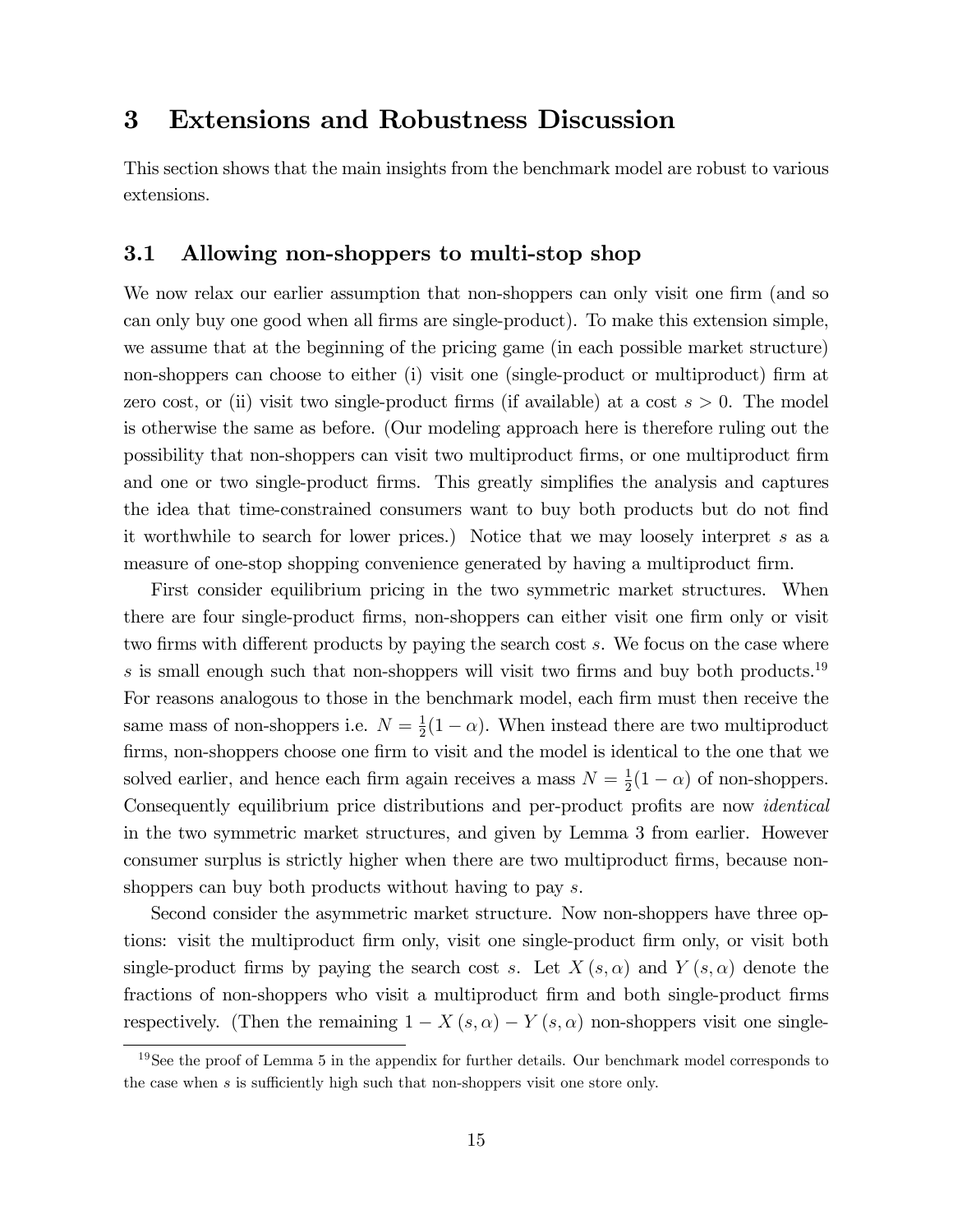product firm only.) We can then show the following:

**Lemma 5** Suppose there is one multiproduct firm and two single-product firms. There exists a unique equilibrium, whose exact form depends on the thresholds  $\tilde{s}(\alpha) < \dot{s}(\alpha) <$  $\bar{s}(\alpha)$  which we define in the appendix.

(*i*) When  $\alpha \geq \frac{1}{2}$  $\frac{1}{2}$  non-shoppers search either the multiproduct firm, or both single-product firms.  $X(s, \alpha)$  is strictly increasing in  $s \in (0, \bar{s}(\alpha))$  and satisfies

$$
s = 2v \frac{2\tilde{X} - \frac{1-\alpha}{\alpha}}{\tilde{X} + 1} \left[ 1 + \tilde{X} \ln \left( \frac{\tilde{X}}{\tilde{X} + 1} \right) \right]
$$
(10)

where  $\tilde{X} \equiv \frac{1-\alpha}{\alpha} X(s, \alpha)$ , whilst  $X(s, \alpha) = 1$  for all  $s \ge \bar{s}(\alpha)$ .

(ii) When  $\alpha < \frac{1}{2}$  and  $s \in (0, \tilde{s}(\alpha)]$  non-shoppers search either the multiproduct firm, or both single-product firms.  $X(s, \alpha)$  is strictly increasing in s and satisfies (10).

(iii) When  $\alpha < \frac{1}{2}$  and  $s \in (\tilde{s}(\alpha), \dot{s}(\alpha))$  non-shoppers randomize between searching the multiproduct firm, both single-product firms, and one of the single-product firms.

$$
Y(s,\alpha) = 2X(s,\alpha) - \frac{1}{1-\alpha} , \qquad (11)
$$

whilst  $X(s, \alpha)$  is strictly decreasing in s and uniquely solves

$$
s = v \left[ 1 + \tilde{X} \ln \left( \frac{\tilde{X}}{\tilde{X} + 1} \right) \right] \,. \tag{12}
$$

(iv) When  $\alpha < \frac{1}{2}$  and  $s \geq \dot{s}(\alpha)$  non-shoppers search the multiproduct firm with probability  $X(s, \alpha) = \frac{1}{2(1-\alpha)}$  and otherwise search one randomly chosen single-product firm.

The pricing equilibrium in the asymmetric market is more complicated than in the benchmark model, but the interpretation of Lemma 5 is straightforward. For instance consider the case where  $\alpha < 1/2$ . When s is relatively low (below  $\tilde{s}(\alpha)$ ), non-shoppers randomize over where to shop, with some searching the multiproduct firm, and others searching both of the single-product firms. As s increases it becomes more attractive to search the multiproduct firm and avoid paying s. Therefore to ensure that non-shoppers are willing to randomize, the multiproduct firm's relative prices should increase, which is achieved by having more non-shoppers search it. This explains why  $X(s, \alpha)$  increases in s. However when s is sufficiently large (above  $\tilde{s}(\alpha)$ ), the multiproduct firm becomes so expensive that non-shoppers also find attractive the option of searching only one singleproduct firm. Therefore at this point some non-shoppers also search just one singleproduct firm. As s further increases, fewer and fewer non-shoppers opt to search both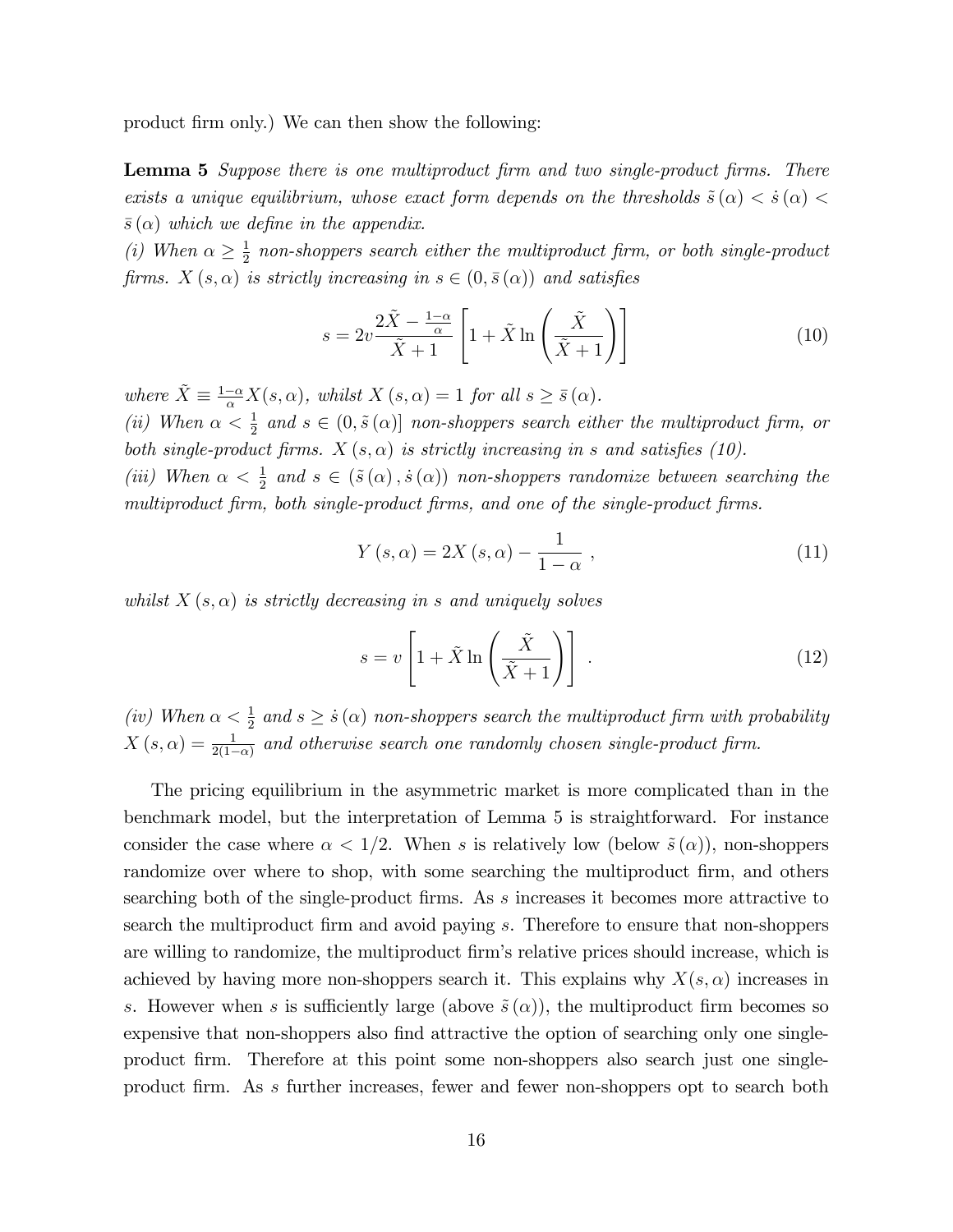single-product firms. Eventually s becomes so large (above  $\dot{s}(\alpha)$ ) that no non-shopper searches both single-product firms. At this point the equilibrium is exactly the same as in our earlier benchmark model.

Now consider the equilibrium retail market structure:

**Proposition 2** There exists an  $\alpha^*(s) \in \left(\frac{1}{3}\right)$  $\frac{1}{3}, \frac{1}{2}$  $\frac{1}{2}$  (weakly) increasing in s such that: (i) When  $\alpha \geq \alpha^*$  (s) the equilibrium market structure is asymmetric.

(ii) When  $\alpha < \alpha^*$  (s) the equilibrium market structure is two multiproduct firms.

Qualitatively the market structure is the same as in the benchmark model. A first merger is always profitable, because the merging firms soften competition and attract higher demand. Intuitively, the merged entity attracts a disproportionate share of nonshoppers, because it enables them to buy both products without needing to incur the additional cost  $s > 0$ . A second merger is then profitable if and only if  $\alpha$  is sufficiently low. As in the benchmark model, a second merger has both a price and search effect, with the latter dominating when there are relatively few shoppers in the market. The result that the threshold  $\alpha^*(s)$  (weakly) increases in s implies that when one-stop shopping convenience becomes more important, it is more likely that the market has two multiproduct firms. Finally as in the benchmark model, we are also able to show that the asymmetric market structure is the worst for consumers, but the best for industry profit provided that  $\alpha$  is not too small.

### 3.2 More firms and heterogeneous consumers

This section extends the benchmark model in two ways. First we consider  $n \geq 2$  pairs of firms, which we denote by  $(1_j, 2_j)$  for  $j = 1, \dots, n$ . Second we allow for the coexistence of both single-product and multiproduct consumers. In particular a consumerís valuation for a product is now v with probability  $\gamma > 0$ , and 0 with probability  $1 - \gamma$ . Valuations are drawn independently across products and consumers, and do not depend on whether or not a consumer is a shopper. Therefore  $\gamma^2$  consumers want to buy both products,  $\gamma(1-\gamma)$ want to buy only product  $i$   $(i = 1, 2)$ , and the rest of the consumers want nothing. The model and timing are otherwise the same as in the benchmark model from Section 2 (which therefore corresponds to the special case of  $n = 2$  and  $\gamma = 1$ ).

This extended model is less straightforward to analyze than the benchmark model, because price competition in an asymmetric market with  $n > 2$  is more complicated. We show in the Online Appendix that in the asymmetric market structure, non-shoppers' search behavior depends on whether  $\gamma \geq \frac{k}{n}$  where k denotes the number of multiproduct firms. When  $\gamma < \frac{k}{n}$ , the ratio of consumers demanding two products to firms supplying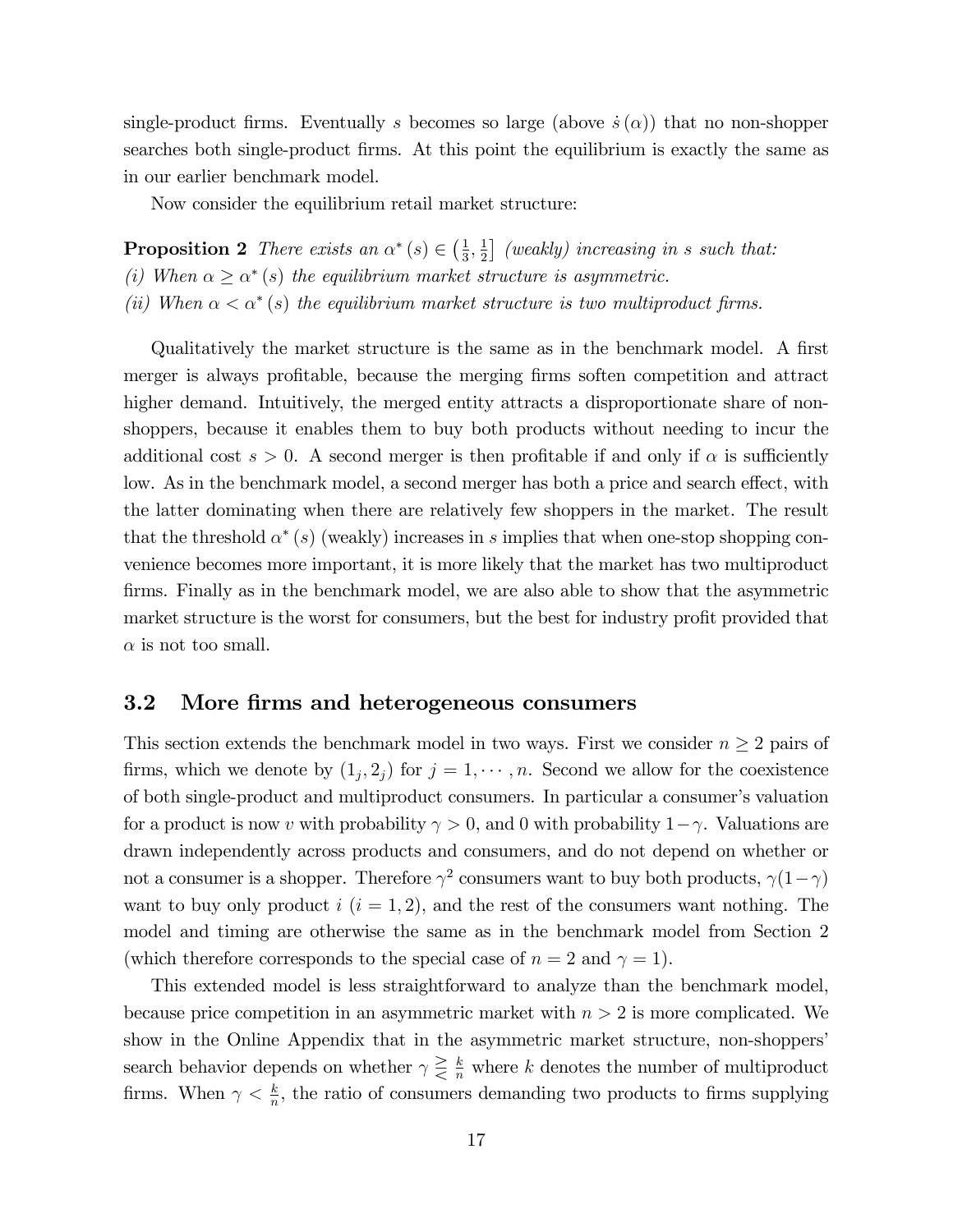two products is relatively low. We show that in this case non-shoppers requiring both products search a multiproduct Örm, whilst non-shoppers who want only one product randomly choose between all firms in the marketplace. This mixing is done in such a way that all firms use the same price distribution and earn the same profit. We also show that the case  $\gamma > \frac{k}{n}$  is more complicated and depends upon the exact number of multiproduct firms. Nevertheless as is intuitive, multiproduct firms charge more in the sense of FOSD, and non-shoppers wanting only one product buy it from a relevant single-product firm.

The following proposition reports the equilibrium market structure. (Its proof is relegated to the Online Appendix.)

**Proposition 3** (i) When  $n = 2$  the equilibrium market structure is asymmetric if  $\alpha \geq$  $\gamma$  $\frac{\gamma}{1+\gamma}$ , and otherwise has two multiproduct firms.

(ii) Suppose  $n \geq 3$  and that a pair of single-product firms choose not to merge when they are indifferent. Then (a) if  $\gamma \leq 1 - \frac{1}{n}$  $\frac{1}{n}$ , the market has  $\lceil n\gamma \rceil$  multiproduct firms. (b) If  $\gamma > 1 - \frac{1}{n}$  $\frac{1}{n}$ , the market has either  $n-1$  or n multiproduct firms. If  $\alpha$  is sufficiently large, there are  $n-1$  multiproduct firms, and if  $\alpha$  is sufficiently small, there are n multiproduct firms.

The  $n = 2$  case is thus qualitatively the same as in the benchmark model, except that the critical threshold for  $\alpha$  is now a function of consumer needs. When  $n \geq 3$ , an asymmetric market structure always arises when  $\gamma$  is small i.e. when relatively few consumers are interested in both products, such that 'demand' for multiproduct firms is weak. In a similar spirit when  $\gamma$  is relatively large, at most one pair of single-product firms will remain in the market. Whether all firms merge or not depends on the search friction, in a way that is qualitatively the same as in the baseline model.<sup>20</sup>

#### 3.3 Allowing firms to choose product ranges

We now consider an alternative way to endogenize market structure. Instead of allowing single-product firms to merge, we now let each firm in the market directly choose its product range. We suppose there are three firms  $A, B, C$  in the market. (Three is the minimum number required to generate the asymmetric market structure with at least one multiproduct Örm and one single-product Örm for each product.) We normalize the Öxed cost of stocking one product to zero, and then let  $\Delta > 0$  denote the incremental fixed

<sup>&</sup>lt;sup>20</sup>Unfortunately it is difficult to derive a cut-off result on  $\alpha$  as we do in the case with  $n = 2$ , because a non-shopper's search problem is much less tractable.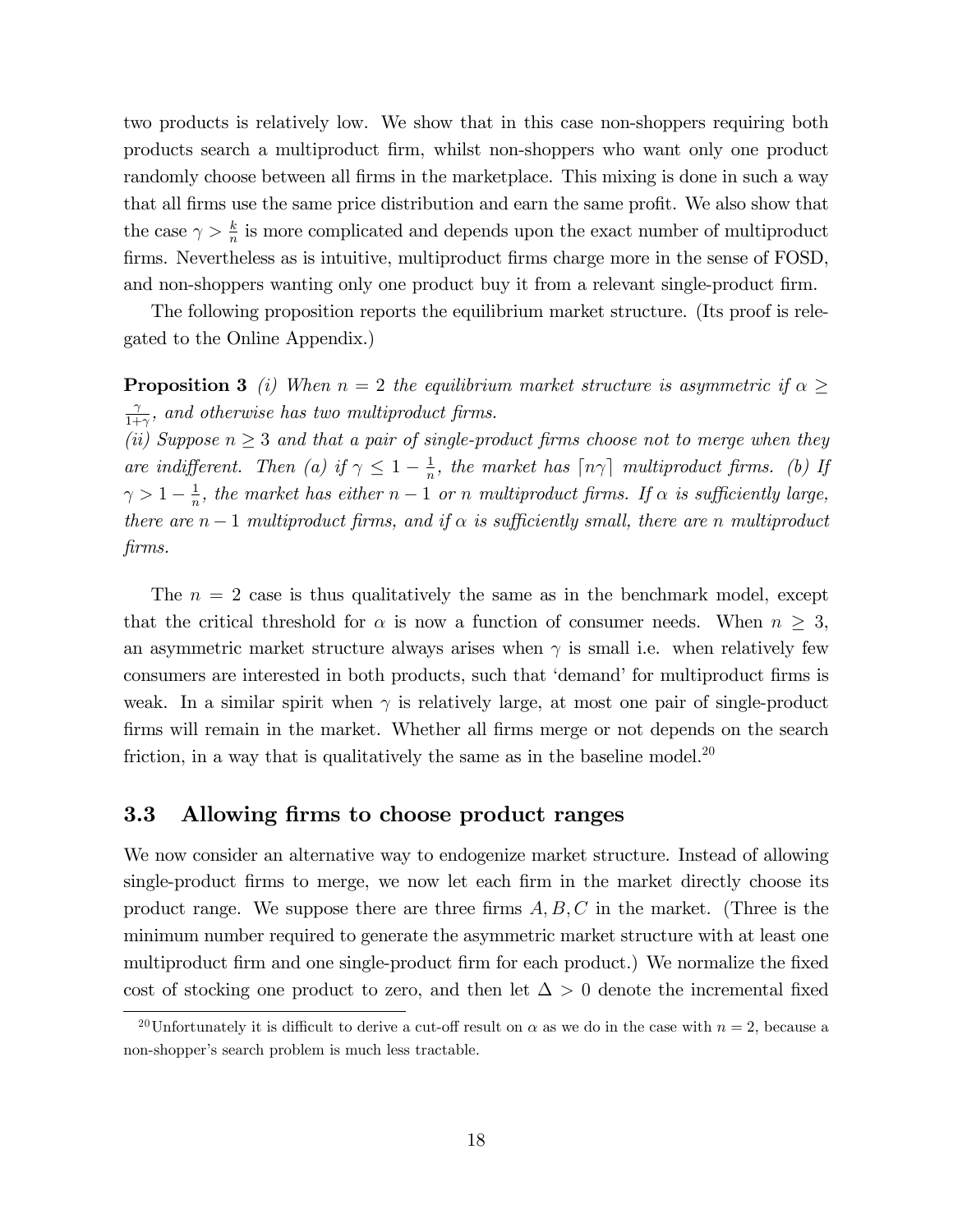cost of stocking a second product.<sup>21</sup> The firms play a two-stage game where they first simultaneously choose product ranges, and then observe their rivals' choices and select a price for each of their products. In all other respects the set-up is the same as in the benchmark model.

We focus on deriving conditions under which there exists an asymmetric market structure with one multiproduct firm and two single-product firms supplying different products. Without loss of generality, consider a hypothetical equilibrium where firm  $A$  supplies both products, and firms  $B$  and  $C$  supply product 1 and product 2 respectively. Using Lemma 4 from earlier, firms' expected profits in this market structure are

$$
\pi_A = \begin{cases} 2(1-\alpha)v - \Delta & \text{if } \alpha \ge \frac{1}{2} \\ v - \Delta & \text{if } \alpha < \frac{1}{2} \end{cases} \text{ and } \pi_B = \pi_C = \begin{cases} \alpha(1-\alpha)v & \text{if } \alpha \ge \frac{1}{2} \\ \frac{1}{4}v & \text{if } \alpha < \frac{1}{2} \end{cases}
$$

:

There are three possible deviations that we need to check. (i) Suppose a single-product firm, say firm  $B$ , deviates by stocking both products. Then the market has two multiproduct firms A and B and a single-product firm C supplying product 2 only. As we show in the proof of the proposition below, in this scenario non-shoppers randomly visit one of the two multiproduct firms, and firm B's deviation profit is  $(1 - \alpha)v - \Delta$ . (ii) Alternatively suppose the multiproduct firm  $A$  deviates by dropping one product, say product 2. Then the market has two single-product firms  $A$  and  $B$  supplying product 1 and one single-product firm  $C$  supplying product 2. Clearly firm  $C$  will charge the monopoly price  $v$  because it is the only supplier of product 2. Hence applying Lemma 1 from earlier, non-shoppers randomize between visiting firm  $A$  or firm  $B$ , such that firm A's deviation profit is  $\frac{1}{2}(1-\alpha)v$ . (iii) Finally suppose a single-product firm, say firm B, deviates by dropping its current product and stocking the other instead. Then the market has one multiproduct firm A and two single-product firms B and C both supplying product 2 only. Again since firm  $\tilde{A}$  is the only supplier of product 1 it charges the monopoly price  $v$  for product 1. Non-shoppers must then randomize between all three firms, such that by the usual logic firm B's deviation profit is  $\frac{1}{3}(1-\alpha)v$ . Collecting these results together, we can then state the following:

**Proposition 4** If and only if  $\alpha \geq \frac{1}{4}$  $\frac{1}{4}$  there exist  $\Delta(\alpha) < \Delta(\alpha)$  such that for  $\Delta \in$  $[\Delta(\alpha), \overline{\Delta}(\alpha)]$  it is an equilibrium that one firm supplies both products and the other two firms each supply a different product.

 $21\,\text{We can show that without this fixed cost, all firms choose to supply both products. This did not$ happen in the merger framework because there was an opportunity cost of merging, namely the profit that could be made by remaining independent.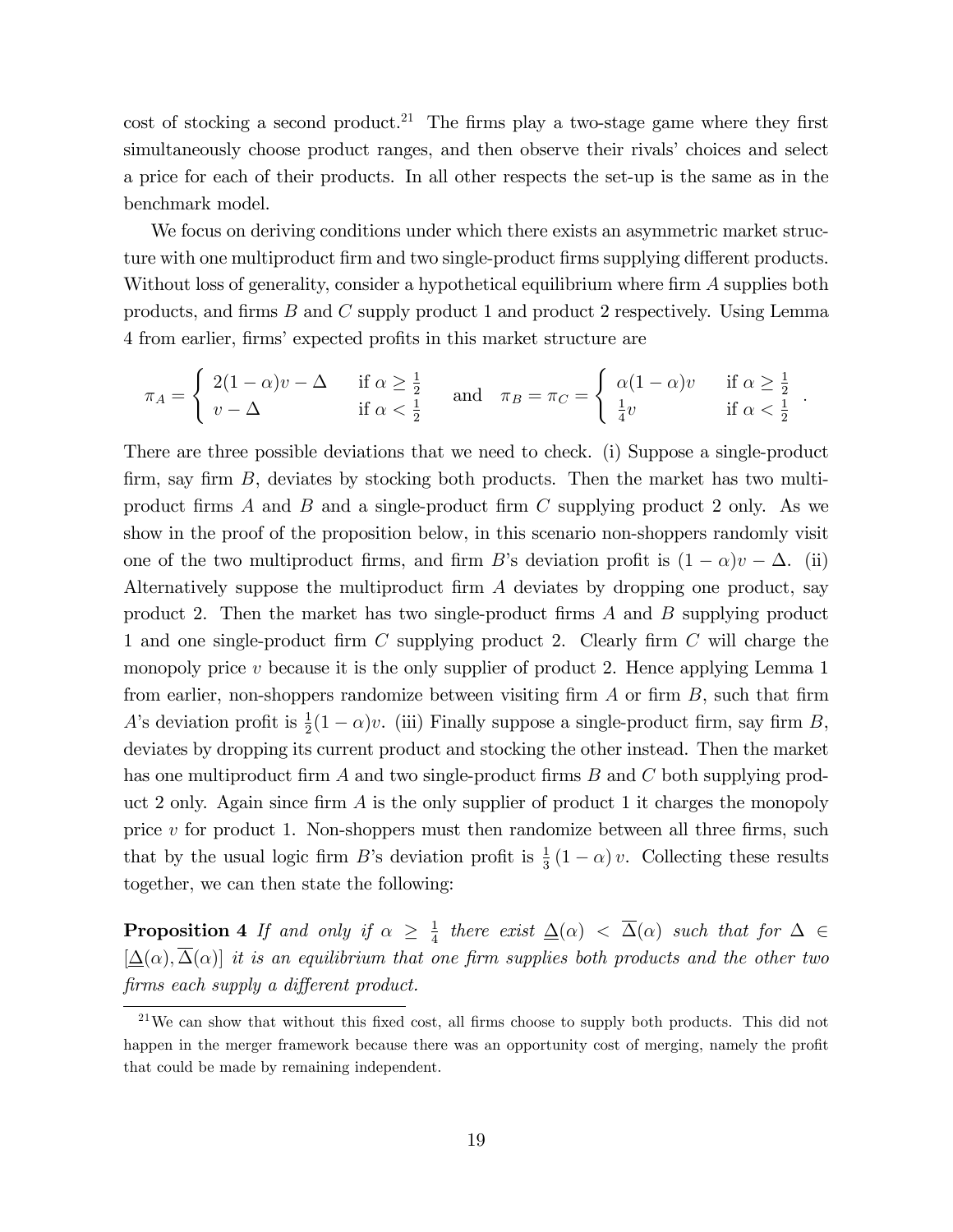Proposition 4 shows that in order to have an asymmetric market structure we require that  $\alpha \geq \frac{1}{4}$  $\frac{1}{4}$ , and also that the fixed cost  $\Delta$  is neither too high (otherwise the multiproduct firm will drop one product) nor too low (otherwise a single-product firm will add another product). The requirement that  $\alpha \geq \frac{1}{4}$  $\frac{1}{4}$  is consistent with our earlier merger framework, in which an asymmetric outcome arose if and only if the fraction of shoppers was sufficiently high.

Finally, we can also derive conditions under which any of the other possible market structures is an equilibrium. The details are lengthy and so we omit them, but there are two observations. Firstly, for a fixed  $\alpha$  the number of multiproduct firms tends to decrease as  $\Delta$  increases. Secondly, for a fixed (and sufficiently small)  $\Delta$  the number of multiproduct firms tends to increase as  $\alpha$  decreases (i.e. as the search friction increases). This is again consistent with our earlier merger framework.

### 3.4 Product differentiation and sequential search

This section explores an alternative framework with product differentiation and sequential search. We show that the search friction affects equilibrium market structure in a similar way to what we found in the homogenous goods case. However we also highlight some important differences with our earlier results. For example in an asymmetric market the multiproduct Örm charges lower prices than its smaller rivals even if it has no cost advantage.

We return to the merger framework in Section 2. There are two products 1 and 2, and consumers wish to buy one unit of each. Initially there are four single-product firms, with firms  $i_A$  and  $i_B$  supplying horizontally differentiated versions of product i (for  $i = 1, 2$ ). Following Wolinsky (1986) and Anderson and Renault (1999) we use the random utility framework to model product differentiation. In particular the match utility of each product i is a random draw from a common distribution  $G(u)$  with support  $[u,\overline{u}]$  and density  $q(u)$ . The realization of the match utility is i.i.d. across consumers, products, and firms, as consistent for example with consumers having idiosyncratic tastes. If a consumer buys a product with match utility u and pays a price p, she obtains a surplus  $u - p$ . We follow Anderson and Renault (1999) and assume that in equilibrium all consumers buy both products. This is the case if consumers have a sufficiently high basic valuation for each product i.e.  $u$  is sufficiently high.

The timing is as before: at the first stage each pair of firms which supply different products simultaneously decides whether or not to merge; at the second stage their merger decisions are observed by all parties, and prices are chosen. However unlike in the benchmark model, consumers all have the same search technology. In particular consumers are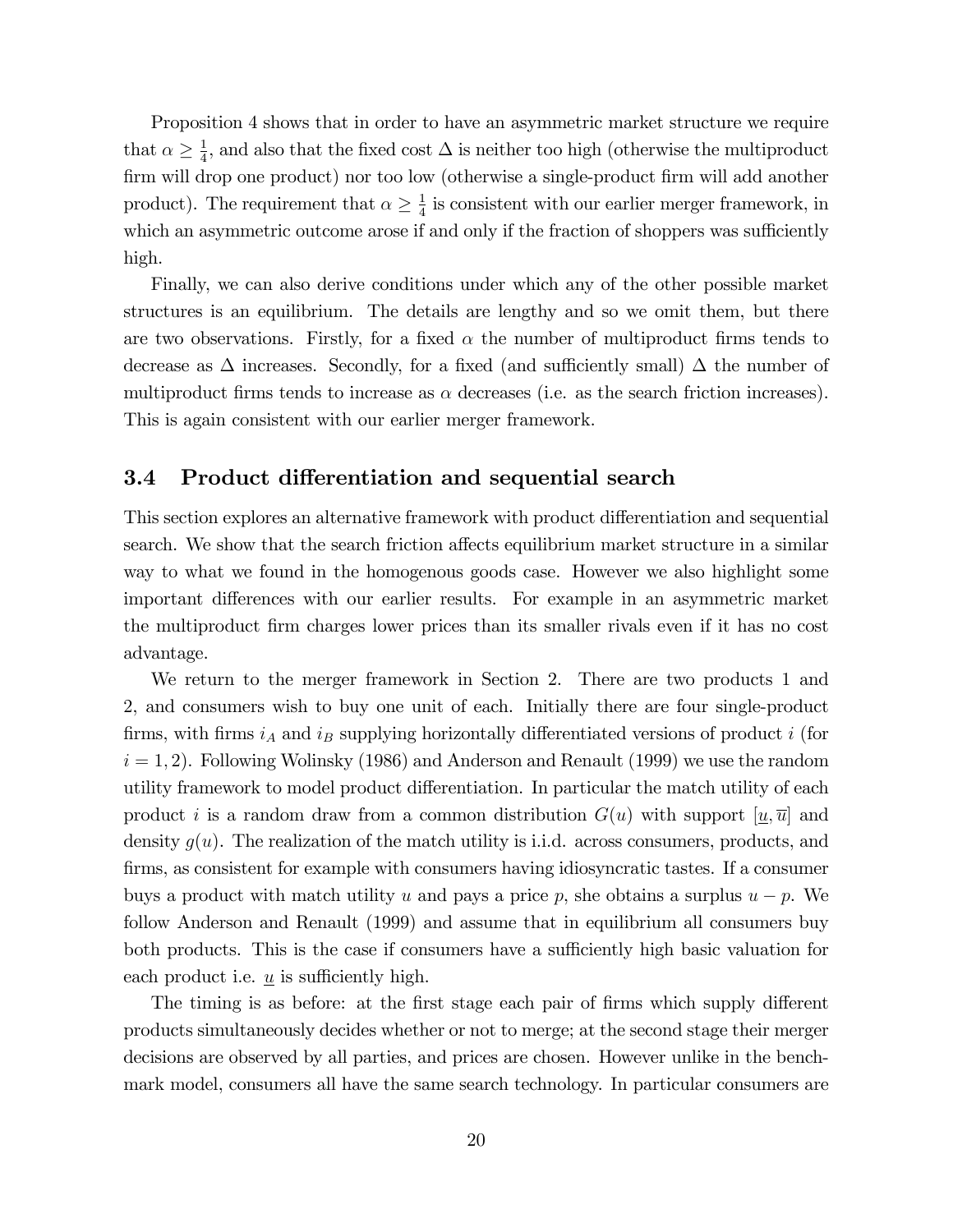initially uninformed about firms' prices and match values, although they know the match utility distribution  $G(u)$  and also hold rational expectations about each firm's pricing strategy. A consumer can learn a firm's prices and match utilities by incurring a search  $\cos t s > 0$ ; search is sequential and with costless recall. To capture the idea of one-stop shopping convenience, we assume that the search cost is the same whether a consumer visits a single-product or a multiproduct firm. To have active search in each possible market structure, we assume that the search cost is not too high i.e.

$$
s < \int_{\underline{u}}^{\overline{u}} (u - \underline{u}) dG(u) \tag{13}
$$

As before we first derive the pricing equilibrium in each possible market structure, and then examine the equilibrium market structure.

A market with four single-product firms. With four single-product firms, a consumer's search process is separable across the two product markets. In each market we have a duopoly version of the sequential search model in Anderson and Renault (1999). Consider the market for product i. We look for a symmetric equilibrium where both firms charge the same price  $p_0$  and consumers search in a random order (i.e. half of the consumers visit firm  $i_A$  first and the other half visit firm  $i_B$  first). In symmetric equilibrium the optimal stopping rule is characterized by a reservation utility level a which solves

$$
\int_{a}^{\overline{u}} (u-a)dG(u) = s . \tag{14}
$$

(The left-hand side is the expected benefit from sampling the second firm when the first firm offers match utility a.) This equation has a unique solution  $a \in (0, \overline{u})$  given the search cost condition (13). In equilibrium a consumer buys immediately at the first visited firm if and only if its match utility is no less than a.

As explained in the appendix, the first-order condition for the equilibrium price is<sup>22</sup>

$$
\frac{1}{p_0} = g(a)[1 - G(a)] + 2\int_{\underline{u}}^{a} g(u)^2 du . \qquad (15)
$$

In equilibrium firms share the market equally, and so each firm earns profit  $\pi_0 = \frac{1}{2}$  $\frac{1}{2}p_0$ . For example when valuations are uniformly distributed with  $G(u) = u$ , we have  $a = 1 - \sqrt{2s}$ and condition (13) requires  $s < \frac{1}{2}$ . The first-order condition then implies that

$$
p_0 = \frac{1}{2 - \sqrt{2s}} \tag{16}
$$

<sup>&</sup>lt;sup>22</sup>We can show that if  $p[1-G(p)]$  is concave, then the first-order condition is also sufficient for defining the equilibrium price. See Appendix B in Anderson and Renault (1999) for other conditions which ensure the existence of a symmetric pure-strategy pricing equilibrium.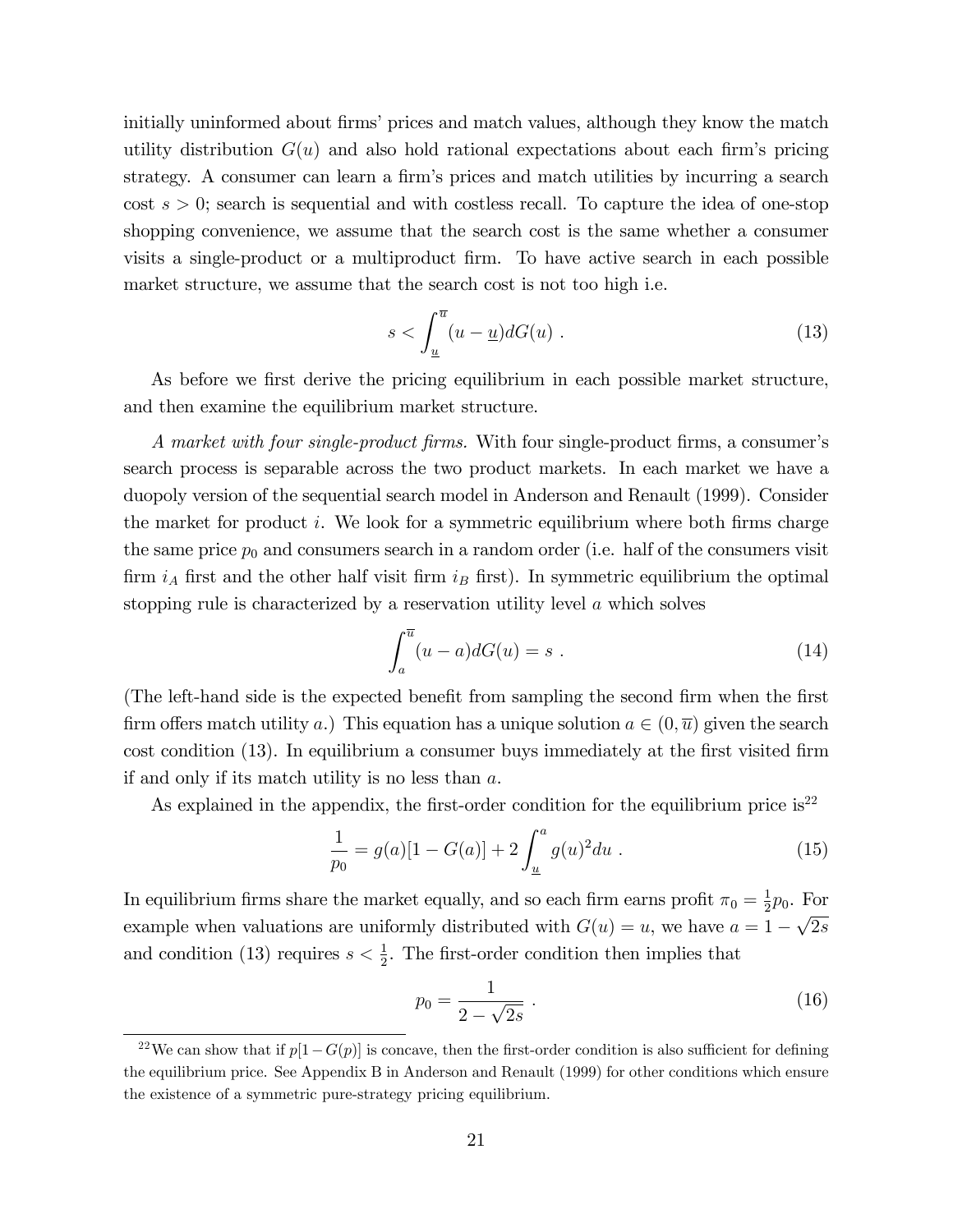It is depicted as the dashed curve in Figure 2a below.

A market with two multiproduct firms. With two multiproduct firms we have a multiproduct search model as analyzed in Zhou  $(2014)$ . Let  $p_m$  denote the equilibrium price for each product. We first report the optimal stopping rule in an equilibrium where both firms charge the same prices. Consider a consumer who visits firm  $A$  first. After visiting  $\dim A$  she faces the following options: stop searching and buy both products, or buy one product and keep searching for the other, or keep searching for both products. Given that the search cost occurs at the Örm level and consumers have free recall, the second option is always dominated by the third. If the consumer continues to visit firm  $B$ , she can thereafter freely mix and match among the two firms. Therefore the consumer will stop searching and buy both products at firm A if the match utilities  $(u_{1A}, u_{2A})$  satisfy

$$
\int_{u_{1A}}^{\overline{u}} (u_{1B} - u_{1A}) dG(u_{1B}) + \int_{u_{2A}}^{\overline{u}} (u_{2B} - u_{2A}) dG(u_{2B}) \leq s.
$$

(The left-hand side is the expected benefit from sampling firm  $B$ .) This condition defines a reservation frontier  $u_{2A} = \phi(u_{1A})$ , where  $\phi(\cdot)$  is a decreasing and convex function. If the match utilities  $(u_{1A}, u_{2A})$  at firm A are such that  $u_{2A} \geq \phi(u_{1A})$  the consumer buys immediately, otherwise she searches firm  $B$ .

We refer the reader to Zhou (2014) for details of how to derive the equilibrium price. For a general distribution, the first-order condition for the equilibrium price is<sup>23</sup>

$$
\frac{1}{p_m} = \int_a^{\overline{u}} [1 - G(\phi(u))] g(\phi(u)) dG(u) + \int_a^{\overline{u}} [1 - G(u)] g(\phi(u)) dG(u) + 2 \int_{u_2 \le \phi(u_1)} g(u_1)^2 g(u_2) d\mathbf{u},
$$

where a is defined in  $(14)$ . In equilibrium firms share the market equally, so each firm's per product profit is  $\pi_m = \frac{1}{2}$  $\frac{1}{2}p_m$ . In the uniform distribution example, the first-order condition implies that

$$
p_m = \frac{1}{2 - (\frac{1}{2}\pi - 1)s} \tag{17}
$$

where  $\pi \approx 3.14$  is the mathematical constant. It is depicted as the lowest solid curve in Figure 2a below.

Zhou (2014) proves that  $p_m < p_0$  i.e. products become cheaper when single-product firms merge into two multiproduct firms. This differs from the result in the homogenous goods model in Section 2, and arises due to the following joint-search effect. Intuitively when a firm reduces one product's price, more consumers who visit it first will stop

 $^{23}$ As explained in Zhou (2014), in general it is hard to derive a simple sufficient condition for the existence of a symmetric pure-strategy equilibrium. But for many common distributions (including the uniform distribution) the first-order condition is sufficient for defining the equilibrium price.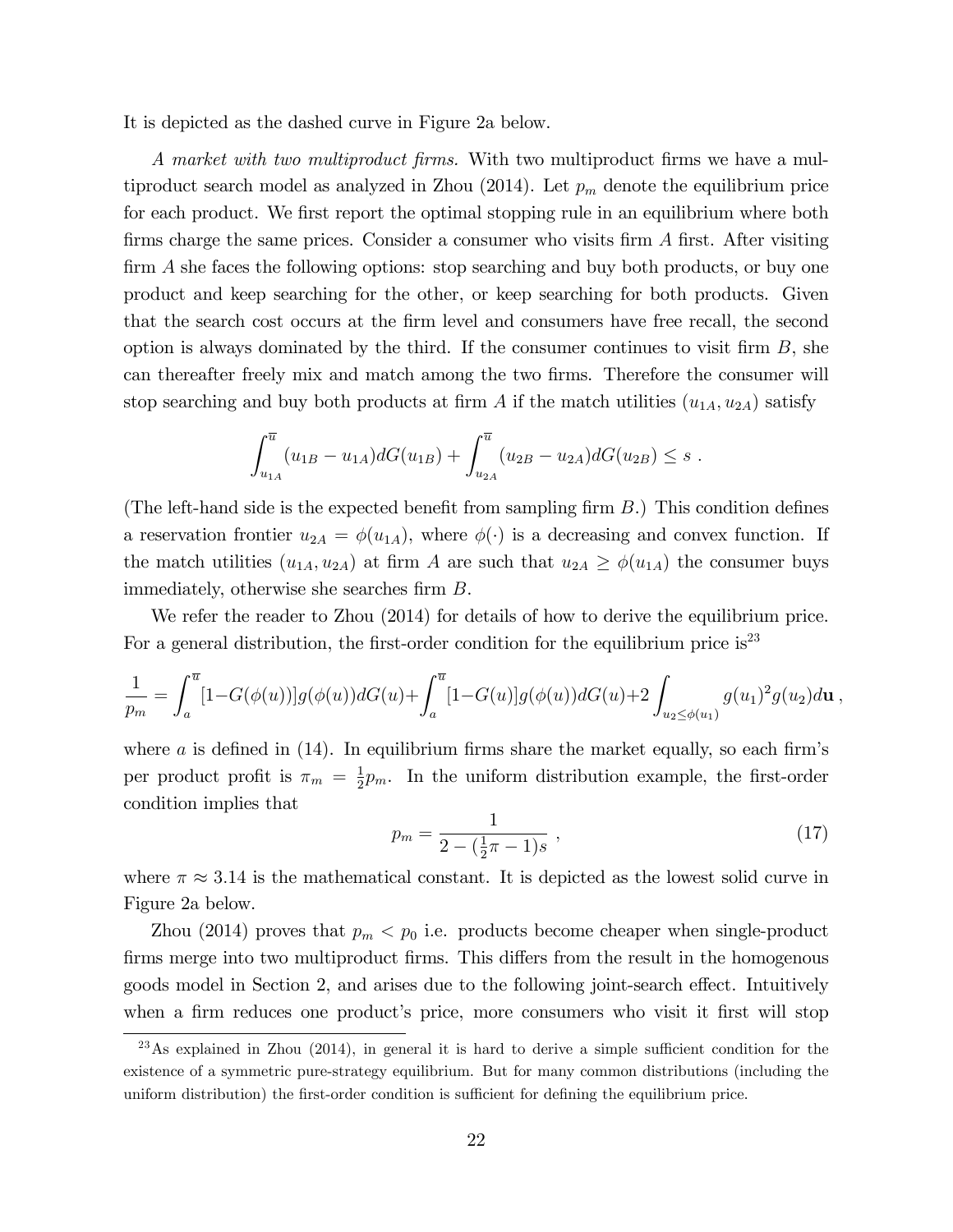searching and buy both products. That is, reducing one product's price can increase the demand for the other product as well. Hence the two products behave like complements, inducing each firm to price more aggressively. This joint-search effect did not arise in the benchmark model, because no consumers had a sequential search decision to make.

An asymmetric market. Consider the asymmetric case with a multiproduct firm  $\tilde{A}$ and two single-product firms  $1_B$  and  $2_B$ . Let  $p_A$  be the multiproduct firm's price and  $p_B$ be each single-product Örmís price. We look for an equilibrium where all consumers visit the multiproduct firm first. Notice that the cost of visiting each single-product firm is separable, and so a consumer's search decision when she is at the multiproduct firm is also separable between the two products. This means, for example, that she searches the single-product firm  $i_B$  if and only if the multiproduct firm's product i has a surplus less than  $a - p_B$ , where a is defined in (14). Therefore unlike the case with two multiproduct firms, there is no joint-search effect here. The multiproduct firm competes with its smaller rivals in two separate single-product markets where consumers search non-randomly. (As such the pricing problem is similar to the one studied by Armstrong, Vickers, and Zhou, 2009, where one firm is prominent and always visited first by consumers.)

As explained in the appendix, the first-order conditions for the equilibrium prices  $(p_A, p_B)$  are<sup>24</sup>

$$
p_A = \frac{Q(\Delta)}{Q'(\Delta)}, \ \ p_B = \frac{1 - Q(\Delta)}{Q'(\Delta) - [1 - G(a)]g(a - \Delta)}, \tag{18}
$$

where  $\Delta \equiv p_B - p_A$ , and  $Q(\Delta) \equiv 1 - \int_{\underline{u}}^{a-\Delta} [1 - G(u+\Delta)] dG(u)$  is the equilibrium demand for firm A's product i. Firm A's per product profit is  $\pi_A = p_A Q(\Delta)$  and each singleproduct firm's profit is  $\pi_B = p_B(1 - Q(\Delta))$ . This analysis implicitly assumes that all consumers visit firm A first and that  $a - \Delta > u$ . The following result provides a condition for the system of equations in (18) to have a solution  $\Delta \in (0, a - \underline{u})$ . With  $\Delta > 0$  i.e.  $p_A < p_B$ , the consumer search order is indeed optimal, because the multiproduct firm both offers lower prices and provides one-stop shopping convenience. $25$ 

**Lemma 6** Suppose  $1 - G$  is strictly log-concave and condition (13) holds. Then the system of equations in (18) has a solution  $\Delta \in (0, a - \underline{u})$ .

Therefore under the regularity condition there is an equilibrium in this asymmetric market where the multiproduct firm is cheaper than its single-product rivals and all

 $^{24}$ As in the case with four single-product firms, the first-order conditions are also sufficient for defining the equilibrium prices if  $p[1 - G(p)]$  is concave.

<sup>&</sup>lt;sup>25</sup> Armstrong, Vickers, and Zhou (2009) show a similar result without assuming full market coverage, but they focus on the uniform distribution case.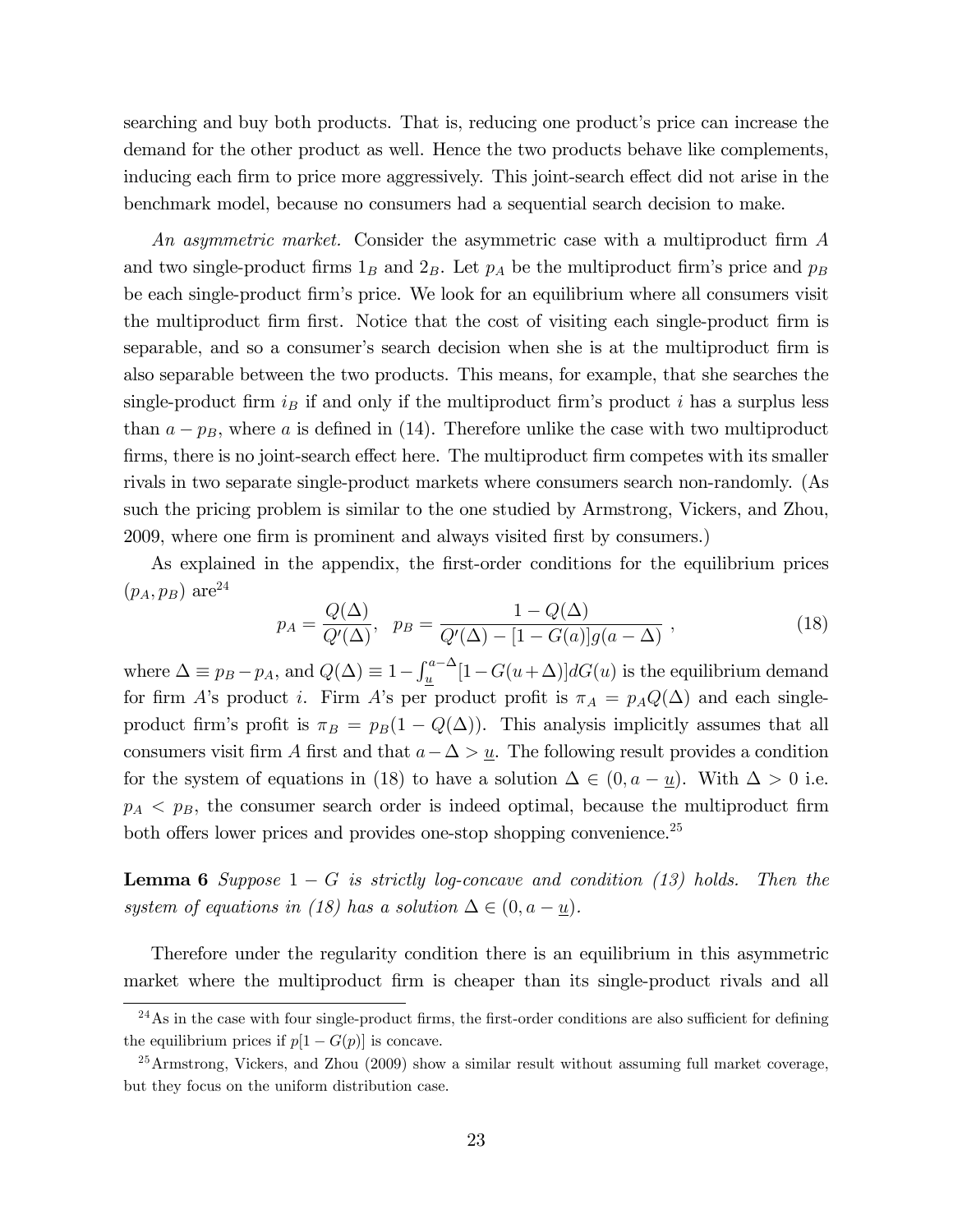consumers visit the multiproduct firm first. The prediction that  $p_A < p_B$  is different to what we observed in our earlier model with homogenous products. Here, a consumer visits a single-product firm only if she is unsatisfied with the multiproduct firm's product. Therefore when a consumer searches a single-product firm, she reveals something about her preferences. This gives the single-product firm extra market power and induces it to charge a higher price.<sup>26</sup> Nevertheless as we will see below, both  $p_A$  and  $p_B$  tend to be higher than  $p_0$  and  $p_m$ . This is similar to the benchmark model, where price competition was typically softest when the market structure was asymmetric.

In the uniform distribution example,  $(18)$  simplifies to

$$
p_A = \frac{1}{1 - \Delta} [1 - a + \Delta + \frac{1}{2} (a^2 - \Delta^2)], \ \ p_B = 1 - \frac{1}{2} (a - \Delta) ,
$$

where  $a = 1 - \sqrt{2s}$ . It has a unique solution:

$$
p_A = \frac{1}{16}(3K - 5a - 5), \quad p_B = \frac{1}{16}(K - 7a + 9) ,
$$

where  $K \equiv \sqrt{17a^2 - 30a + 49}$ . The prices are depicted as the second highest and the highest solid curves respectively in Figure 2a below.



Figure 2: Price and profit comparison with differentiated products

Equilibrium market structure. For a general match utility distribution, it is hard to compare profits and study the equilibrium market structure. Therefore to make progress

 $26$ Following this argument, one may conjecture another possible equilibrium in which consumers visit the two single-product firms first and they charge lower prices than the multiproduct firm. In order for this to be an equilibrium, the price difference has to be large enough to compensate consumers for the extra search cost incurred by visiting single-product firms first. It is analytically difficult to exclude this possibility in general, but in the uniform distribution example it can be ruled out.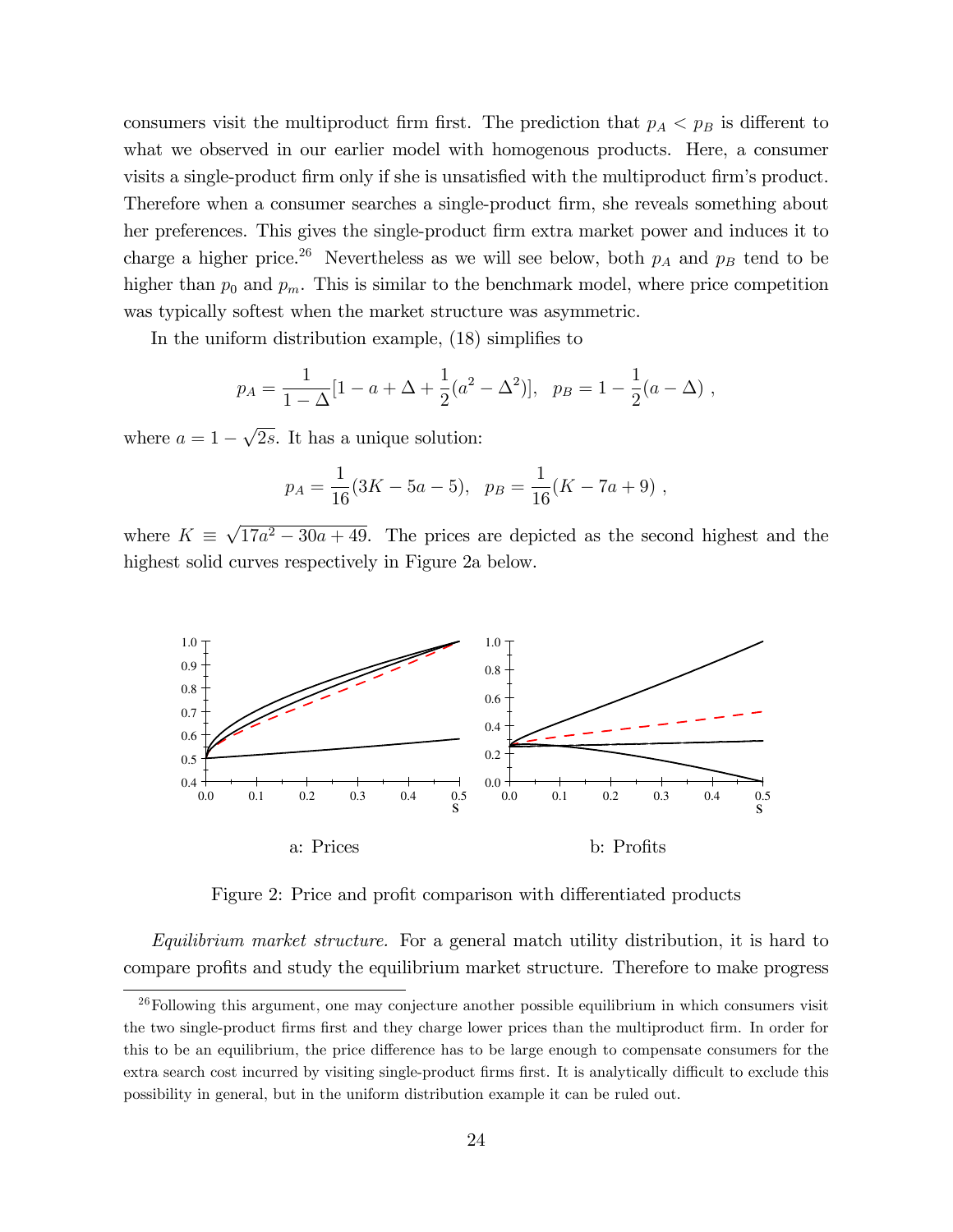we focus on the uniform distribution case with  $G(u) = u$ . It can be verified that  $p_A > p_0$ for any  $s \in (0, \frac{1}{2})$  $\frac{1}{2}$ ) and so the four prices can be ranked as  $p_m < p_0 < p_A < p_B$ . (They are depicted in Figure 2a below.) As in the benchmark model with homogenous products, the asymmetric market structure generates the highest market prices (and so also the highest industry profit, given the assumption of full market coverage). Different from the benchmark model, here the market structure with two multiproduct firms yields the lowest market prices and industry profit.

Figure 2b above compares per product profit across market structures. The dashed curve is  $\pi_0$  (each firm's profit in the case with four single-product firms), the middle (almost horizontal) solid curve is  $\pi_m$  (each firm's per product profit in the case with two multiproduct firms), and the other high and low curves are respectively  $\pi_A$  and  $\pi_B$ (the multiproduct firm's per product profit and each single-product firm's profit in the asymmetric case). A few observations follow: (i)  $\pi_A > \pi_0$ , so starting from the initial situation with four single-product firms, each pair of firms have a unilateral incentive to merge. (ii)  $\pi_B > \pi_m$  if and only if s is less than about 0.092. We can then deduce that if s is less than 0:092, the (pure-strategy) equilibrium outcome is an asymmetric market with a multiproduct firm and two single-product firms. On the other hand, if s is greater than 0.092, each pair of firms chooses to merge and the market has two multiproduct firms. This leads to the lowest industry profit, and so firms end up in a prisoner's dilemma.

Therefore at least for the case of a uniform distribution, the search friction affects market structure in a similar way as it did in the model with homogeneous products. Again there is a trade-off between the search effect and the price competition effect. In particular when there is already a multiproduct retailer in the market, a merger between the remaining single-product firms (i) makes them more prominent in consumers' search order, boosting their demand, but (ii) also intensifies price competition. The latter effect dominates when  $s$  is small, whilst the former effect dominates otherwise.

As far as consumer surplus is concerned, the market structure with two multiproduct firms is the best since it leads to the lowest market prices and also saves search costs for consumers. Numerical simulations show that the asymmetric market structure is the worst for consumers when  $s$  is less than about 0.055, and otherwise the initial situation with four single-product firms is the worst. Then as in the benchmark model, due to the endogeneity of the market structure, reducing the search cost does not always improve consumers surplus.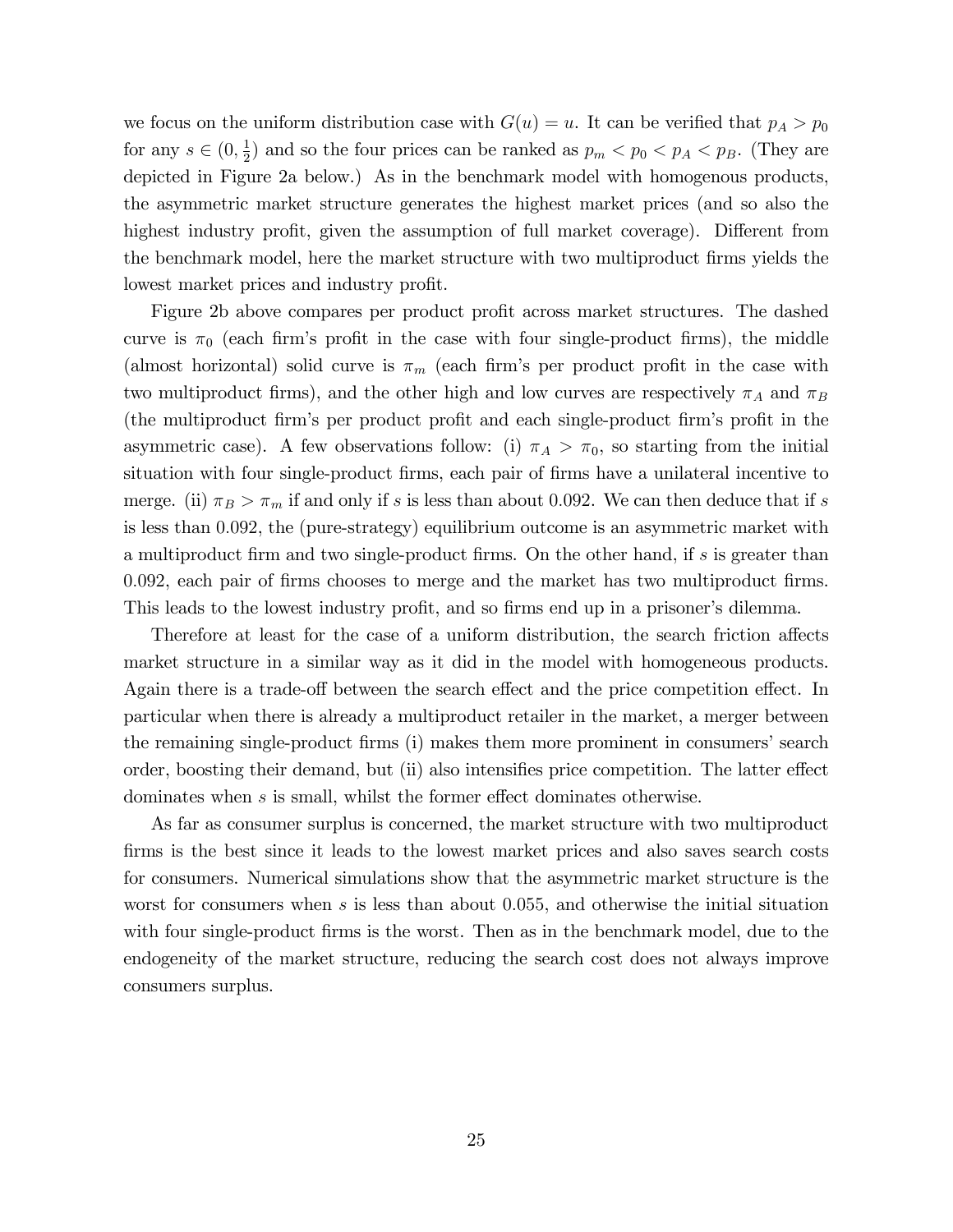# 4 Conclusion

This paper offers a simple and tractable framework to study equilibrium retail market structure when consumers buy multiple products and value one-stop shopping convenience. We have shown that the size of the search friction plays an important role in determining the equilibrium market structure. When search frictions are relatively high the market has all large firms. When search frictions are relatively low the market is asymmetric, such that large and small firms coexist. This is because some firms choose to remain unmerged in order to weaken the amount of price competition in the market. Among all possible market structures, the asymmetric market structure delivers the weakest price competition, and as such minimizes consumer surplus and often maximizes industry profit. Consequently our model suggests a potential anti-competitive effect of mergers among firms which supply different products. Our model also suggests that once the endogeneity of market structure is taken into account, reducing search frictions does not necessarily lower market prices and improve consumer welfare.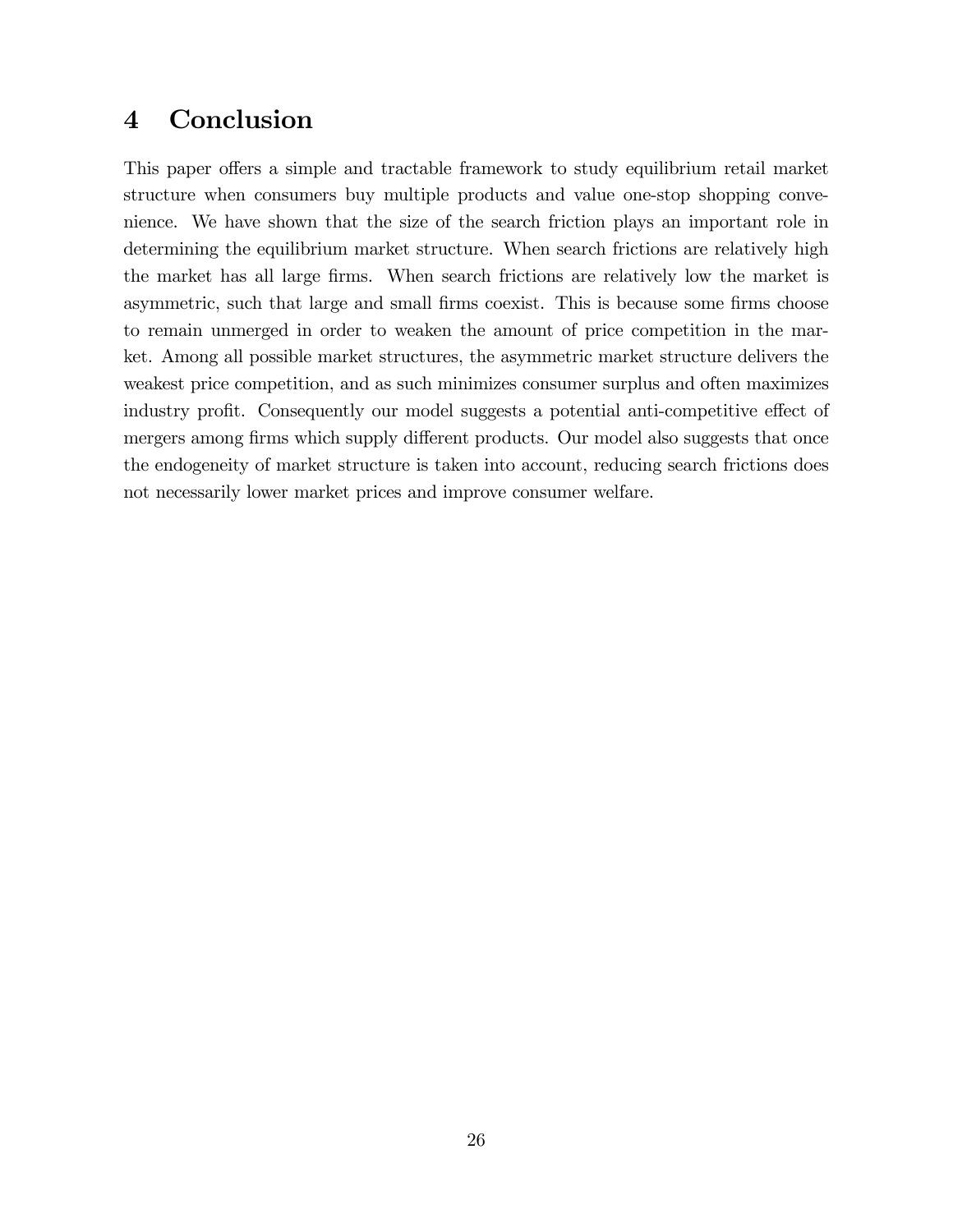#### Appendix: Omitted Proofs and Details

**Proof of Lemma 1.** These results can be found in the existing literature. We provide proofs here for completeness.

(i) The proof is standard and so omitted.

 $(i)$  We first verify that this is an equilibrium. Since the other firm is using the atomless price distribution F, a firm's profit at  $p < v$  is  $p[N + S(1 - F(p))]$ , whilst its profit at  $p = v$  is Nv. The expression for F in (1) equalizes these two profits, such that each firm is indifferent among all prices in  $[p, v]$ , where the lower bound p in (2) is derived from  $F(p) = 0$ . It is also clear that neither firm has an incentive to charge a price below p. Varian (1980) proves there are no other symmetric equilibria, whilst Baye et al. (1992) prove there are no asymmetric equilibria either.

(iii) Again we begin by verifying that this is an equilibrium. Consider firm  $\tilde{A}$  first. Given that firm B is using the equilibrium strategy  $F_B$ , A's profit at  $p < v$  is  $p[N_A +$  $S(1 - F_B(p))$ , whilst its profit at  $p = v$  is  $N_A v$ . The expression for  $F_B$  in (6) equalizes these two profits. The lower bound of the support p in (4) is derived from  $F_B(p) = 0$ . Firm  $A$  is then indifferent among all prices between  $p$  and  $v$ , and also has no incentive to charge a price below p.

Now consider firm B. Given that firm A is using the equilibrium strategy  $F_A$ , B's profit at  $p < v$  is  $p[N_B + S(1 - F_A(p))]$ . When p converges to v from below, B's profit converges to  $v[N_B + S\lambda]$  since  $F_A$  has a mass point of size  $\lambda$  at  $p = v$ . The expression for  $F_A$  in (3) equalizes these two profits. Given the mass point of  $F_A$ , firm B never wants to charge a price exactly at  $p = v$  because it is dominated by a price slightly below v. Hence the support of  $F_B$  is open at v.  $\lambda$  in (5) is derived from  $F_A(p) = 0$ . Then firm B has no incentive to charge a price below  $p$  either. Narasimhan (1988) establishes uniqueness of this equilibrium.  $\blacksquare$ 

**Proof of Lemma 4.** Notice that in equilibrium each single-product firm must have the same number of non-shoppers, such that  $N_{1_B} = N_{2_B} = N_B = \frac{1}{2}$  $\frac{1}{2}(1 - \alpha - N_A).$ Notice also that in equilibrium the multiproduct firm must receive some non-shoppers, otherwise it would charge lower prices in the sense of FOSD than the single-product firms, invalidating non-shoppersí search behavior. Notice also that (8) exceeds (9) if and only if

$$
2(1 - \lambda) \ge 1 \Leftrightarrow \frac{N_B + S}{N_A + S} \ge \frac{1}{2} \,. \tag{19}
$$

(i) An equilibrium with all non-shoppers visiting firm  $A$  exists if (19) holds with  $N_A = 1 - \alpha$ ,  $N_B = 0$  and  $S = \alpha$ . This yields the condition  $\alpha \geq \frac{1}{2}$  $\frac{1}{2}$ . Firm A's profit from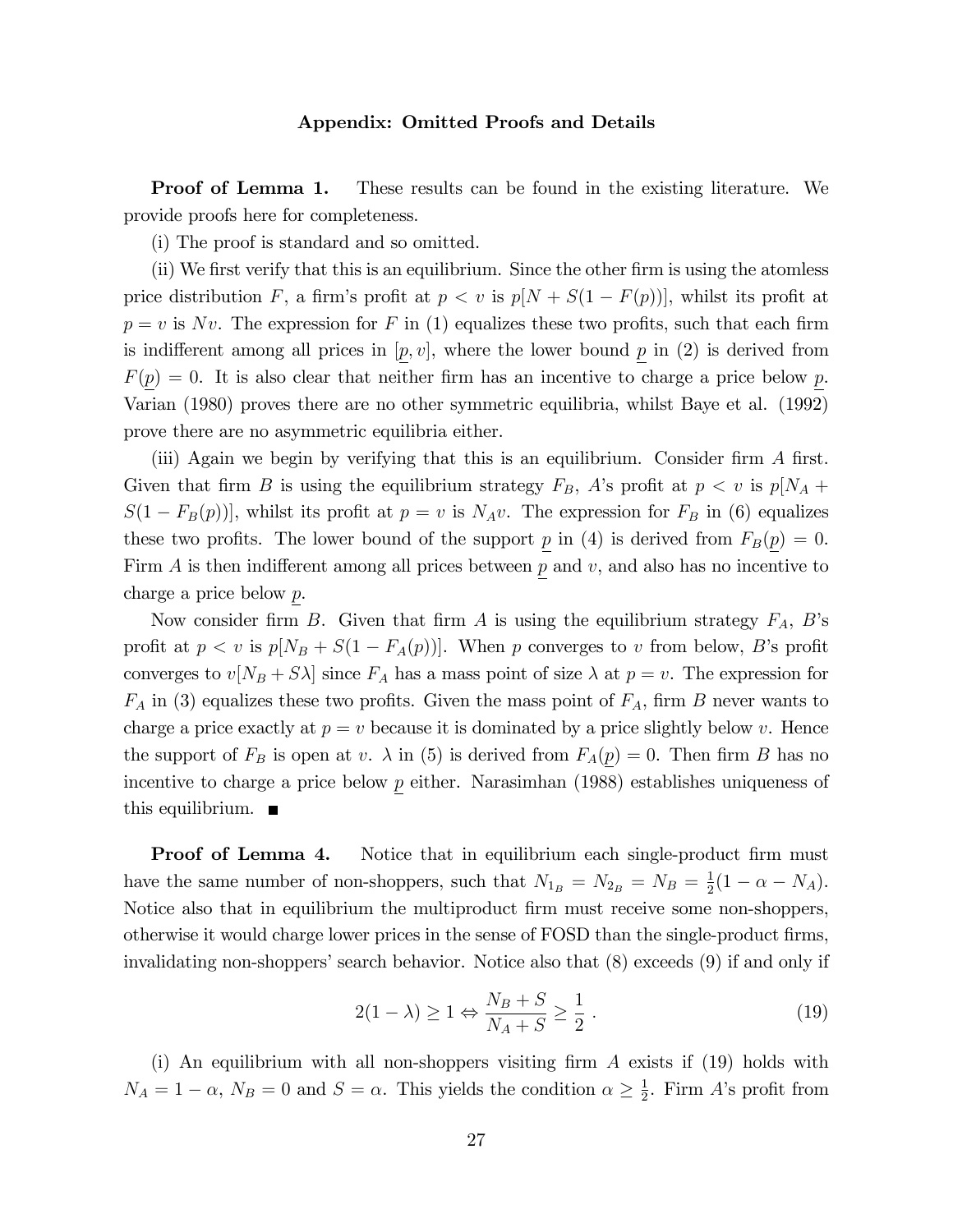each product is  $N_A v = (1 - \alpha)v$ , and each single-product firm's profit is  $(N_B + S\lambda)v =$  $\alpha(1 - \alpha)v$ .

(ii) The only other possible equilibrium is that a fraction  $X_A \in (0,1)$  of the nonshoppers visit the multiproduct firm A such that  $N_A = (1 - \alpha)X_A$  and  $N_B = \frac{1}{2}$  $\frac{1}{2}(1-\alpha)(1-\alpha)$  $X_A$ ). According to (19), non-shoppers will be indifferent between visiting a multiproduct firm and a single-product firm only if  $\lambda = \frac{1}{2}$  $\frac{1}{2}$ , or equivalently

$$
\frac{N_B + S}{N_A + S} = \frac{1}{2} \Leftrightarrow X_A = \frac{1}{2(1 - \alpha)}.
$$

The requirement  $X_A \in (0,1)$  yields the condition  $\alpha < \frac{1}{2}$ . Then  $N_A = \frac{1}{2}$  $rac{1}{2}$  and  $N_B =$ 1  $\frac{1}{4}(1-2\alpha)$ . Firm A's profit from each product is  $N_A v = \frac{1}{2}$  $\frac{1}{2}v$  and each single-product firm's profit is  $(N_B + S\lambda)v = \frac{1}{4}$  $rac{1}{4}v.$ 

In each case  $N_A > N_B$  so equilibrium price distributions follow from Lemma 1(iii).

**Further details for Table 1.** (i) Consider four single-product firms. Shoppers buy two products and non-shoppers one product, hence total welfare is  $(1+\alpha)v$ . Using Lemma 2 industry profit is  $(1 - \alpha)v$ . Aggregate consumer surplus is therefore  $2\alpha v$ . (ii) Consider two multiproduct firms. All consumers buy two products, so total welfare is 2v. Using Lemma 3 industry profit is  $2(1 - \alpha)v$ . Aggregate consumer surplus is therefore  $2\alpha v$ . (iii) Consider the asymmetric market structure and recall Lemma 4. If  $\alpha \ge \frac{1}{2}$  $\frac{1}{2}$  industry profit is  $2(1 - \alpha^2)v$ , total welfare is 2v, and so aggregate consumer surplus is  $2\alpha^2v$ . If  $\alpha < \frac{1}{2}$ industry profit is  $\frac{3}{2}v$ , total welfare is  $(\frac{3}{2} + \alpha)v$ , and so aggregate consumer surplus is  $\alpha v$ .

**Proof of Lemma 5.** Notice that Lemma 1 still applies in this extension once nonshoppers' search behavior is given. As in the benchmark model, the multiproduct firm must attract a positive mass of non-shoppers, whilst each single-product Örm must attract the same number of non-shoppers. Here it is more convenient to use the price density function. Let  $f_A(p)$  denote the density of the multiproduct firm's price distribution and  $\lambda \geq 0$  its mass point. Let  $f_B(p)$  denote the density of a single-product firm's price distribution. A non-shopper's expected payoff from searching the multiproduct firm is

$$
2\int_{\underline{p}}^{v} (v-p) f_A(p) dp = 2 (1-\lambda) \int_{\underline{p}}^{v} (v-p) f_B(p) dp , \qquad (20)
$$

where the equality follows from equation  $(7)$ . A non-shopper's expected payoff from visiting both single-product firms is

$$
2\int_{\underline{p}}^{v}\left(v-p\right)f_{B}\left(p\right)dp-s\;, \tag{21}
$$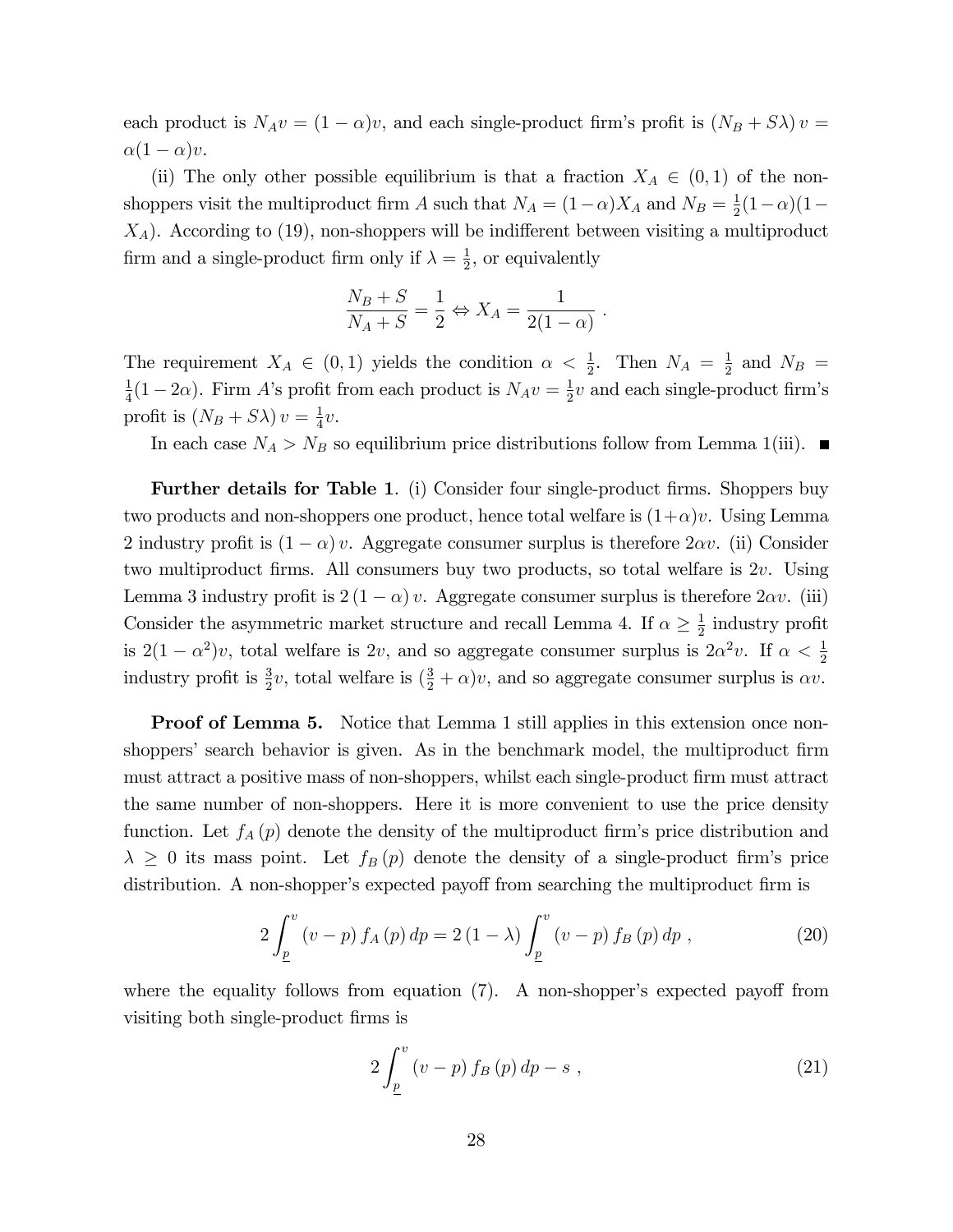whilst the expected payoff from visiting just one single-product firm is

$$
\int_{\underline{p}}^{v} \left(v - p\right) f_B\left(p\right) dp \tag{22}
$$

Step 1. Look for an equilibrium where all non-shoppers search the multiproduct firm i.e.  $N_A = 1 - \alpha$  and  $N_B = 0$ . Lemma 1(iii) then implies that  $\lambda = 1 - \alpha$ ,  $f_B(p) = \frac{1 - \alpha}{\alpha}$  $\overline{v}$  $\overline{p^2}$ and  $\underline{p} = (1 - \alpha) v$ . Firstly this equilibrium requires that (20) exceeds (22), which holds if and only if  $\alpha \geq \frac{1}{2}$  $\frac{1}{2}$ . Secondly this equilibrium also requires that (20) exceeds (21), which holds if and only if  $s \geq \bar{s}(\alpha)$  where<sup>27</sup>

$$
\bar{s}(\alpha) = 2\lambda \int_{\underline{p}}^{v} (v - p) f_{B}(p) dp = 2 (1 - \alpha) v \left[ 1 + \left( \frac{1 - \alpha}{\alpha} \right) \ln (1 - \alpha) \right].
$$

Step 2. Look for an equilibrium where  $X \in (0, 1)$  non-shoppers search the multiproduct firm, and the other  $1 - X$  search both single-product firms i.e.  $N_A = (1 - \alpha) X$  and  $N_B = (1 - \alpha) (1 - X)$ . Lemma 1(iii) then implies that  $\lambda = \frac{(1 - \alpha)(2X - 1)}{(1 - \alpha)X + \alpha}$  $\frac{(1-\alpha)(2X-1)}{(1-\alpha)X+\alpha}$ ,  $f_B(p) = \frac{(1-\alpha)X}{\alpha}$  $\overline{v}$  $\overline{p^2}$ and  $p = \frac{(1-\alpha)X}{(1-\alpha)X+1}$  $\frac{(1-\alpha)X}{(1-\alpha)X+\alpha}v$ . Firstly this equilibrium requires that (20) equals (21), which holds if and only if X satisfies equation  $(10)$  from earlier. It is straightforward to show that the right-hand side of (10) equals 0 when evaluated at  $X = \frac{1}{2}$  $\frac{1}{2}$ , is strictly increasing in  $X \in (0, 1)$ , and equals  $\overline{s}(\alpha)$  when evaluated at  $X = 1$ . Therefore a necessary condition for the equilibrium is that  $s < \bar{s}(\alpha)$ . (If we let  $X(s, \alpha)$  denote the solution to (10), we also have that  $X(s, \alpha) > \frac{1}{2}$  $\frac{1}{2}$  and  $\frac{d}{ds}X(s,\alpha) > 0$  for all  $s \in (0,\bar{s}(\alpha))$ . Secondly this equilibrium also requires that (20) exceeds (22), which holds if and only if

$$
X(s,\alpha) \le \frac{2-\alpha}{3(1-\alpha)}\,. \tag{23}
$$

Thirdly then, if  $\alpha \geq \frac{1}{2}$  $\frac{1}{2}$  an equilibrium exists if and only if  $s < \bar{s}(\alpha)$  (because (23) is automatically satisfied). Fourthly consider  $\alpha < \frac{1}{2}$ , let  $\tilde{s}(\alpha)$  denote the right-hand side of (10) when evaluated at  $X = \frac{2-\alpha}{3(1-\alpha)}$  $\frac{2-\alpha}{3(1-\alpha)} \in \left(\frac{1}{2}\right)$  $(\frac{1}{2}, 1)$ , and note that  $\tilde{s}(\alpha) < \bar{s}(\alpha)$ . Hence for  $\alpha < \frac{1}{2}$ an equilibrium exists if and only if  $s < \tilde{s}(\alpha)$ .

Step 3. Look for an equilibrium where  $X > 0$  non-shoppers search the multiproduct firm,  $Y > 0$  search both single-product firms, and  $1 - X - Y > 0$  search one singleproduct firm i.e.  $N_A = (1 - \alpha) X$  and  $N_B = \frac{(1 - \alpha)(1 - X + Y)}{2}$  $\frac{1-x+r}{2}$ . Lemma 1(iii) then implies that  $\lambda = \frac{(1-\alpha)(3X-Y-1)}{2[(1-\alpha)X+\alpha]}$  $\frac{(-\alpha)(3X-Y-1)}{2[(1-\alpha)X+\alpha]},\ f_B\left(p\right)=\frac{(1-\alpha)X}{\alpha}$  $\overline{v}$  $\frac{v}{p^2}$  and  $\underline{p} = \frac{(1-\alpha)X}{(1-\alpha)X+1}$  $\frac{(1-\alpha)X}{(1-\alpha)X+\alpha}v$ . Firstly this equilibrium

 $27$ As mentioned in the text, in the case with four single-product firms we assume s is small enough that all consumers buy both products. This requires that  $s \leq \int_p^v (v-p) dF(p) = v \left[1 + \left(\frac{1-\alpha}{2\alpha}\right) \ln\left(\frac{1-\alpha}{1+\alpha}\right)\right],$ where  $F(p)$  is the price distribution given in Lemma 1(ii) with  $N = \frac{1-\alpha}{2}$ . After some algebra this threshold can be shown to exceed  $\bar{s}(\alpha)$ .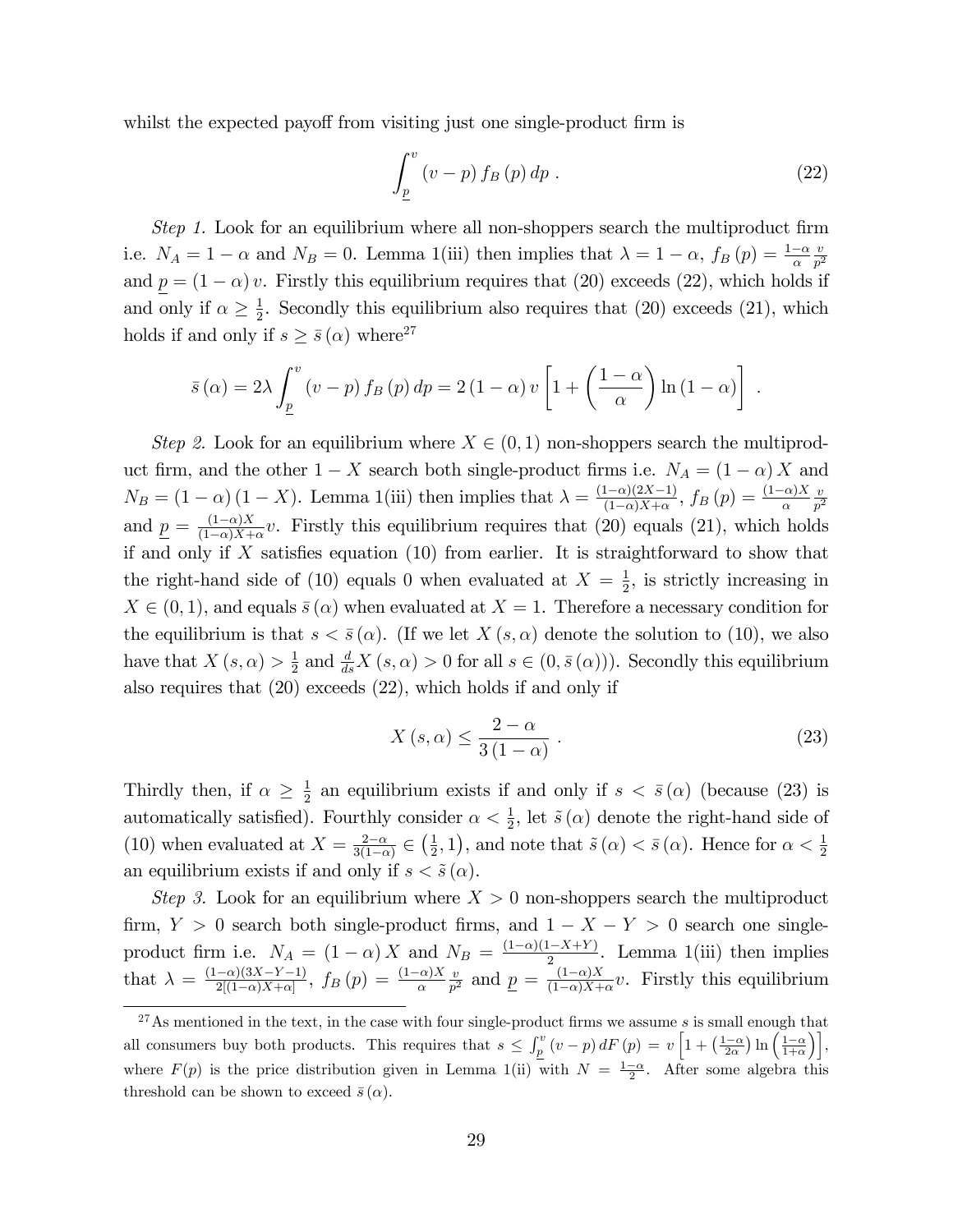requires that (20) equals (22), which holds if and only if equation (11) from earlier holds. Secondly since  $Y > 0$ , equation (11) implies that  $X > \frac{1}{2(1-\alpha)}$ , however this is only possible if  $\alpha < \frac{1}{2}$ . Hence  $\alpha < \frac{1}{2}$  is a necessary condition for this equilibrium. Thirdly since  $Y < 1 - X$ , equation (11) implies that  $X < \frac{2-\alpha}{3(1-\alpha)}$ . Fourthly, the equilibrium also requires that (21) equals (22), and this holds if and only if equation (12) from earlier holds. It is straightforward to show that the right-hand side of  $(12)$  is strictly decreasing in  $X \in (0, 1)$ , and (for  $\alpha < \frac{1}{2}$ ) equals  $\tilde{s}(\alpha)$  when evaluated at  $X = \frac{2-\alpha}{3(1-\alpha)}$  $\frac{2-\alpha}{3(1-\alpha)}$ . Let  $\dot{s}(\alpha)$  denote the right-hand side of (12) when evaluated at  $X = \frac{1}{2(1 - x^2)}$  $\frac{1}{2(1-\alpha)}$ . Still assuming that  $\alpha < \frac{1}{2}$ , we note that  $\frac{2-\alpha}{3(1-\alpha)} > \frac{1}{2(1-\alpha)}$  which in turn implies that  $\tilde{s}(\alpha) < \dot{s}(\alpha)$ , and after some algebra we can also show that  $\dot{s} (\alpha) < \bar{s} (\alpha)$ . Given the previous steps, it is then immediate that the equilibrium exists if and only if  $\alpha < \frac{1}{2}$  and  $s \in (\tilde{s}(\alpha), \dot{s}(\alpha))$ . (Clearly in addition we have that  $X (s, \alpha)$  is strictly decreasing in  $s \in (\tilde{s} (\alpha), \dot{s} (\alpha)).$ 

Step 4. Look for an equilibrium where  $X > 0$  non-shoppers search the multiproduct firm, and the other  $1-X > 0$  search one single-product firm. From the benchmark model we know this is only possible if  $\alpha < \frac{1}{2}$ , in which case  $X = \frac{1}{2(1-\alpha)}$  $\frac{1}{2(1-\alpha)}$ . Since  $N_A = \frac{1}{2}$  $rac{1}{2}$  and  $N_B = \frac{1}{4}$  $\frac{1}{4}$  Lemma 1(iii) implies that  $\lambda = \frac{1}{2(1+1)}$  $\frac{1}{2(1+2\alpha)}$ ,  $f_B(p) = \frac{1}{2\alpha}$  $\overline{v}$  $\frac{v}{p^2}$  and  $\underline{p} = \frac{1}{1+i}$  $\frac{1}{1+2\alpha}v$ . Using this we can show that (20) strictly dominates (22), whilst (21) strictly dominates (22) if and only if  $s > \dot{s}(\alpha)$ .

**Proof of Proposition 2.** Firstly we derive profits in the asymmetric market structure. As is standard the multiproduct firm A earns a per-product profit of  $\pi_A$  =  $N_A v$  whilst a single-product firm B earns  $\pi_B = (N_B + \alpha \lambda) v$ . Recall that  $X(s, \alpha)$  and  $Y(s, \alpha)$  are the fractions of non-shoppers that visit respectively the multiproduct firm and two single-product firms. Hence we have that  $N_A = (1 - \alpha) X(s, \alpha)$  and  $N_B =$  $(1-\alpha)\frac{1-X(s,\alpha)+Y(s,\alpha)}{2}$  $\frac{2}{2} \sum_{i=1}^{N} X_i(s, \alpha)$ . Moreover from the proof of Lemma 5 we know that  $X(s, \alpha) > \frac{1}{2}$  $\frac{1}{2}$ , such that  $N_A > N_B$ . This in turn implies that by Lemma 1(iii) we have

$$
\lambda = (1 - \alpha) \frac{3X(s, \alpha) - Y(s, \alpha) - 1}{2[(1 - \alpha) X(s, \alpha) + \alpha]}
$$

Hence we can write

$$
\pi_A = (1 - \alpha) X(s, \alpha) v > (1 - \alpha) \frac{v}{2}, \qquad (24)
$$

:

$$
\pi_B = (1 - \alpha) \frac{v}{2} \left[ 1 - X(s, \alpha) + Y(s, \alpha) + \alpha \frac{3X(s, \alpha) - Y(s, \alpha) - 1}{(1 - \alpha) X(s, \alpha) + \alpha} \right] . \tag{25}
$$

Secondly there is no equilibrium with four single-product Örms. As argued in the main text, with four single-product firms each product earns profit  $(1 - \alpha) \frac{v}{2}$  $\frac{v}{2}$ . Therefore if one pair deviate and merge, by equation  $(24)$  their per-product profit strictly increases.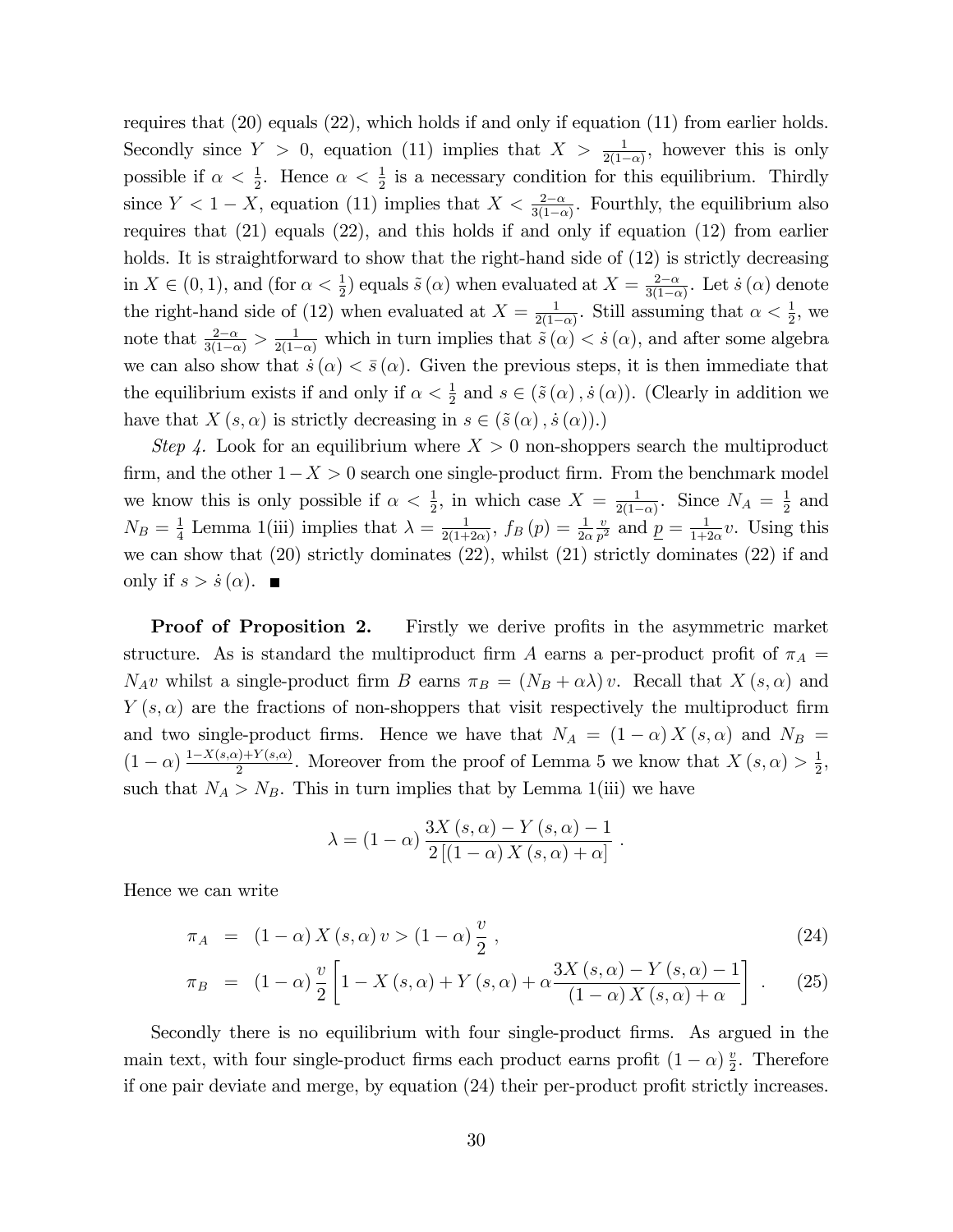Hence at least one pair merge. Thirdly consider the incentive of the second pair to merge. As argued in the main text, after a second merger each product earns profit  $(1 - \alpha) \frac{v}{2}$  $\frac{v}{2}$ . Hence the second pair does not merge (such that the market structure is asymmetric) if and only if (25) exceeds  $(1 - \alpha) \frac{v}{2}$  $\frac{v}{2}$ . We now consider several different cases.

Case 1:  $\alpha \geq \frac{1}{2}$  $\frac{1}{2}$ . From Lemma 5 we have that  $Y(s, \alpha) = 1 - X(s, \alpha)$ . Substituting this into (25), we find that  $\pi_B \ge (1 - \alpha) \frac{v}{2}$  $\frac{v}{2}$ .

Case 2:  $\alpha < \frac{1}{2}$  and  $s > \dot{s}(\alpha)$ . From Lemma 5 we have that  $X(s, \alpha) = \frac{1}{2(1-\alpha)}$  and  $Y(s, \alpha) = 0$ . Substituting this into (25), we find that  $\pi_B < (1 - \alpha) \frac{v}{2}$  $\frac{v}{2}$ .

Case 3:  $\alpha < \frac{1}{2}$  and  $s \in (\tilde{s}(\alpha), \dot{s}(\alpha))$ . From Lemma 5 we have that  $Y(s, \alpha) =$  $2X(s, \alpha) - \frac{1}{1 - \alpha}$  $\frac{1}{1-\alpha}$ . Substituting this into (25), we find that  $\pi_B < (1-\alpha)\frac{v}{2}$  $\frac{v}{2}$  provided that  $X(s, \alpha) < 1$ , which is clearly true because from the proof of Lemma 5 we have  $X(s, \alpha) <$  $\frac{2-\alpha}{3(1-\alpha)} < 1.$ 

Case 4:  $\alpha < \frac{1}{2}$  and  $s < \tilde{s}(\alpha)$ . From Lemma 5 we have that  $Y(s, \alpha) = 1 - X(s, \alpha)$ . Substituting this into (25), we find that  $\pi_B \ge (1 - \alpha) \frac{v}{2}$  $\frac{v}{2}$  if and only if

$$
X(s,\alpha) \le \frac{\alpha}{1-\alpha} \ . \tag{26}
$$

:

Clearly (26) fails for  $\alpha \leq \frac{1}{3}$  $\frac{1}{3}$  because we know from Lemma 5 that  $X(s, \alpha) > \frac{1}{2}$  $\frac{1}{2}$ . We also claim that for  $\alpha \in \left(\frac{1}{3}\right)$  $\frac{1}{3}, \frac{1}{2}$  $(\frac{1}{2})$ , there exists a threshold  $s^*(\alpha) > 0$  such that  $(26)$  holds if and only if  $s \leq s^*(\alpha)$ . To see this, recall from Lemma 5 that  $X(0, \alpha) < \frac{\alpha}{1-\alpha}$  $\frac{\alpha}{1-\alpha}, \frac{d}{ds}X(s,\alpha) > 0$ and  $X(\tilde{s}(\alpha), \alpha) = \frac{2-\alpha}{3(1-\alpha)} > \frac{\alpha}{1-\alpha}$  $\frac{\alpha}{1-\alpha}$ . The threshold  $s^*(\alpha)$  is calculated by substituting  $X = \frac{\alpha}{1}$  $\frac{\alpha}{1-\alpha}$  into equation (10), whereupon we have that  $s^*(\alpha) = \frac{v(3\alpha-1)}{\alpha}(1-\ln 2)$ . Notice that  $\frac{d}{d\alpha}s^*(\alpha) > 0$  with  $\lim_{\alpha \to \frac{1}{2}} s^*(\alpha) = v(1 - \ln 2)$ .

The above results then imply the following. (i) Consider  $s < v(1 - \ln 2)$ . Cases 2-4 imply that there exists a threshold  $\alpha^*(s) = \frac{1-\ln 2}{3(1-\ln 2)-\frac{s}{n}} \in (\frac{1}{3})$  $\frac{1}{3}, \frac{1}{2}$  $(\frac{1}{2})$  such that  $\pi_B < (1 - \alpha) \frac{v}{2}$ 2 if  $\alpha < \alpha^*(s)$ , and  $\pi_B > (1 - \alpha) \frac{v}{2}$  $\frac{v}{2}$  if  $\alpha^*(s) < \alpha < \frac{1}{2}$ . Case 1 further implies that  $\pi_B > (1 - \alpha) \frac{v}{2}$  when  $\alpha \geq \frac{1}{2}$  $\frac{1}{2}$ . (ii) Now consider  $s \ge v(1 - \ln 2)$ . When  $\alpha < \frac{1}{2}$  we have  $s > s^* (\alpha)$ , hence whichever of Cases 2-4 s falls into, they all imply that  $\pi_B < (1 - \alpha) \frac{v}{2}$  $\frac{v}{2}$ . When  $\alpha \geq \frac{1}{2}$  Case 1 implies that  $\pi_B \geq (1 - \alpha) \frac{v}{2}$  $\frac{v}{2}$ . Hence, the critical threshold is

$$
\alpha^*(s) = \begin{cases} \frac{1 - \ln 2}{3(1 - \ln 2) - \frac{s}{v}} & \text{if } s \in (0, v(1 - \ln 2)) \\ \frac{1}{2} & \text{if } s \ge v(1 - \ln 2) \end{cases}
$$

#### Proof of Proposition 4.

The proof consists of two parts. (i) We start by deriving the pricing equilibrium after the first deviation i.e. when both  $A$  and  $B$  are multiproduct firms but  $C$  sells only product 2. Let  $F_1$  be the price distribution that A and B use for product 1. Let  $F_2$  be the price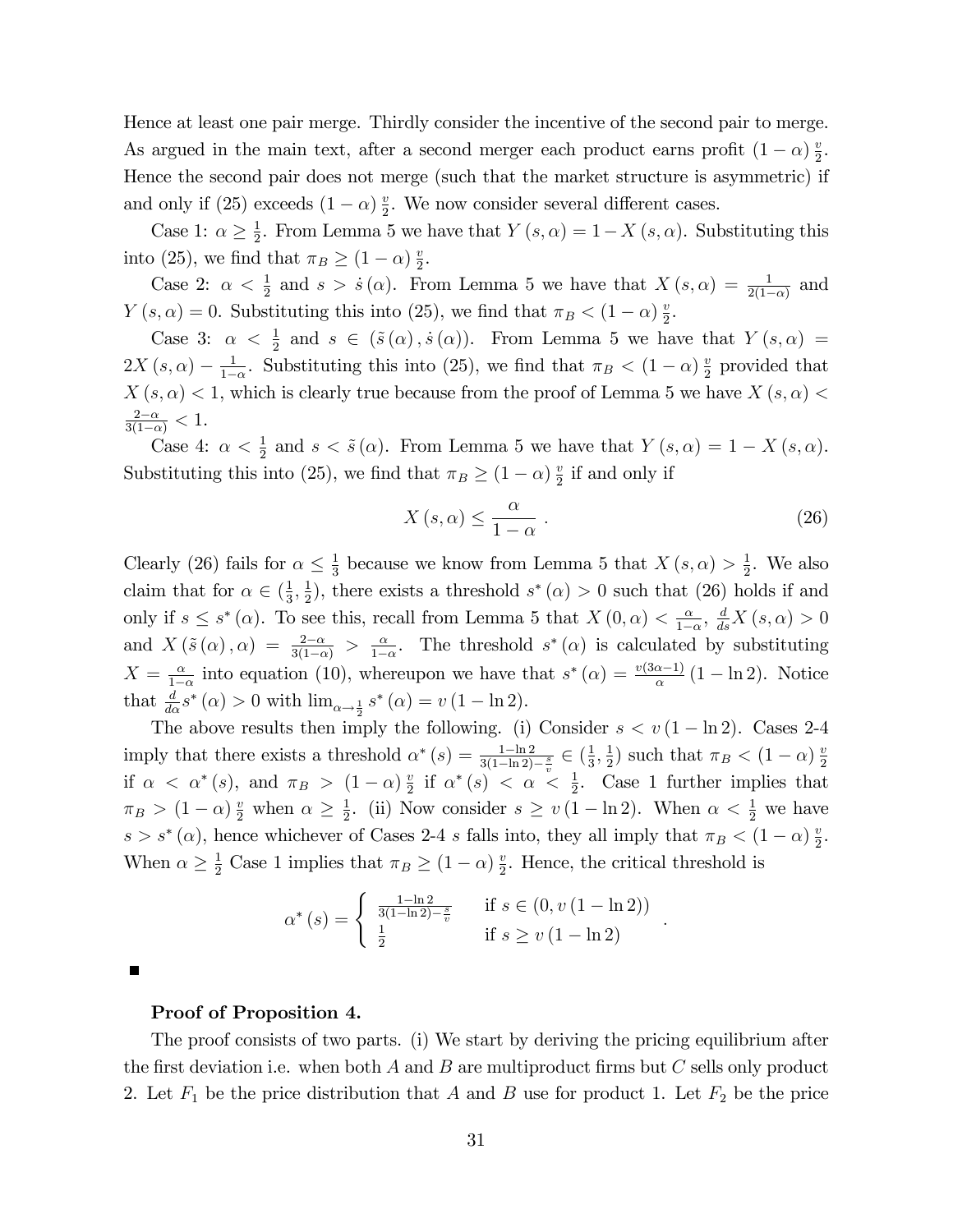distribution used by A and B for product 2, and  $\hat{F}_2$  be the price distribution used by  $C$  for product 2. We first look for an equilibrium where all non-shoppers randomly visit one of the two multiproduct firms. Since each multiproduct firm then has half of the non-shoppers,  $F_1$  satisfies

$$
p\left[\frac{1-\alpha}{2} + \alpha(1 - F_1(p))\right] = \frac{1-\alpha}{2}v.
$$
 (27)

Turning to product 2, since the single-product firm  $C$  does not have any non-shoppers, its multiproduct competitorsí price distribution has a mass point at the monopoly price v. Following the standard logic,  $F_2$  and  $\hat{F}_2$  are determined by the following system of equations:

$$
p\left[\frac{1-\alpha}{2} + \alpha(1 - F_2(p))(1 - \hat{F}_2(p))\right] = \frac{1-\alpha}{2}v
$$
  
\n
$$
p\alpha(1 - F_2(p))^2 = \alpha\lambda^2v,
$$
\n(28)

where  $\lambda$  is the size of  $F_2$ 's mass point. It is straightforward to solve for  $F_2$ ,  $\hat{F}_2$  and  $\lambda$ . One can also check that all three price distributions have a common lower bound. By comparing (27) and (28), it is easy to see that  $\hat{F}_2(p) < F_1(p)$ . That is, firm C's product 2 is more expensive than the multiproduct firms' product 1. Therefore all non-shoppers prefer to visit a multiproduct Örm, consistent with our initial conjecture. (Using a similar logic we can also show that there is no equilibrium where some non-shoppers visit the single-product firm  $C$ .)

(ii) We now derive conditions under which none of the three deviations is profitable. (a) The third deviation is not profitable if and only if  $\alpha \geq \frac{1}{4}$  $\frac{1}{4}$ . (b) Suppose  $\alpha \geq \frac{1}{2}$  $\frac{1}{2}$ . The first deviation is not profitable if  $\alpha(1 - \alpha)v \geq (1 - \alpha)v - \Delta$ , and the second deviation is not profitable if  $2(1 - \alpha)v - \Delta \ge \frac{1}{2}$  $\frac{1}{2}(1-\alpha)v$ . The two conditions simplify to

$$
\underline{\Delta}(\alpha) \equiv (1 - \alpha)^2 v \le \Delta \le \frac{3}{2}(1 - \alpha)v \equiv \overline{\Delta}(\alpha) .
$$

(c) Suppose  $\alpha \in \left[\frac{1}{4}\right]$  $\frac{1}{4}, \frac{1}{2}$  $(\frac{1}{2})$ . The first deviation is not profitable if  $\frac{1}{4}v \geq (1-\alpha)v - \Delta$ , and the second deviation is not profitable if  $v - \Delta \ge \frac{1}{2}$  $\frac{1}{2}(1-\alpha)v$ . The two conditions simplify to

$$
\underline{\Delta}(\alpha) \equiv \left(\frac{3}{4} - \alpha\right)v \le \Delta \le \frac{1+\alpha}{2}v \equiv \overline{\Delta}(\alpha) .
$$

#### Further details on the model with product differentiation.

The case with four single-product firms. To derive the equilibrium price for product  $i$ , suppose firm  $i_A$  unilaterally deviates and charges a price  $p'_0$ . (i) Half the consumers visit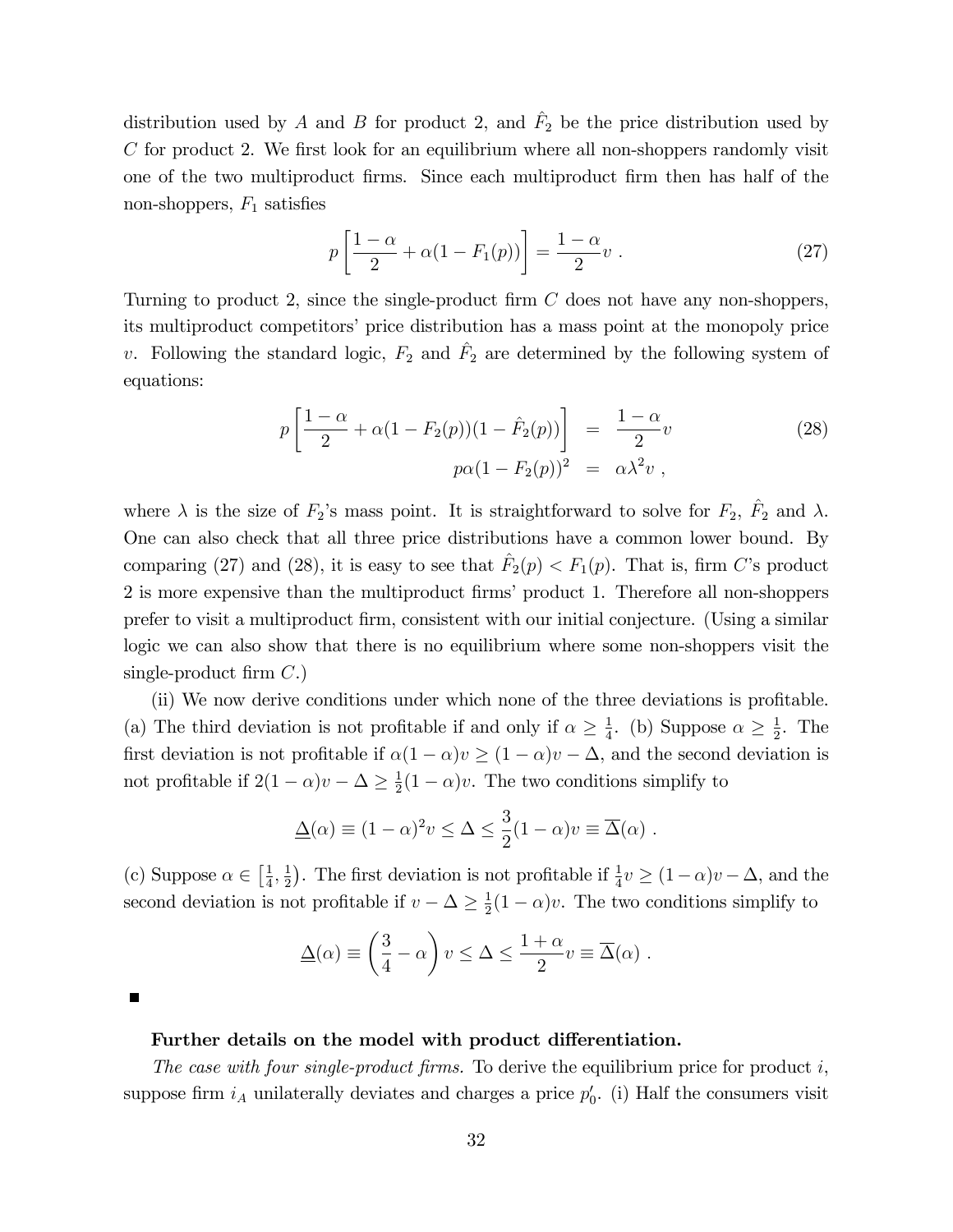$i_A$  first. Those for whom  $u_A - p'_0 \ge a - p_0$  stop searching and buy immediately, which generates demand of  $\frac{1}{2}[1-G(a-p_0+p'_0)]$ . Those for whom  $u_A - p'_0 < a - p_0$  search firm  $i_B$ , but then return and buy from firm  $i_A$  if  $u_A - p'_0 > u_B - p_0$ . This generates demand

$$
\frac{1}{2}\Pr[u_B - p_0 < u_A - p'_0 < a - p_0] = \frac{1}{2} \int_{\underline{u}}^{a - p_0 + p'_0} G(u_A - p'_0 + p_0) dG(u_A) \, .
$$

(ii) The other half of consumers visit firm  $i_B$  first. Since they hold an equilibrium belief about firm  $i_A$ 's price, they visit firm  $i_A$  if  $u_B < a$ . They then buy from firm  $i_A$  if  $u_A - p'_0 > u_B - p_0$ . This generates demand

$$
\frac{1}{2} \int_{\underline{u}}^{a} [1 - G(u_B - p_0 + p'_0)] dG(u_B) .
$$

Adding these three demand components together, one can check that in symmetric equilibrium each firm sells to half the consumers, and that the slope of demand is  $-\frac{1}{2}$  $\frac{1}{2}g(a)[1-G(a)] - \int_{\underline{u}}^{a} g(u)^{2} du$ . Therefore the first-order condition for  $p_0$  is given by equation (15).

The asymmetric case. Consider the market for product i. Demand for the multiproduct firm's product, if it charges  $p'_A$  while its single-product rival  $i_B$  sets the equilibrium price  $p_B$ , is

$$
[1 - G(a - p_B + p'_A)] + \int_{\underline{u}}^{a - p_B + p'_A} G(u - p'_A + p_B) dG(u) \tag{29}
$$

This is explained as follows. All consumers visit firm A first. The first term is consumers who find  $u_A - p'_A \ge a - p_B$  and so buy immediately. The second term is consumers who find  $u_A - p'_A < a - p_B$  and so search firm  $i_B$ , but who subsequently return to buy from firm A because  $u_B - p_B < u_A - p'_A$ . Demand for firm  $i_B$ 's product, if it charges price  $p'_B$ while firm  $A$  sets its equilibrium price  $p_A$ , is

$$
\int_{\underline{u}}^{a-p_B+p_A} [1 - G(u - p_A + p'_B)] dG(u) \tag{30}
$$

This is because all consumers visit firm  $A$  first, and hold an equilibrium belief about firm  $i_B$ 's price. Therefore they search firm  $i_B$  if  $u_A - p_A < a - p_B$ , and then buy from it if  $u_B - p'_B > u_A - p_A.$ 

Now define  $\Delta \equiv p_B - p_A$  and

$$
Q(\Delta) \equiv 1 - \int_{\underline{u}}^{a-\Delta} [1 - G(u+\Delta)] dG(u) .
$$

Here  $Q(\Delta)$  is the equilibrium demand for firm A (i.e. (29) evaluated at  $p'_A = p_A$ ), and  $1 - Q(\Delta)$  is the equilibrium demand for firm  $i_B$  (i.e. (30) evaluated at  $p'_B = p_B$ ). Due to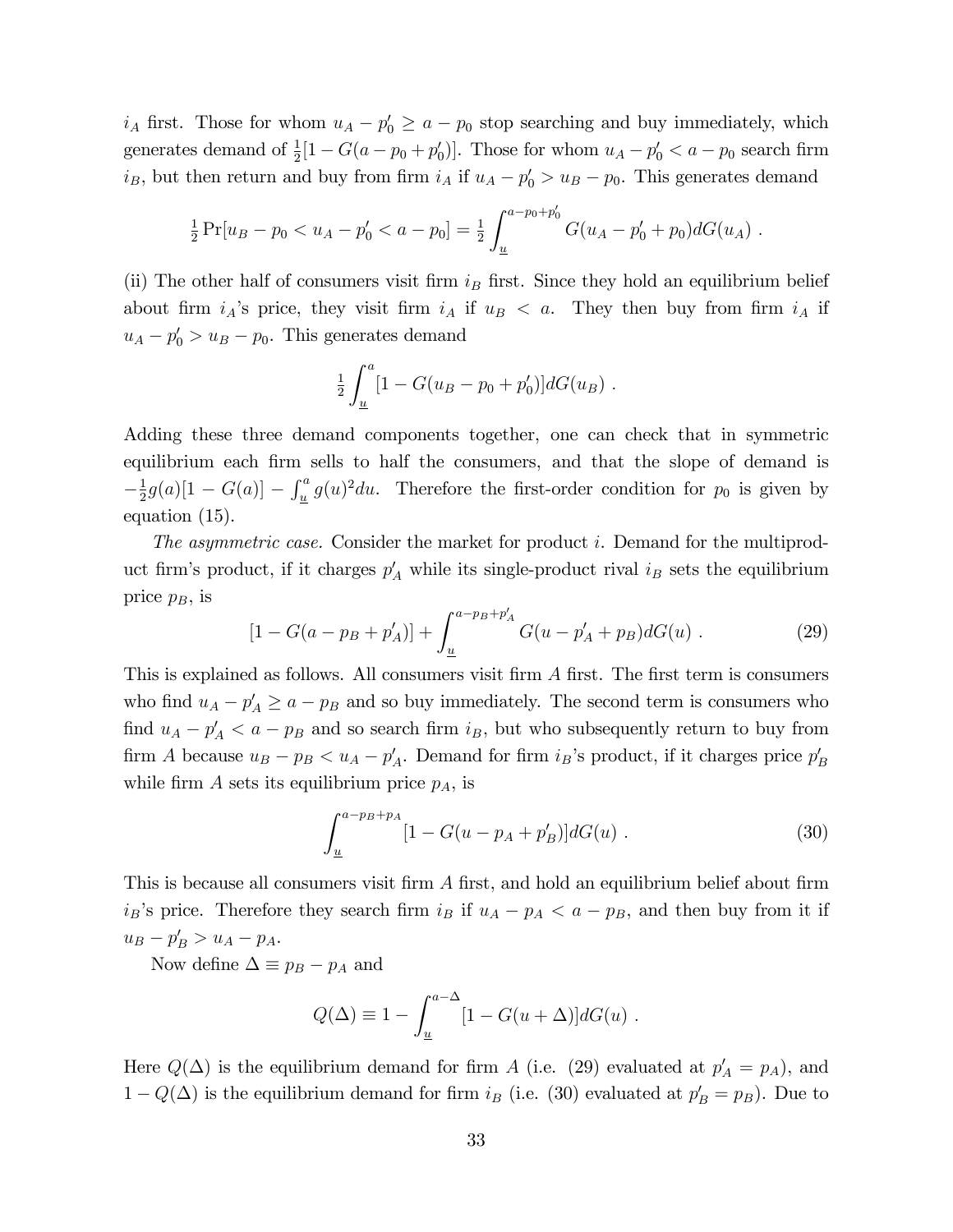the assumption of full market coverage, they only depend on the price difference  $\Delta$ . It is then straightforward to derive the first-order conditions stated in the main text.

**Proof of Lemma 6.** Using (18) we get the following equation:

$$
\Delta = \frac{1 - Q(\Delta)}{Q'(\Delta) - g(a - \Delta)[1 - G(a)]} - \frac{Q(\Delta)}{Q'(\Delta)} \equiv \Phi(\Delta) .
$$

Using

$$
Q'(\Delta) = [1 - G(a)]g(a - \Delta) + \int_{\underline{u}}^{a - \Delta} g(u + \Delta)dG(u) ,
$$

we can show that  $\Phi(0) > 0$  if and only if

$$
\frac{1}{G(a) - \frac{1}{2}G(a)^2} - \frac{g(a)[1 - G(a)]}{\int_{\underline{u}}^a g(u)dG(u)} < 2.
$$

This inequality holds because

$$
\int_{\underline{u}}^a g(u)dG(u) = \int_{\underline{u}}^a \frac{g(u)}{1 - G(u)} [1 - G(u)] dG(u) < \frac{g(a)}{1 - G(a)} [G(a) - \frac{1}{2}G(a)^2],
$$

where the inequality uses the fact that logconcavity of  $1-G$  implies  $\frac{g(u)}{1-G(u)}$  increases in  $\overline{u}$ .

Using L'Hôpital's rule we also have that

$$
\Phi(a - \underline{u}) = \frac{1 - G(a)}{g(a)} - \frac{1}{g(\underline{u})[1 - G(a)]} < \frac{1}{g(\underline{u})}[1 - \frac{1}{1 - G(a)}] < 0 < a - \underline{u} \;,
$$

where the first inequality again uses logconcavity of  $1 - F$ . Therefore by continuity  $\Phi(\Delta) = \Delta$  has a solution between 0 and  $a - \underline{u}$ .

# References

- ANDERSON, S., AND R. RENAULT (1999): "Pricing, Product Diversity, and Search Costs: A Bertrand-Chamberlin-Diamond Model," RAND Journal of Economics, 30(4), 719 735.
- ARMSTRONG, M., AND J. VICKERS (2010): "Competitive Non-linear Pricing and Bundling," Review of Economic Studies,  $77(1)$ ,  $30-60$ .
- ARMSTRONG, M., J. VICKERS, AND J. ZHOU (2009): "Prominence and Consumer Search," RAND Journal of Economics,  $40(2)$ ,  $209-233$ .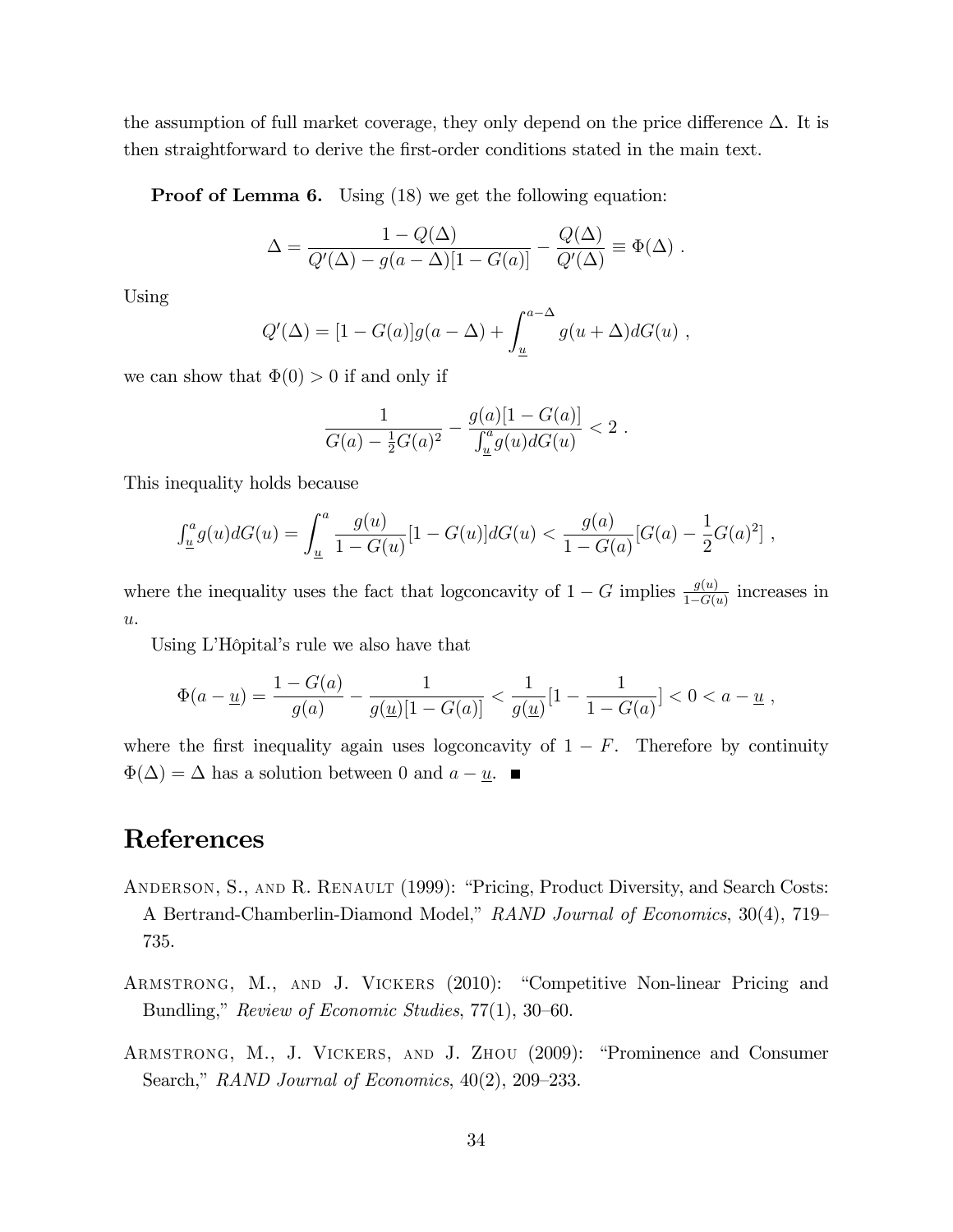BAUGHMAN, G., AND K. BURDETT (2015): "Multiproduct Search Equilibrium," mimeo.

- BAUMOL, W., AND E. IDE (1956): "Variety in Retailing," Management Science, 3(1),  $93 - 101.$
- BAYE, M., D. KOVENOCK, AND C. DE VRIES (1992): "It Takes Two to Tango: Equilibria in a Model of Sales," Games and Economic Behavior,  $4(4)$ ,  $493-510$ .
- BURDETT, K., AND K. JUDD (1983): "Equilibrium Price Dispersion," Econometrica,  $51(4)$ ,  $955-969$ .
- CHAMPSAUR, P., AND J. ROCHET (1989): "Multiproduct Duopolists," Econometrica,  $57(3)$ , 533-557.
- CHEN,  $Z$ ., AND P. REY (2012): "Loss Leading as an Exploitative Practice," American Economic Review,  $102(7)$ ,  $3462-3482$ .
- (2015): "A Theory of Conglomerate Mergers," manuscript from private communication.
- CHURCH, J. (2008): "Conglomerate Mergers," in Issues in Competition Law and Policy, ed. by W. Collins. Chicago: American Bar Association.
- DIAMOND, P. (1971): "A Model of Price Adjustment," Journal of Economic Theory,  $3(2), 156-168.$
- DUDEY, M. (1990): "Competition by Choice: The Effect of Consumer Search on Firm Location Decisions," American Economic Review, 80(5), 1092-1104.
- GILBERT, R., AND C. MATUTES (1993): "Product Line Rivalry with Brand Differentiation," Journal of Industrial Economics,  $41(3)$ ,  $223-240$ .
- JOHNSON, J. (2014): "Unplanned Purchases and Retail Competition," mimeo.
- KAPLAN, G., G. MENZIO, L. RUDANKO, AND N. TRACHTER (2015): "Relative Price Dispersion: Evidence and Theory," mimeo.
- KLEMPERER, P. (1992): "Equilibrium Product Lines: Competing Head-to-Head May Be Less Competitive," American Economic Review, 82(4), 740–755.
- LAL, R., AND C. MATUTES (1989): "Price Competition in Multimarket Duopolies," RAND Journal of Economics,  $20(4)$ , 516–537.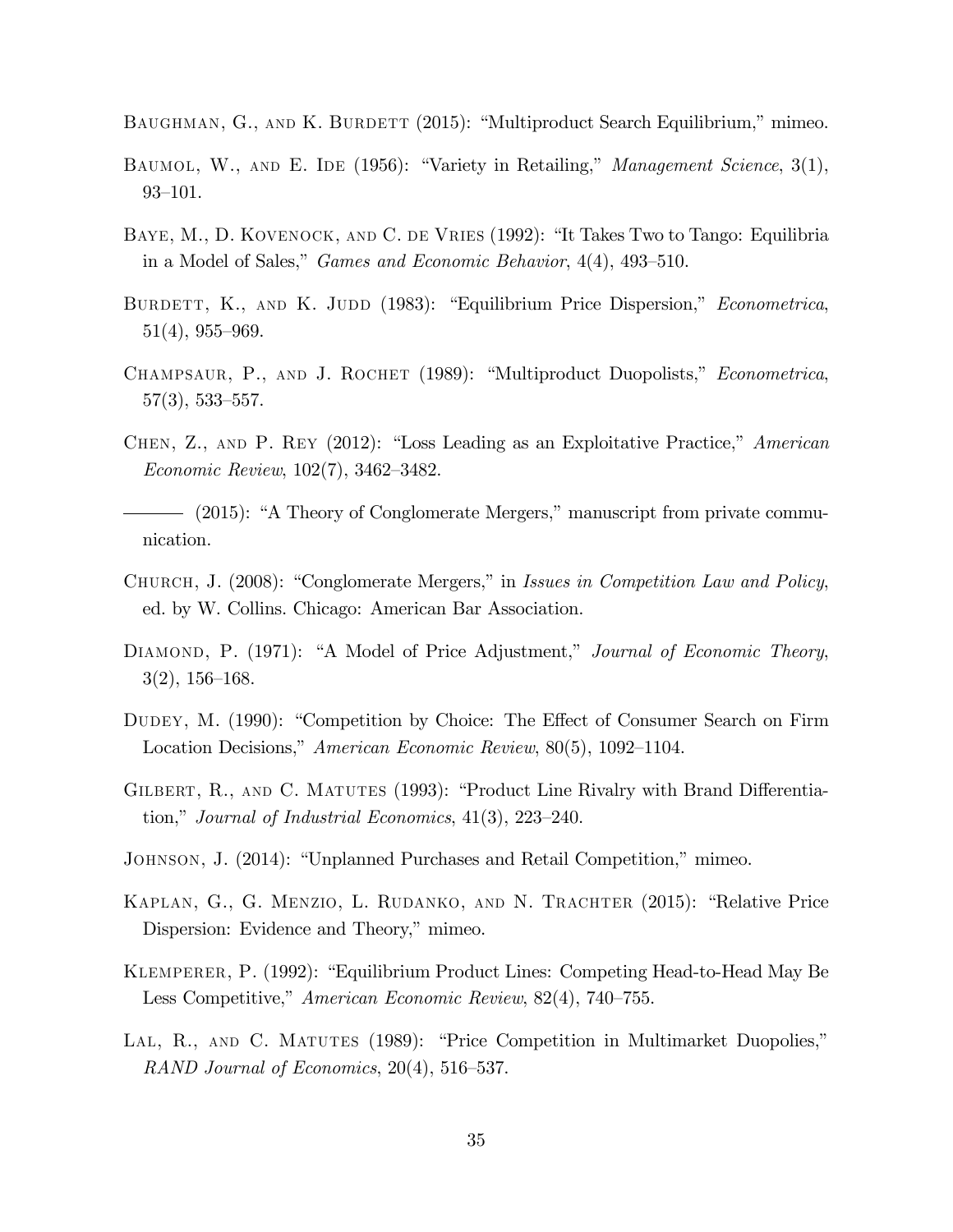$-$  (1994): "Retail Pricing and Advertising Strategies," *Journal of Business*, 67(3),  $345 - 370.$ 

- MANEZ, J., AND M. WATERSON (2001): "Multiproduct Firms and Product Differentiation: A Survey," mimeo.
- MCAFEE, P. (1995): "Multiproduct Equilibrium Price Dispersion," Journal of Economic Theory,  $67(1)$ ,  $83-105$ .
- MESSINGER, P., AND C. NARASIMHAN (1997): "A Model of Retail Formats Based on Consumers' Economizing on Shopping Time," Marketing Science,  $16(1)$ , 1–23.
- MORAGA-GONZALEZ, J., AND V. PETRIKAITE (2013): "Search Costs, Demand-Side Economies, and the Incentives to Merge under Bertrand Competition," RAND Journal of Economics,  $44(3)$ ,  $391-424$ .
- NALEBUFF, B. (2000): "Competing Against Bundles," in *Incentives, Organization, and* Public Economics, ed. by G. Myles, and P. Hammond. Oxford University Press.
- NARASIMHAN, C. (1988): "Competitive Promotional Strategies," Journal of Business,  $61(4), 427-449.$
- Non, M. (2010): "Isolation or Joining a Mall? On the Location Choice of Competing Shops," mimeo.
- RHODES, A. (2015): "Multiproduct Retailing," Review of Economic Studies, 82(1), 360– 390.
- SEO, B. (2015): "Firm Scope and the Value of One-Stop Shopping in Washington State's Deregulated Liquor Market," mimeo.
- SHAKED, A., AND J. SUTTON (1990): "Multiproduct Firms and Market Structure," RAND Journal of Economics,  $21(1)$ ,  $45-62$ .
- SHELEGIA, S. (2012): "Multiproduct Pricing in Oligopoly," *International Journal of* Industrial Organization,  $30(2)$ ,  $231-242$ .
- STAHL, D. (1989): "Oligopolistic Pricing with Sequential Consumer Search," American  $Economic Review, 79(4), 700–712.$
- STAHL, K. (1982): "Location and Spatial Pricing Theory with Nonconvex Transportation Cost Schedules," *Bell Journal of Economics*, 13(2), 575–582.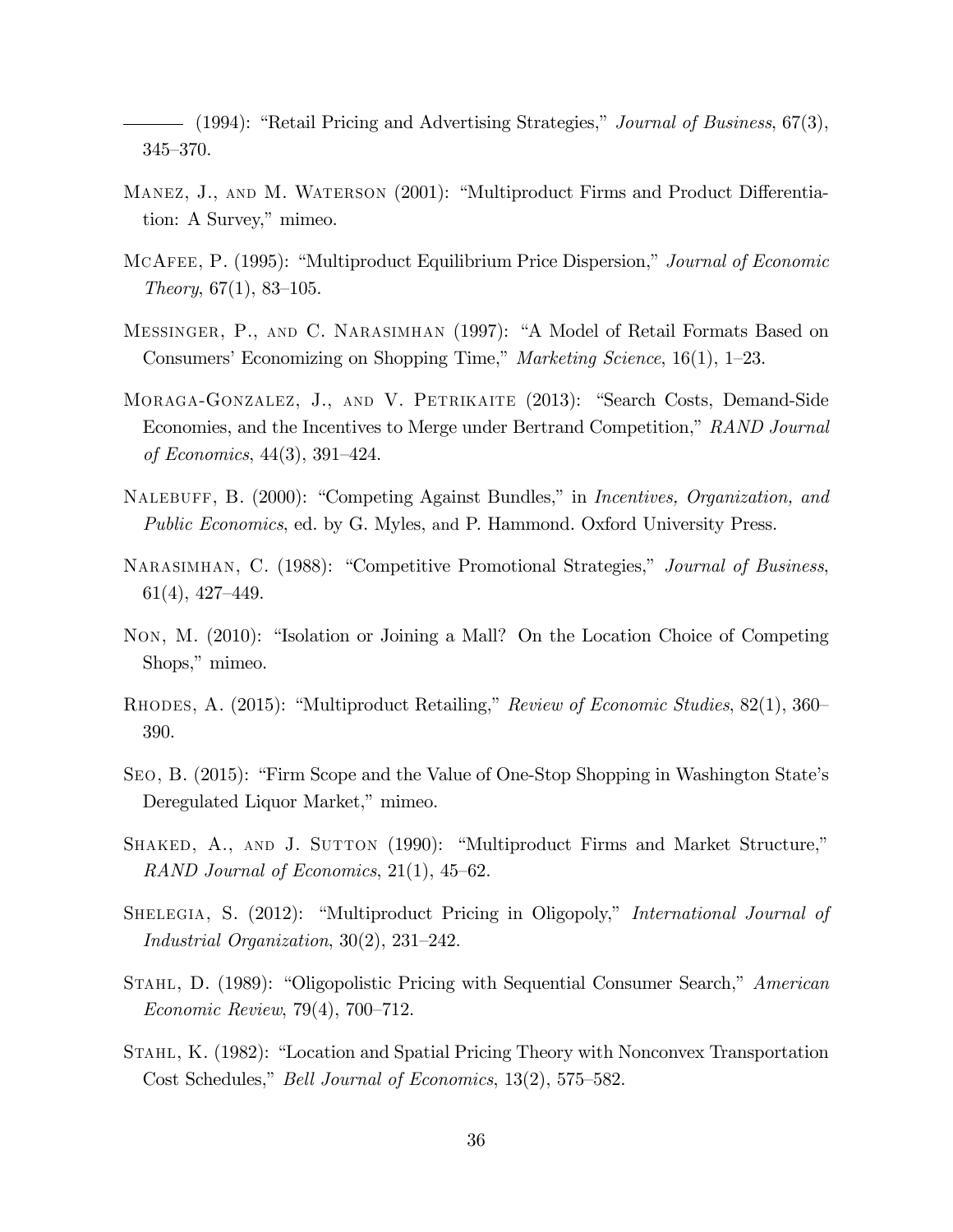- THANASSOULIS, J. (2011): "Is Multimedia Convergence To Be Welcome?," Journal of Industrial Economics,  $59(2)$ ,  $225-253$ .
- VARIAN, H. (1980): "A Model of Sales," American Economic Review,  $70(4)$ , 651–659.
- WILSON, C. (2011): "Ordered Search and Equilibrium Obfuscation," International Journal of Industrial Organization,  $28(5)$ ,  $496-506$ .
- WOLINSKY, A. (1983): "Retail Trade Concentration due to Consumers' Imperfect Information," *Bell Journal of Economics*,  $14(1)$ ,  $275-282$ .
- (1986): "True Monopolistic Competition as a Result of Imperfect Information," Quarterly Journal of Economics,  $101(3)$ ,  $493-511$ .
- ZHOU, J. (2014): "Multiproduct Search and the Joint Search Effect," American Economic Review,  $104(9)$ ,  $2918-2939$ .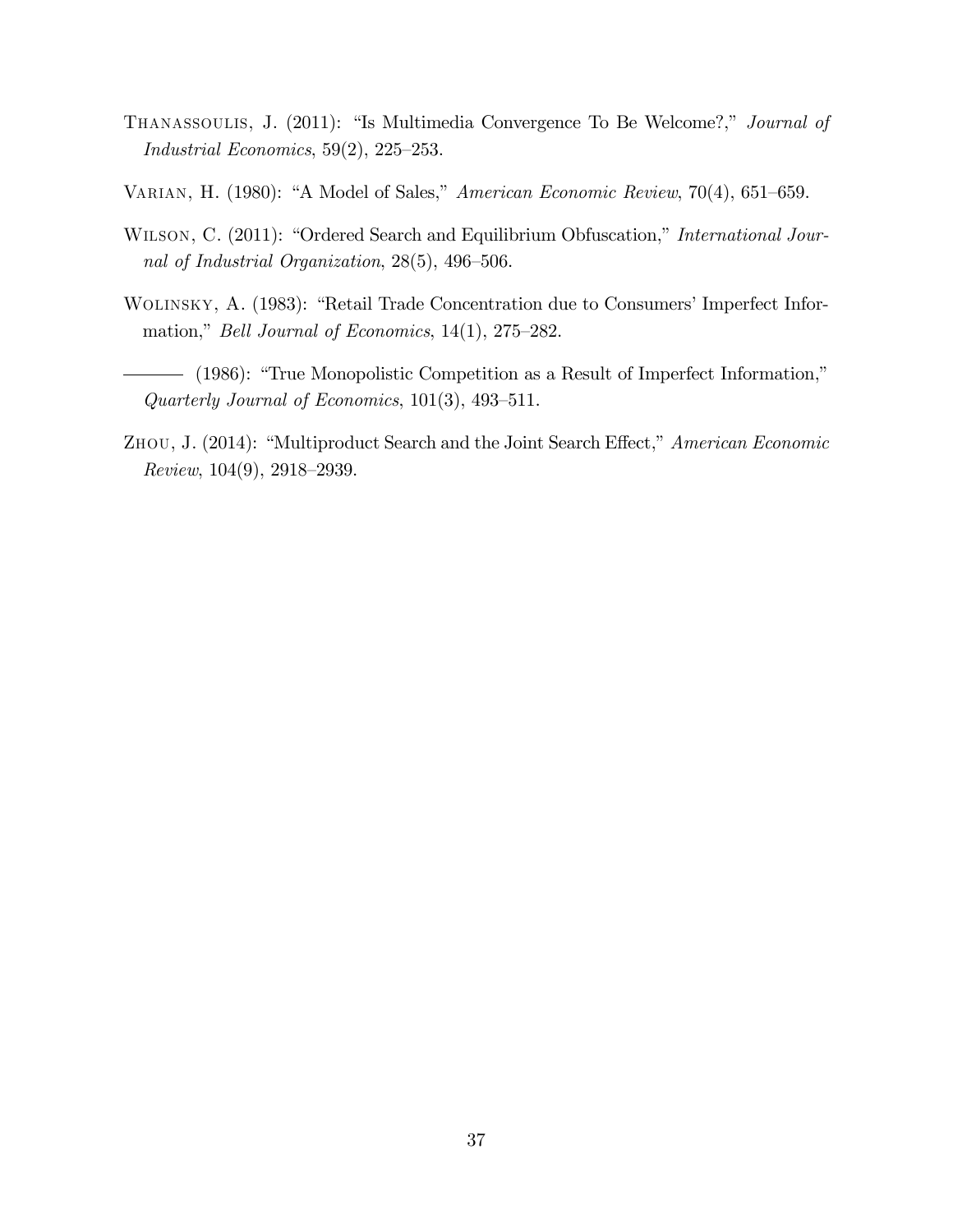#### Online Appendix: Proof of Proposition 3

The number of non-shoppers who need both products is  $N_b = (1 - \alpha)\gamma^2$ , and the number of non-shoppers who need only product i,  $i = 1, 2$ , is  $N_i = (1 - \alpha)\gamma(1 - \gamma)$ . The number of shoppers for each product is  $S = \alpha \gamma$ . Henceforth we call these two types of non-shoppers  $N_b$  and  $N_i$  respectively. Denote by  $\pi_m(k)$ ,  $k \geq 1$ , a multiproduct firm's per product profit when there are k multiproduct firms in the market, and by  $\pi_s(k)$ ,  $k \leq n-1$ , a single-product firm's profit when there are  $k$  multiproduct firms in the market.

We first consider the simple case where no firms merge or all firms merge.

**Claim 1** With all single-product firms  $(k = 0)$  or all multiproduct firms  $(k = n)$ , nonshoppers search randomly and each firm's (per product) profit is respectively

$$
\pi_s(0) = \frac{1-\alpha}{2n}\gamma(2-\gamma)v \text{ and } \pi_m(n) = \frac{1-\alpha}{n}\gamma v.
$$

**Proof.** With all single-product firms, multiproduct non-shoppers visit a firm randomly and single-product non-shoppers visit a relevant firm randomly,<sup>28</sup> so the number of non-shoppers each Örm has is

$$
\frac{N_b}{2n} + \frac{N_i}{n} = \frac{1-\alpha}{2n}\gamma (2-\gamma) .
$$

This determines each firm's profit  $\pi_s(0)$ .

With all multi-product firms, all non-shoppers visit a firm randomly, and so the number of non-shoppers each firm has at the product level is

$$
\frac{N_b}{n} + \frac{N_i}{n} = \frac{1-\alpha}{n}\gamma.
$$

This determines each firm's per product profit  $\pi_m(n)$ .

We now turn to an asymmetric market structure with  $1 \leq k \leq n-2$  such that at least two pairs of single-product firms remain. (The asymmetric case with  $k = n - 1$  will be treated separately.) We need the following two results from Baye et al. (1992).

Claim 2 (Asymmetric Varian Model) Consider a Varian pricing game where n firms supply a homogenous product and consumers have identical valuations v. Suppose there

 $^{28}$  In equilibrium non-shoppers must search randomly. If they did not, one firm would have more nonshoppers than another, such that it would charge higher prices and thereby contradict non-shoppers' search behavior. See Section V of Baye et al. (1992) for a formal proof.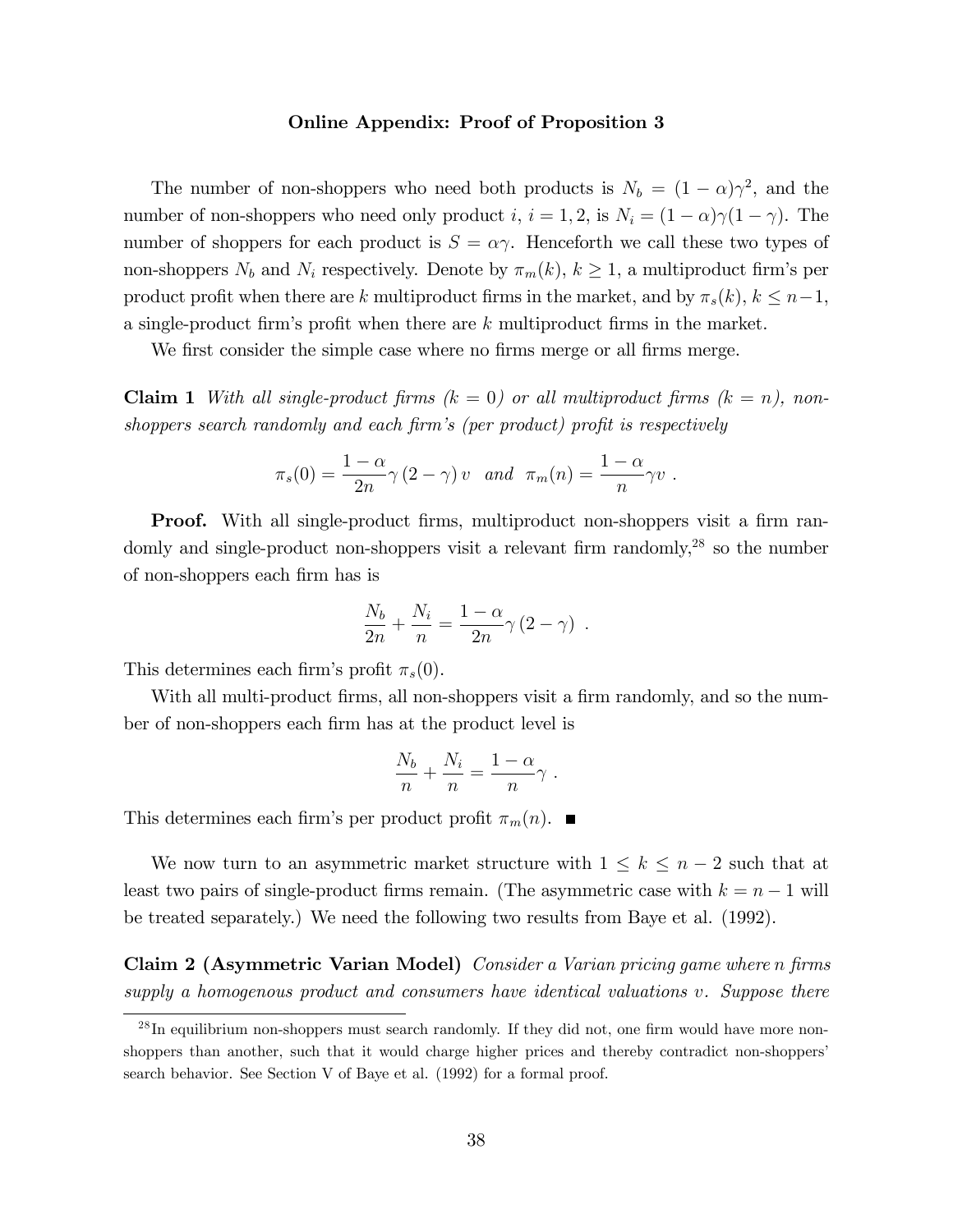are  $S > 0$  shoppers in the market. Suppose each firm  $j \in \{1, \dots, l\}$  has  $N_A > 0$  nonshoppers and each firm  $j \in \{l + 1, \cdots, n\}$  has  $N_B \langle N_A \rangle$  non-shoppers. There is an equilibrium where the first l firms use a price distribution  $F_A$  and the remaining  $n - l$ firms use a price distribution  $F_B$ , where  $F_A$  FOSD  $F_B$ , and if  $l \leq n-2$  (i.e. if the second group has at least two firms),  $F_A$  degenerates at the monopoly price v.

**Proof.** See Appendix B of Baye et al.  $(1992)^{29}$ 

Claim 3 (Asymmetric Equilibrium in Symmetric Varian Model) In the Varian pricing game described in Claim 2 with  $n \geq 3$ , if all firms equally share the non-shoppers (i.e. if  $N_A = N_B$ ), then as well as the standard symmetric equilibrium, there exist asymmetric equilibria where a group of firms  $j \in \{1, \dots, l\}$ ,  $l \leq n - 2$ , adopt a price distribution  $F_A$  with support  $[p, r] \cup \{v\}$  where  $r < v$ , and the rest of the firms  $j \in \{l + 1, \cdots, n\}$ adopt an atomless price distribution  $F_B$  with support  $[p, v]$ . Moreover,  $F_A$  FOSD  $F_B$ , and  $F_A = F_B$  for  $p \in [p, r]$ .

**Proof.** See Theorem 1 in Baye et al.  $(1992).^{30}$ 

The following result reports the equilibrium outcome in an asymmetric market with  $1 \leq k \leq n-2$ .

**Claim 4** Suppose  $1 \leq k \leq n-2$ . (i) If  $\gamma < \frac{k}{n}$ ,  $N_b$  visit multiproduct firms and  $N_i$ randomize, and (ii) if  $\gamma > \frac{k}{n}$ ,  $N_b$  randomize and  $N_i$  visit single-product firms. All firms have the same per product profit:

$$
\pi_m(k) = \pi_s(k) = \begin{cases} \frac{1-\alpha}{n}\gamma v & \text{if } \gamma < \frac{k}{n} \\ \frac{1-\alpha}{2n-k}\gamma(2-\gamma)v & \text{if } \gamma > \frac{k}{n} \end{cases}
$$

:

**Proof.** We first exclude the possibility that all non-shoppers (i.e. both  $N_b$  and  $N_i$ ) search in a deterministic way or in a random way. The proof consists of four steps. (i) It is impossible that all non-shoppers visit multiproduct firms. If that were the case, the single-product Örms would sell only to shoppers and so set price equal to zero. The multiproduct firms would sell only to non-shoppers and so charge  $v$ . This would contradict the optimality of non-shoppers' search behavior.

<sup>&</sup>lt;sup>29</sup>When  $l \leq n-3$  (i.e., when the second group has at least three firms), there are also equilibria where the firms in the second group use different price distributions. In our subsequent analysis, we focus on the equilibrium stated in the claim.

<sup>&</sup>lt;sup>30</sup>When  $l > 2$ , there also exist asymmetric equilibria where the firms in the first group use different distributions. In our subsequent analysis, we focus on the equilibrium stated in the claim.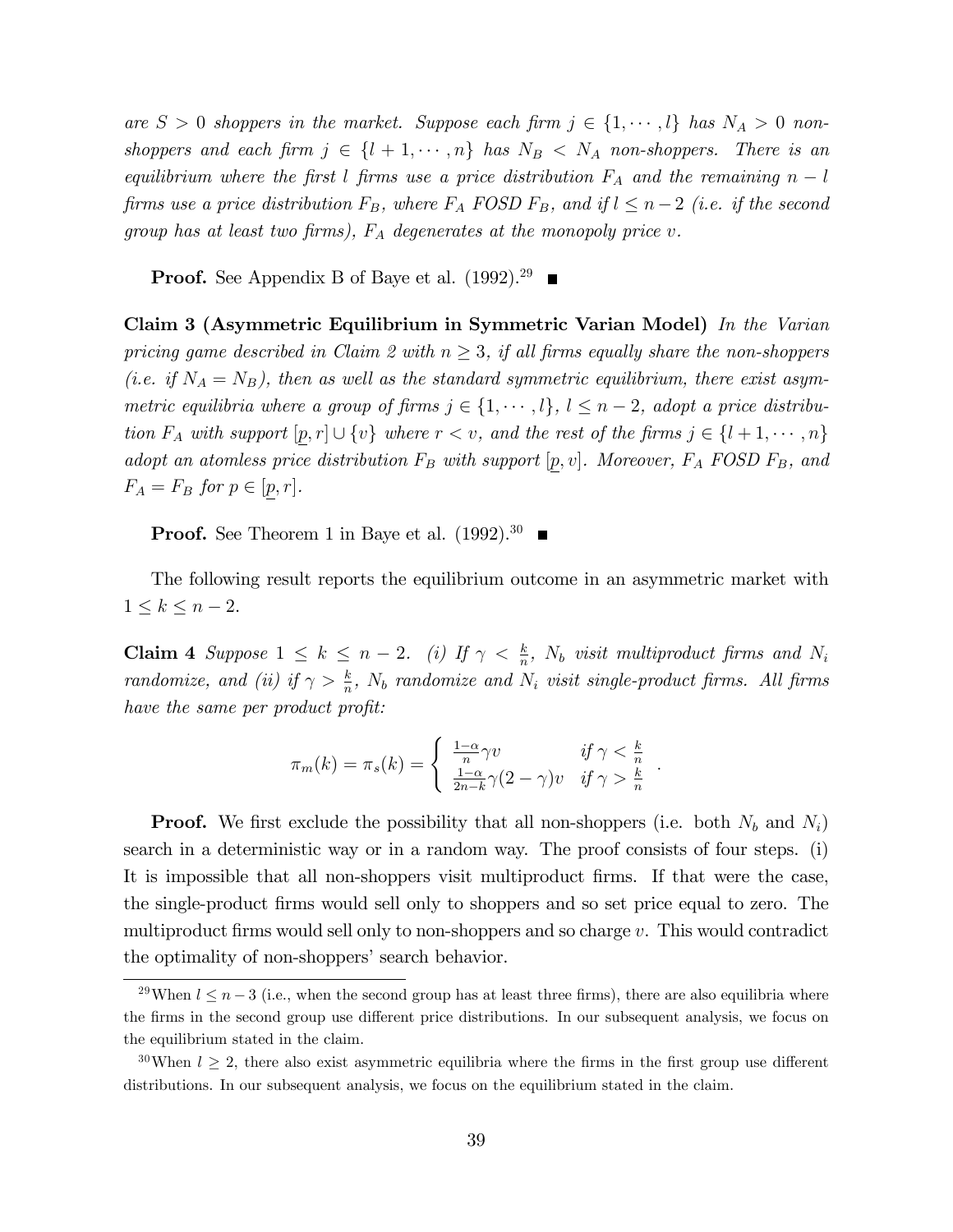(ii) It is also impossible that all non-shoppers visit single-product Örms. If that were the case, single-product firms would charge higher prices than multiproduct firms in the sense of FOSD. (If  $k \geq 2$ , single-product firms would actually charge the monopoly price.) But this again would render non-shoppers' search behavior non-optimal.

(iii) It is also impossible that all  $N<sub>b</sub>$  visit multiproduct firms and all  $N<sub>i</sub>$  visit singleproduct firms supplying product *i* (except in the edge case  $\frac{N_b}{k} = \frac{N_i}{n-k}$  which we ignore). If that were the case, each multiproduct firm would have  $\frac{N_b}{k}$  non-shoppers per product, and each single-product firm would have  $\frac{N_i}{n-k}$  non-shoppers. If  $\frac{N_b}{k} < \frac{N_i}{n-k}$  $\frac{N_i}{n-k}$ , then according to Claim 2 single-product firms would charge higher prices than multiproduct firms. But then  $N_i$ 's search behavior could not be justified. If  $\frac{N_b}{k} > \frac{N_i}{n-1}$  $\frac{N_i}{n-k}$ , then according to Claim 2 multiproduct firms would charge the monopoly price v since  $k \leq n - 2$ . But then  $N_b$ 's search behavior could not be justified.

(iv) It is also impossible that both  $N_b$  and  $N_i$  randomize their search behavior.  $N_i$ would randomize only if multiproduct firms and single-product firms supplying product  $i$ provide the same expected consumer surplus from purchasing their product  $i$ . But then  $N_b$  would favor visiting a multiproduct firm.

As a result, either  $N_b$  or  $N_i$  randomize in equilibrium. First, consider an equilibrium where  $N_i$  randomize and  $N_b$  visit multiproduct firms. Let X be the probability that  $N_i$ visit a multiproduct firm. Then a single-product firm has  $\frac{(1-X)N_i}{n-k}$  non-shoppers, and a multiproduct firm has  $\frac{X N_i + N_b}{k}$  non-shoppers per product. They must be equal to each other, otherwise using Claim 2 one type of firm charges higher prices than the other, and then  $N_i$ 's search behavior could not be justified. Therefore,

$$
\frac{(1-X)N_i}{n-k} = \frac{XN_i + N_b}{k} \Leftrightarrow X = \frac{k/n - \gamma}{1 - \gamma}.
$$

which is only positive if  $\gamma < \frac{k}{n}$ . In this case, one can verify that the number of nonshoppers each firm has at the product level is  $\frac{1-\alpha}{n}\gamma$ . This implies the profit outcome.

Second, consider an equilibrium where  $N_b$  randomize and  $N_i$  visit single-product firms. Let X be the probability that  $N_b$  visit a multiproduct firm. Then a multiproduct firm has  $\frac{X N_b}{k}$  non-shoppers per product, and a single-product firm has  $\frac{(1-X)N_b}{2(n-k)} + \frac{N_i}{n-k_b}$  $\frac{N_i}{n-k}$  nonshoppers. (Notice that those  $N_b$  who visit single-product firms will randomly choose one among  $2(n-k)$  of them.) Again, they must be equal to each other, otherwise using Claim 2 either multiproduct Örms would charge the monopoly price (which would contradict  $N_b$ 's search behavior), or single-product firms would charge higher prices (which would contradict  $N_i$ 's search behavior). Therefore,

$$
\frac{X N_b}{k} = \frac{(1 - X) N_b}{2(n - k)} + \frac{N_i}{n - k} \Leftrightarrow X = \frac{2 - \gamma}{2n\gamma/k - \gamma}.
$$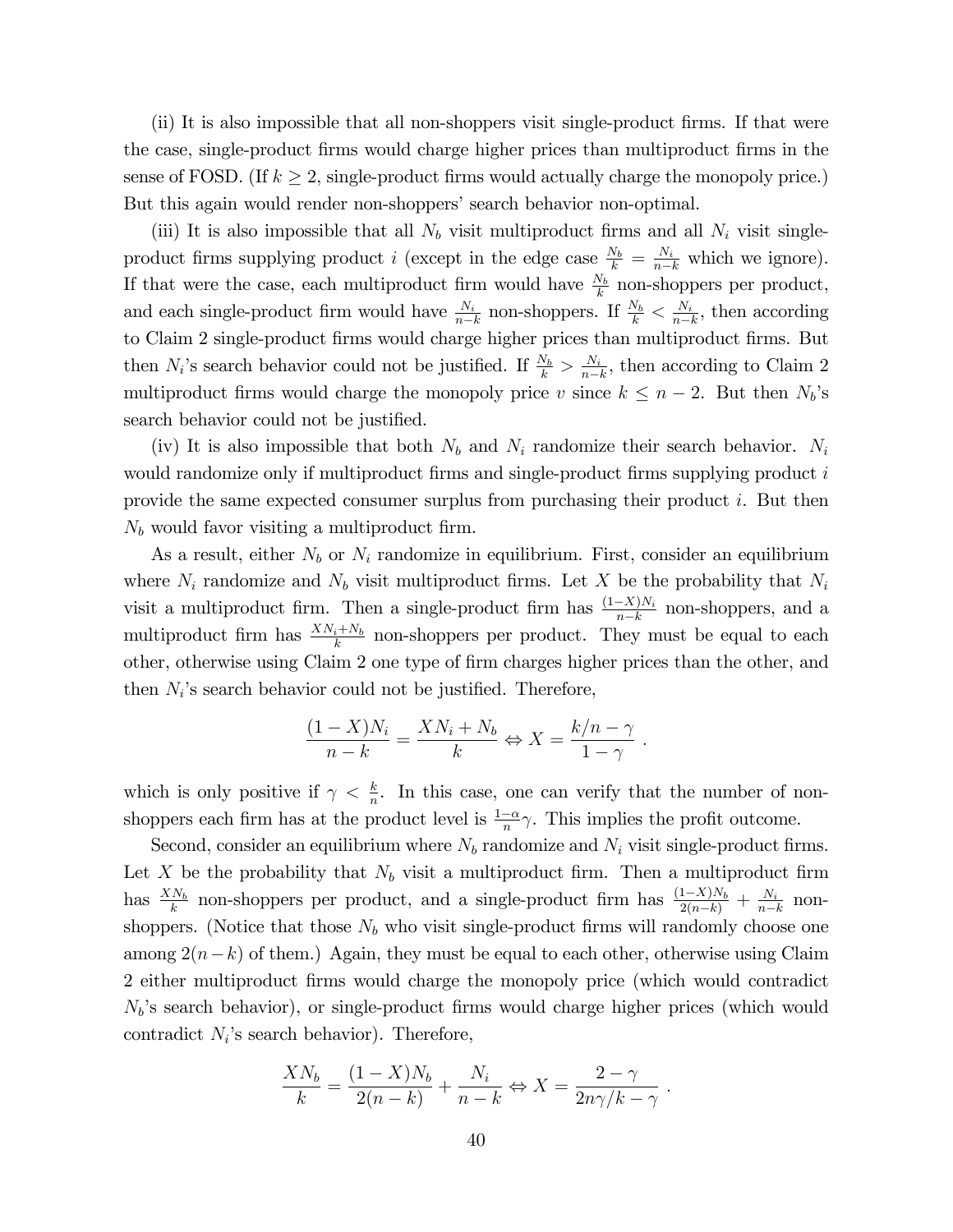which is only less than 1 if  $\gamma > \frac{k}{n}$ . In this case, one can verify that the number of non-shoppers each firm has at the product level is  $\frac{1-\alpha}{2n-k}\gamma(2-\gamma)$ . This implies the profit outcome.<sup>31</sup>

Finally, we study the case with  $k = n-1$  such that only one pair of single-product firms remain in the market. By a similar logic as in the proof of Claim 4, one can show that in this case it is impossible that all non-shoppers (i.e. both  $N_b$  and  $N_i$ ) visit multiproduct firms or single-product firms, and it is also impossible that all non-shoppers search in a random way. The only difference compared to the case with  $k \leq n-2$  is that now it is possible that  $N_b$  visit multiproduct firms and  $N_i$  visit single-product firms supplying product i. This is because given there is only one pair of single-product firms, with this configuration of non-shoppers' search behavior multiproduct firms will no longer charge the monopoly price, and so  $N_b$ 's search behavior can potentially be justified. Therefore we now have three possible types of equilibrium to consider.

Before we proceed, it is useful to first study an asymmetric Varian model where each of the first  $n-1$  firms has  $N_A$  non-shoppers and the last firm has  $N_B < N_A$  non-shoppers. (This is the case with  $l = n - 1$  in Claim 2.) Let  $F_A$  and  $F_B$  be the price distributions used by the two types of firms respectively.  $F_A$  has a mass point at v, and let  $\lambda$  be its size. Then the two indifference conditions are:

$$
p[N_A + S(1 - F_A(p))^{n-2}(1 - F_B(p))] = vN_A , \qquad (31)
$$

and

$$
p[N_B + S(1 - F_A(p))^{n-1}] = v(N_B + S\lambda^{n-1}).
$$
\n(32)

From the first condition, we can derive the common lower bound of the two price distributions:

$$
\underline{p} = \frac{N_A}{S + N_A} v \tag{33}
$$

Substituting this into the second condition yields

$$
\lambda^{n-1} = \frac{N_A - N_B}{S + N_A} \,. \tag{34}
$$

Then the profit outcome is

$$
\pi_A = vN_A \quad \text{and} \quad \pi_B = vN_A \frac{S + N_B}{S + N_A} \,. \tag{35}
$$

<sup>&</sup>lt;sup>31</sup>However note that the pricing equilibrium in this case cannot be symmetric. To justify  $N_b$ 's search behavior, we need an asymmetric pricing equilibrium where multiproduct firms charge higher prices than single-product firms. Given  $k \leq n - 2$ , this is possible according to Claim 3. In this equilibrium each firm's per product profit is  $\frac{1-\alpha}{2n-k}\gamma(2-\gamma)v$ . Details of the equilibrium characterization are available upon request.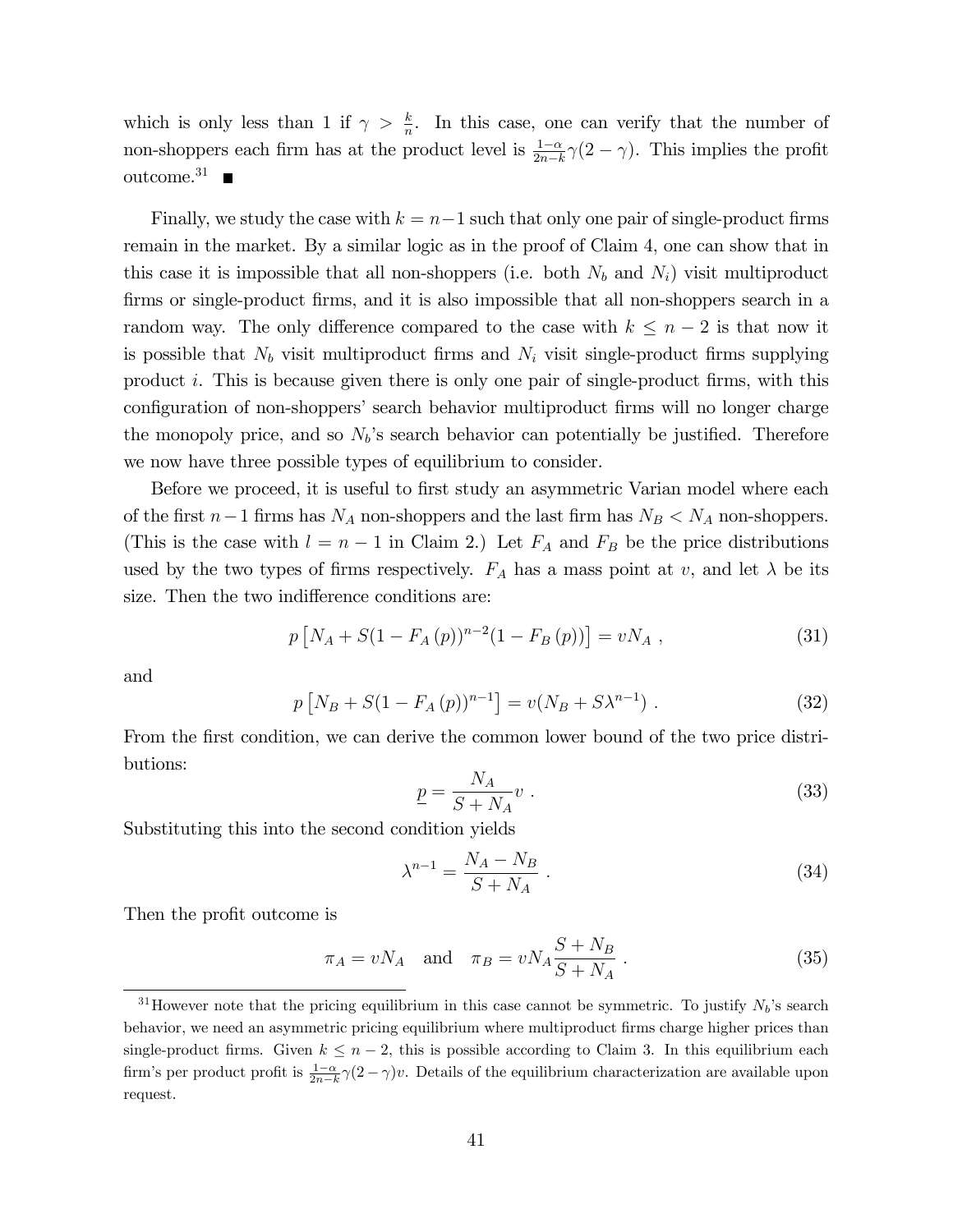The following result reports the market outcome when  $k = n - 1$ .

**Claim 5** (*i*) When  $k = n-1$  and  $\gamma \leq 1-\frac{1}{n}$  $\frac{1}{n}$ ,  $N_b$  visit multiproduct firms and  $N_i$  randomize, and each firm has the same per product profit

$$
\pi_m(n-1) = \pi_s(n-1) = \frac{1-\alpha}{n}\gamma v.
$$

(ii) When  $k = n - 1$  and  $\gamma > 1 - \frac{1}{n}$  $\frac{1}{n}$ , either  $N_b$  visit multiproduct firms and  $N_i$  visit single-product firms, in which case the profit outcome is

$$
\pi_m(n-1) = \frac{1-\alpha}{n-1} \gamma^2 v \quad and \quad \pi_s(n-1) = \frac{\gamma^2 [1 - (1-\alpha)\gamma]}{\gamma + (n-1)\frac{\alpha}{1-\alpha}} v \tag{36}
$$

or  $N_b$  randomize and  $N_i$  visit single-product firms, in which case the profit outcome is

$$
\pi_m(n-1) = X \frac{1-\alpha}{n-1} \gamma^2 v \quad and \quad \pi_s(n-1) = \frac{X \gamma^2 \left[1 - \frac{1+X}{2} (1-\alpha) \gamma \right]}{X \gamma + (n-1) \frac{\alpha}{1-\alpha}} v \tag{37}
$$

where  $X \in \left(\frac{n-1}{n+1}\right)$  $n+1$  $_{2-\gamma}$  $(\frac{-\gamma}{\gamma}, 1)$  is the probability that  $N_b$  visit a multiproduct firm.

**Proof.** (i) For  $N_b$  to visit multiproduct firms and  $N_i$  to randomize, all firms must have the same number of non-shoppers at the product level, otherwise  $N_i$ 's search behavior could not be justified. This can happen only if  $\frac{N_b}{n-1} \leq N_i$ , or  $\gamma \leq 1 - \frac{1}{n}$  $\frac{1}{n}$ . Let X be the probability that  $N_i$  visit a multiproduct firm. Then we need

$$
\frac{N_b + X N_i}{n-1} = (1 - X) N_i \; .
$$

From this one can solve  $X \in (0, 1)$  and verify that each firm has  $\frac{1}{n}(1 - \alpha)\gamma$  non-shoppers per product. This implies the profit result.

(ii) First, consider an equilibrium where  $N_b$  visit multiproduct firms and  $N_i$  visit single-product firms. In this case,  $\gamma > 1 - \frac{1}{n}$  $\frac{1}{n}$  implies that a multiproduct firm has more non-shoppers at the product level than a single-product firm (i.e.  $\frac{N_b}{n-1} > N_i$ ). Let  $F_s$  be the price distribution used by a single-product firm, and let  $F_m$  be the price distribution used by a multiproduct firm. Then the above general analysis of the asymmetric Varian model applies with  $N_A = \frac{N_b}{n_a}$  $\frac{N_b}{n-1}$ ,  $N_B = N_i$ ,  $F_A = F_m$ , and  $F_B = F_s$ , since  $N_A > N_B$ . Then the profit outcome  $(36)$  is from  $(35)$ . For this equilibrium to be sustained, we need

$$
2\int_{\underline{p}}^{v} (v-p) dF_m(p) \ge \int_{\underline{p}}^{v} (v-p) dF_s(p) . \tag{38}
$$

Second, consider an equilibrium where  $N_b$  randomize and  $N_i$  visit single-product firms. This equilibrium can happen only if multiproduct firms charge higher prices. This requires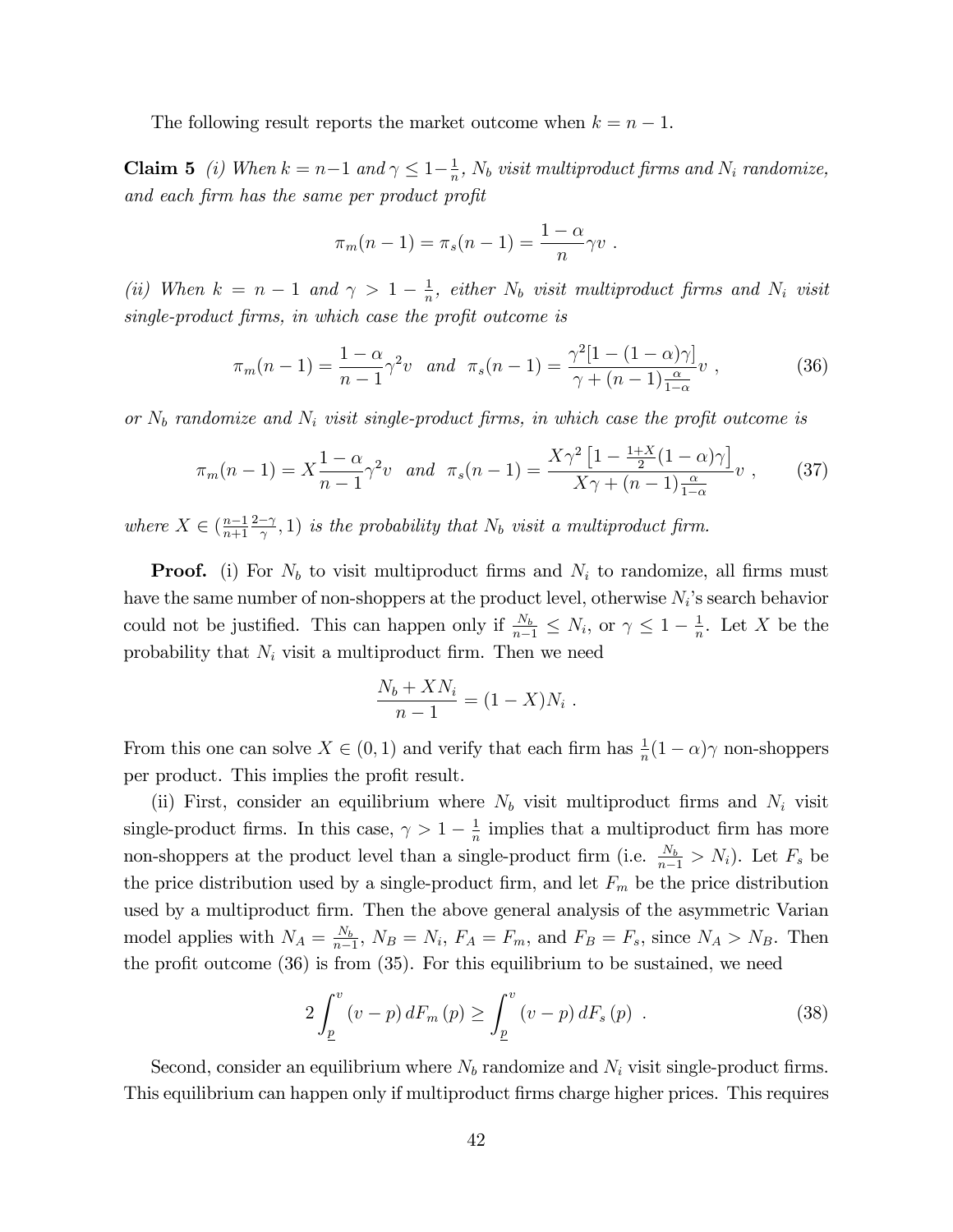that each multiproduct firm has more non-shoppers per product.<sup>32</sup> Let X be the probability that a multiproduct non-shopper visits a multiproduct firm. Then the above general analysis of the asymmetric Varian model applies with  $N_A = \frac{X N_b}{n-1}$  $\frac{X N_b}{n-1}, N_B = N_i + \frac{1}{2}$  $\frac{1}{2}(1-X)N_b,$  $F_A = F_m$ , and  $F_B = F_s$ , if

$$
N_A > N_B \Leftrightarrow X > \frac{n-1}{n+1} \frac{2-\gamma}{\gamma} \ . \tag{39}
$$

Then the profit outcome (37) is from (35). For  $N_b$  to randomize, we need

$$
2\int_{\underline{p}}^{v} (v-p) dF_m(p) = \int_{\underline{p}}^{v} (v-p) dF_s(p) . \qquad (40)
$$

This determines  $X$ .

When  $n = 2$ , some calculations reveal that (38) holds if and only if  $\alpha \geq \frac{3\gamma - 2}{3\gamma - 1}$  $\frac{3\gamma-2}{3\gamma-1}$ , whilst for  $\alpha < \frac{3\gamma - 2}{3\gamma - 1}$  (40) is satisfied with  $X = \frac{1 + (1 - \alpha)(1 - \gamma)}{2(1 - \alpha)\gamma}$  $\frac{(1-\alpha)(1-\gamma)}{2(1-\alpha)\gamma}$ . It is then straightforward to check that  $\pi_s(n-1) \geq \pi_m(n)$  (i.e. the last pair of single-product firms will not choose to merge) if and only if  $\alpha \ge \frac{\gamma}{1+}$  $\frac{\gamma}{1+\gamma}$ . This proves result (i) in Proposition 3.

Now consider  $n \geq 3$  and prove result (ii) in Proposition 3. Firstly consider  $\gamma \leq 1 - \frac{1}{n}$  $\frac{1}{n}$ . In this case we have characterized profits under every possible market structure, and so using Claims 1, 4, and 5, one can readily verify that the market has  $\lceil n\gamma \rceil$  multiproduct Örms.

Secondly consider  $\gamma > 1 - \frac{1}{n}$  $\frac{1}{n}$ . Due to the complexity of the price distributions, in general it is difficult to derive conditions under which  $(38)$  or  $(40)$  hold (although one of them must hold). However as an initial step, we can prove that there will be at least  $n-1$  multiproduct firms in the market. With  $\gamma > 1 - \frac{1}{n}$  $\frac{1}{n}$ , we must have  $\gamma > \frac{k}{n}$  for  $1 \leq k \leq n-2$ . Then according to Claim 4, when  $1 \leq k \leq n-2$ , each firm's per product profit is  $\pi_m(k) = \pi_s(k) = \frac{1-\alpha}{2n-k}\gamma(2-\gamma)v$ . This is increasing in k. Hence it suffices to show that  $\pi_s(n-2) < \pi_m(n-1)$ . If the profit outcome (36) applies when  $k = n-1$ , this condition becomes

$$
\frac{1-\alpha}{n+2}\gamma(2-\gamma) < \frac{1-\alpha}{n-1}\gamma^2 \Leftrightarrow \gamma > \frac{2(n-1)}{2n+1} \;,
$$

which is satisfied because  $\gamma > 1 - \frac{1}{n}$  $\frac{1}{n}$ . If the profit outcome (37) applies when  $k = n - 1$ , the condition becomes

$$
\frac{1-\alpha}{n+2}\gamma(2-\gamma) < X\frac{1-\alpha}{n-1}\gamma^2 \Leftrightarrow \frac{2-\gamma}{n+2} < X\frac{\gamma}{n-1} \; .
$$

<sup>&</sup>lt;sup>32</sup>Notice that given  $k = n - 1$  Claim 3 does not apply. So if each multiproduct firm has the same number of non-shoppers as each single-product firm, there is no asymmetric pricing equilibrium where multiproduct firms charge higher prices.